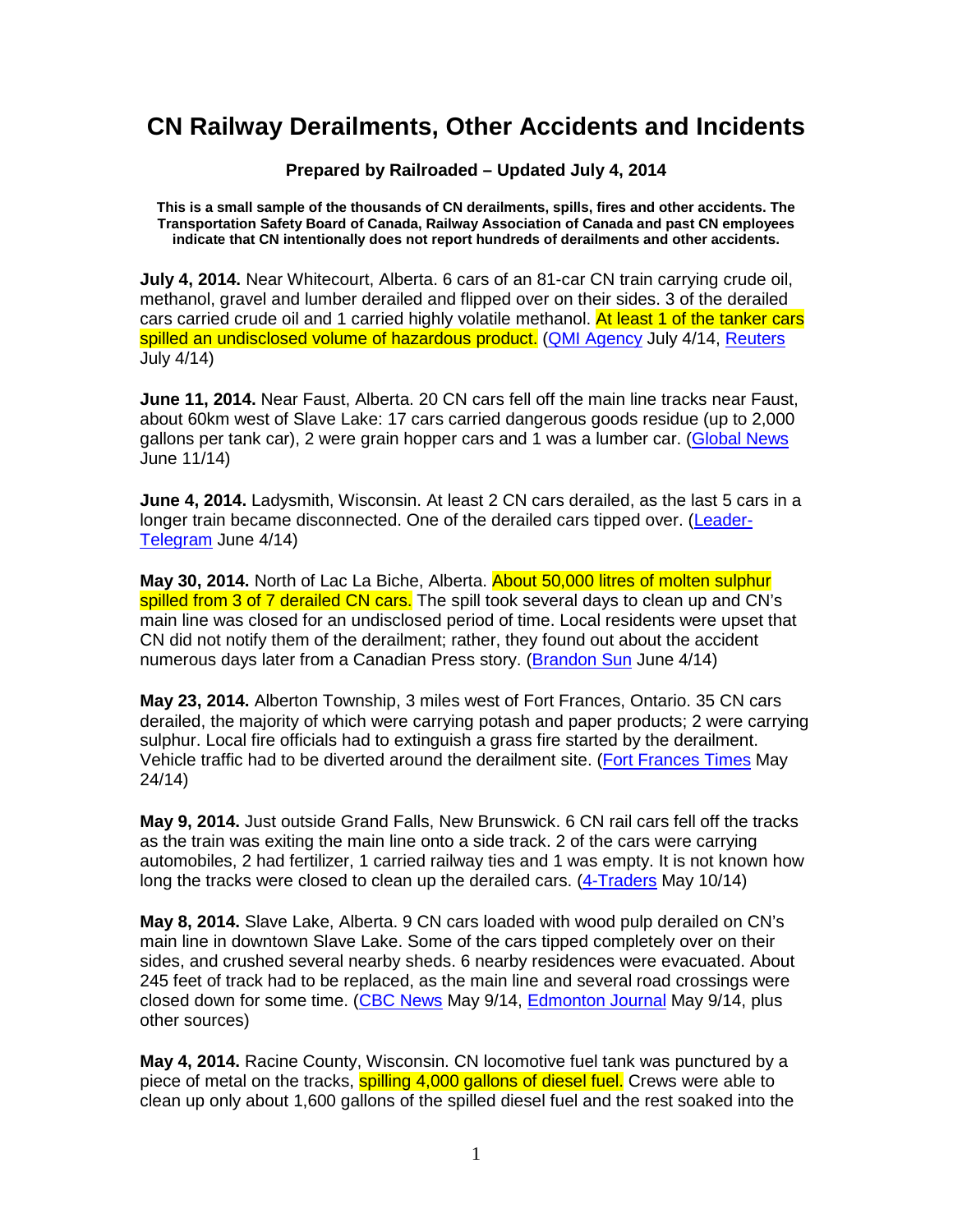ground. Local officials were concerned about possible contamination of very shallow nearby water wells. The local fire chief said soils contaminated with hazardous liquids are typically replaced with new soil. (The Republic May 5/14)

**April 21, 2014.** Burlington, Ontario. 3 CN cars carrying rock derailed in the Aldershot Rail Yard at a point where 2 rails crossed. (Toronto Star April 22/14)

**April 20, 2014.** St. Norbert, Winnipeg, Manitoba. 7 CN cars carrying plastic, wood products and pipes fell off the tracks not far from several homes along Highway 75. The line where the derailment occurred was flagged for trains to slow to 16 km/h due to track and surface conditions. A day later, 2 derailed cars still hadn't been removed; there was no word from CN when the track would be back in service. (Global News April 22/14)

**March 16, 2014.** Saint-Laurent, Montreal, Quebec. A CN worker was crushed to death between 2 railway cars in the Taschereau Yards after one of the cars on the moving train he was on derailed. (Montreal Gazette March 17/14)

**March 5, 2014.** Beaver County, Alberta. Two empty CN grain cars derailed and sustained damage along a stretch of track adjacent to Highway 14. (Alberta Police Report March 5/14)

**Feb 24, 2014.** Between Prince George and Tumbler Ridge, British Columbia. 24 loaded coal cars derailed, forcing the closing of CN's main line. The spilled coal caused an undisclosed amount of environmental damage. (250 News Feb 25/14)

**Feb 24, 2014.** Fairbanks, St. Louis County, Minnesota. 50 CN cars plus 2 locomotives derailed. The train had a total of 116 cars. The train was loaded with iron ore pellets and was bound for Two Harbors. 2 engineers on the train were taken to a local hospital. (Duluth News Tribune Feb 25/14)

**Feb 23, 2014.** Saint-Henri, Montreal, Quebec. 2 CN locomotives and 2 cars carrying grain fell off the rails on a CN main line close to homes, community organizations and schools. About 3,500 litres of diesel fuel spilled from one of the locomotives and caused an undisclosed amount of environmental damage. (Global News Feb 24/14, Globe and Mail Feb 23/14)

**Feb 9, 2014.** New Lenox, Illinois. 3 to 4 CN cars derailed near Lincoln-Way High School and one of the cars hit and damaged a locomotive that was stopped on an adjacent track. One of the derailed cars was carrying plastic; the others were apparently empty. Traffic was blocked and had to be rerouted. This particular area is contentious among New Lenox residents because when CN bought the former EJ&E tracks, they announced plans to quadruple the number of freight trains. Local officials tried to get CN to build an overpass at one of the major crossings to mitigate the additional train traffic, but CN refused. (CBS Chicago Feb 10/14)

**Jan 31, 2014.** Outside New Augusta, Mississippi. 19 CN cars fell off the tracks, **spilling** 50,000 gallons of crude oil, 17,000 gallons of fertilizer and 10,000 gallons of petroleum distillate. Other hazardous goods reported spilled included undisclosed volumes of fuel oil, methanol and ethanol. Most of the hazardous goods spilled from 3 of the derailed tank cars, although other derailed cars were also spilling hazardous products. About 50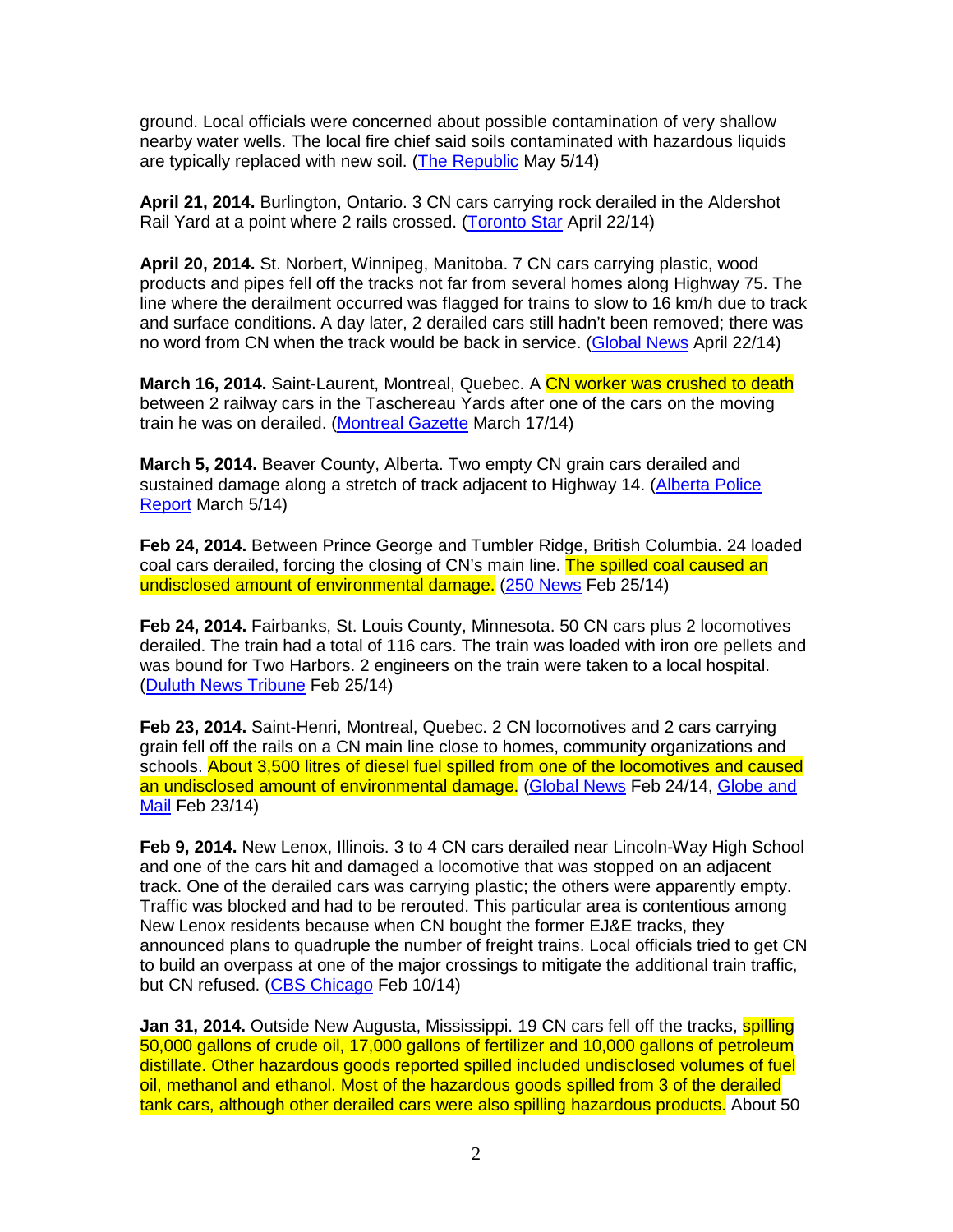nearby Perry County residents were evacuated for over 2 days and sheltered in a special Red Cross facility set up for those affected by the derailment. About 100 railroad employees and 50 government officials, firemen and police officers were on site assisting with clean up efforts which were estimated to take about a week to complete. The extent of environmental damage was not disclosed; however, **some of the spilled** hazardous goods made its way into a local waterway. (The Republic Jan 31/14, Hattiesburg American 1 Jan 31/14, Hattiesburg American 2 Feb 4/14)

**Jan 28, 2014.** Mundelein, Illinois. A CN freight train derailed and forced Metra commuters on the North Central Services to make other transportation plans for at least a day. The cold hampered CN from repairing the tracks and moving the derailed cars, one of which was carrying plastic pellets. Several other CN freight trains were halted on the single track and had to be moved before the Metra service could be restored. (Daily Herald Jan 28/14)

**Jan 26, 2014.** Saint-Basile, Edmundston, New Brunswick. 5 CN freight cars jumped the tracks; 3 were carrying automobiles, one was carrying clay and the  $5<sup>th</sup>$  car was carrying flammable liquefied petroleum gas. The cars tipped over and were lying on their side in a ditch. A local farmer had warned CN last summer that repairs were required at the site of the derailment. This was the second derailment on the same farmer's property. About 15-20 years ago, fuel cars derailed and were upside down in the local brook, spilling hazardous product. (CBC News 1 Jan 27/14, CBC News 2 Jan 28/14)

**Jan 16, 2014.** Crystal Springs, Mississippi. A CN train hauling coal caught fire. 2 men were able to escape from the locomotive which sustained major damage from the fire. (WJTV Jan 17/14)

**Jan 15, 2014.** Edmonton, Alberta. 3 moving CN trains collided. 3 locomotives, 2 tank cars loaded with dangerous goods and 1 empty flat car fell off the tracks. One of the locomotives spilled an undisclosed amount of diesel fuel. CN told the Edmonton Journal they did not know what dangerous goods were in the derailed tank cars, whereas CN contacted Edmonton Fire Rescue about 1 of the derailed tank cars possibly containing propane. Municipalities across Canada are concerned because CN and other rail companies are not required to provide municipalities with real-time information on what dangerous goods are travelling through their communities and when. (Edmonton Journal Jan 16/14)

**Jan 11, 2014.** Burnaby, British Columbia. 7 cars loaded with coal from a 152-car CP train operated by a CN crew went off the CN tracks. 3 of the cars tipped over and spilled about 270 tons of coal, much of it into Silver Creek which is sensitive fish habitat. A substantial amount of coal was also carried downstream into Brunette River and Burnaby Lake. Government officials were concerned about the negative effects of the coal on salmon eggs and eggs of the endangered Western Painted Turtle. Turtles and their eggs had to be removed from the clean-up area, and a turtle beach had to be restored and basking logs cleaned. Chum salmon were observed spawning in the creek near where the coal was spilled. Coho salmon and rainbow trout were also in the area. Burnaby Lake Regional Park was negatively impacted. Local observers said Silver Creek turned black following the spill. B.C. Environment officials called CN's follow-up reports on the spill "deficient" and "unsatisfactory", citing significant types of information that was missing. Washed out ground under the CN tracks may be the cause of the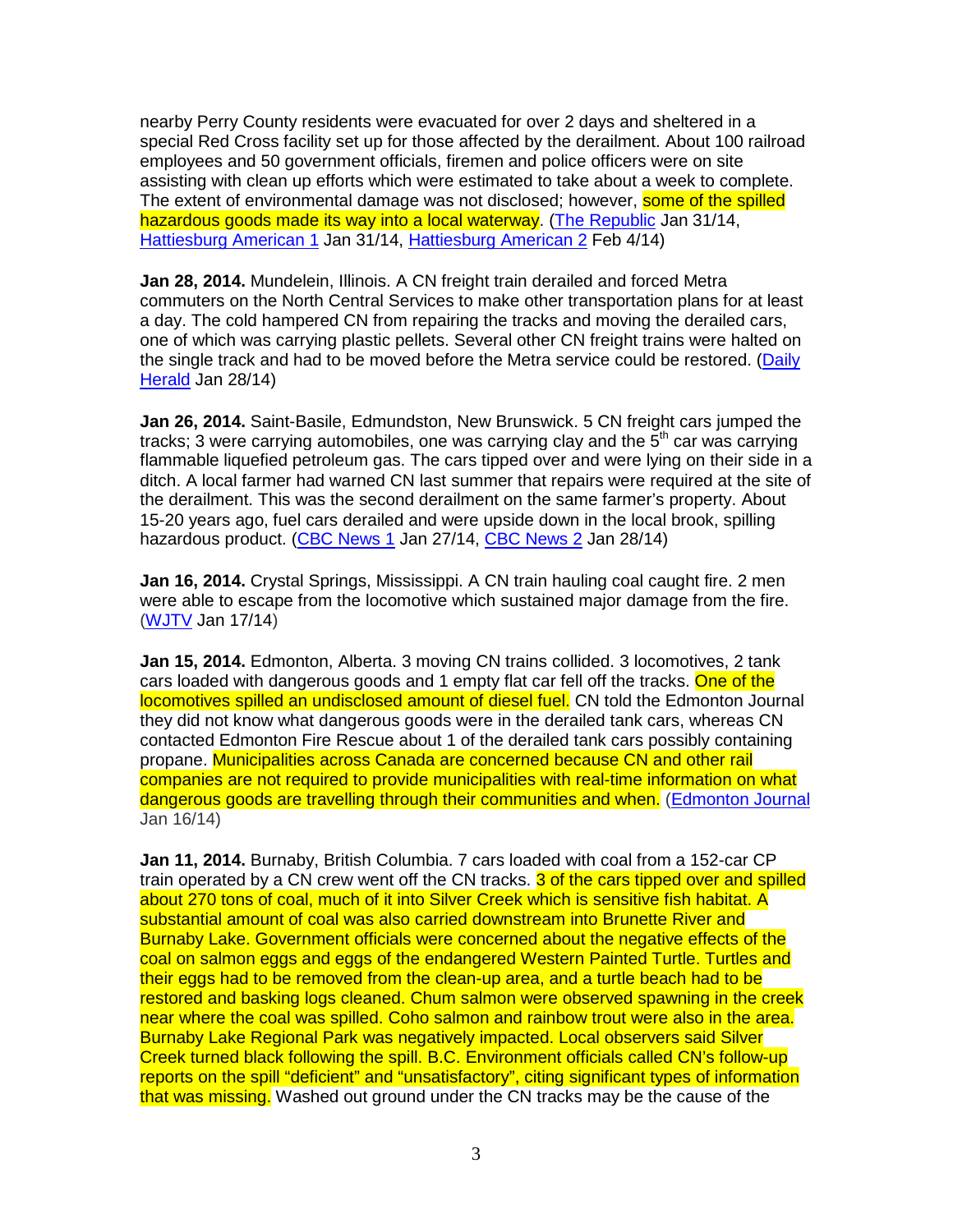derailment, as heavy rains had fallen in the area. Local residents were quick to denounce plans to expand coal export at the Neptune Terminals. They pointed to this derailment as proof that the recent decision by the port authority to expand coal exports was a poor one. (Vancouver Sun Jan 11/14, Globe and Mail Jan 11/14, The Straight Apr 17/14, Burnaby Now Apr 19/14)

**Jan 7, 2014.** Near Plaster Rock, New Brunswick. A 122-car CN train derailed, with 19 cars and an unmanned locomotive falling off the tracks. A cracked wheel and an emergency brake application likely contributed to the derailment. 9 of the derailed cars were loaded with hazardous goods  $-5$  with crude oil and 4 with propane. A significant fire resulted with huge clouds of orange smoke and flames billowing into the air. Fires continued burning 4 days following the derailment. About 50 households (150 people) were forced to evacuate within a 2-kilometre radius of the fire, and 4 days following the derailment were still not permitted to return to their homes. Firefighters, police, ambulances and a hazardous materials team were dispatched to the site. The volume of hazardous product spilled and the extent of environmental damage were not provided by CN. An earlier derailment near Plaster Rock unreported by CN was one of 2 unreported incidents that prompted the TSB to seek a summons in 2006 ordering CN to turn over all of its accident records. A subsequent in-depth CBC investigation in 2013 uncovered that CN did not report to authorities more than 1,840 derailments and other accidents over a 6-year period, including 44 on main rail lines. (Edmonton Journal Jan 8/14, CBC News Jan 7/14)

**Dec 29, 2013.** Killy, British Columbia. 5 CN cars derailed with 4 tipping over on their side in the Killy Yard. One of the derailed cars blocked the main track. (Vancouver Sun April 24/14)

**Dec 27, 2013.** Wainwright, Alberta. 7 cars derailed in the CN Rail yard. Although CN provided few details, apparently 3 grain cars flipped off the tracks while 4 other cars remained upright. Derailed cars were carrying grain and salt. There was damage to derailed cars. (Star News Dec 27/13)

**Dec 5, 2013.** Two Harbors, Minnesota. Three crew members were injured when a 107 car CN train carrying iron ore derailed as it entered the Two Harbors rail yard, sending 76 cars off the tracks. Another 17 cars parked next to the moving train were also pushed off the tracks. Trains were unable to operate in that portion of the yard for some time, interrupting shipment of iron ore. The attorney representing the 3 injured CN crew members blamed the incident on CN's failure to remove snow and ice from the tracks. He said CN had been informed earlier in the day of unsafe snow and ice conditions between the Highland siding and Waldo and the 4-mile descent into the Two Harbors rail yard. The same day, another runaway train had been reported on the same track, but fortunately that train's crew was able to regain control of the train. The attorney was quoted as saying, "The railroad had advance knowledge of the storm and information from knowledgeable railroaders about conditions. If attempts were made to clear the snow, they were inadequate. As a consequence, these guys were not going to be able to control that train. The railroad knew it, but they kept sending the train on the track with deep snow." He said CN's decision-making did not reflect a regard for the well-being of its employees. "When you put profits over safety, this is what happens", he said. Neighbouring business operators said they had never seen a train pileup of this magnitude, and a retired CN engineer said the derailment was one of the 2 most serious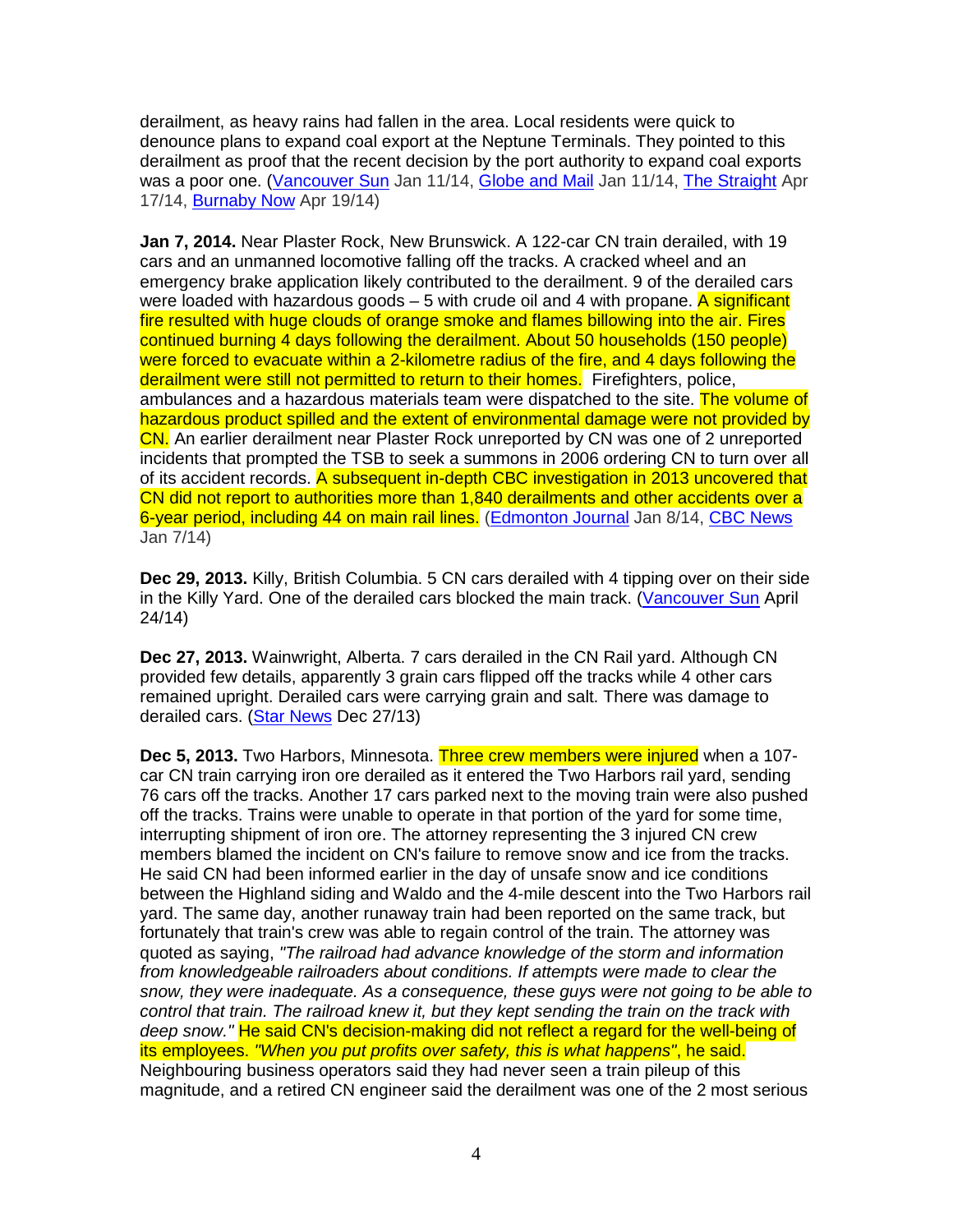train-related incidents he had seen since he started working on railroads in 1974. (Lake County News Chronicle Dec 15/13, Northlands News Center Dec 6/13)

**Nov 18, 2013.** Near Tisdale, Saskatchewan. A CN crew member was killed during switching operations. CN would provide no further details, other than to suggest that CN's safety record is good (which is their standard response lately, following a recently heightened interest by Canadians in rail safety). (Reuters Nov 19/13)

**Nov 11, 2013.** Near Fort Frances, Ontario. A 184-car CN train derailed, spilling grain all over the tracks. A total of 39 freight cars fell off the tracks. It took several days for the spilled grain to be cleaned up and for the rail cars to be removed. (Fort Frances Times Nov 12/13)

**Nov 9, 2013.** Near Asquith, Saskatchewan. Six CN cars carrying lumber jumped the tracks. Nearby residents expressed concern not only about derailments close to their homes, but also about challenges getting compensation from CN for damages incurred by CN-started fires. (Global News Nov 10/13)

**Nov 3, 2013.** Near Peers, Alberta. 13 CN cars derailed. 12 of the derailed cars were loaded with lumber and 1 was carrying sulphur dioxide. CN rail traffic along its main line was shut down while mangled rail cars and spilled broken lumber were cleaned off the tracks. (CTV News Nov 3/13)

**Oct 19, 2013.** Gainford, Alberta. A 134-car CN train carrying crude oil and liquefied petroleum gas (propane) derailed about 90 km west of Edmonton, **causing explosions** and a massive fire. 9 of the 13 derailed tank cars were carrying propane and 4 carried crude oil. 1 of the cars carrying propane exploded and 3 others also caught fire. The amount of petroleum product spilled and the extent of environmental and property damages were not disclosed. A state of emergency was ordered for the entire area. All 100 Gainford residents and another 25 people living within 2 km of the derailment site were evacuated for 4 days due to the fear of additional explosions, fires and noxious fumes. The intensity of the fire was so severe, firefighters were forced to let the fire burn itself out, which took 4 days. The main east-west highway (Yellowhead No. 16) and the main east-west rail line (Trans-Continental) through western Canada were closed for 5 days. Evacuated residents were upset they received very limited compensation from CN, restricted primarily to out-of-pocket expenses. Residents who claimed for lost wages due to the evacuation order were not compensated. Some residents described CN's small compensation payments as "reprehensible". (Chicago Tribune Oct 19/13, CBC News Oct 19/13, plus additional sources)

**Oct 16, 2013.** Sexsmith, Alberta. 4 CN tank cars carrying anhydrous ammonia derailed. One of the derailed tank cars was leaning and sinking. Anhydrous ammonia is a dangerous good. In the absence of receiving any information from CN, Sexsmith fire resources ordered an evacuation of about 150 homes. (Calgary Herald Oct 16/13)

**Oct 7, 2013.** Brampton, Ontario. The last 4 cars of a 73-car CN train derailed, sending one CN employee to the hospital with minor injuries. A CN public relations spokesperson suggested to the media there were no injuries, whereas the Peel Emergency Services reported the CN employee suffered minor injuries. The 4 derailed tank cars carried jet fuel residue. (Rail tank car "residue" can consist of up to several thousand gallons of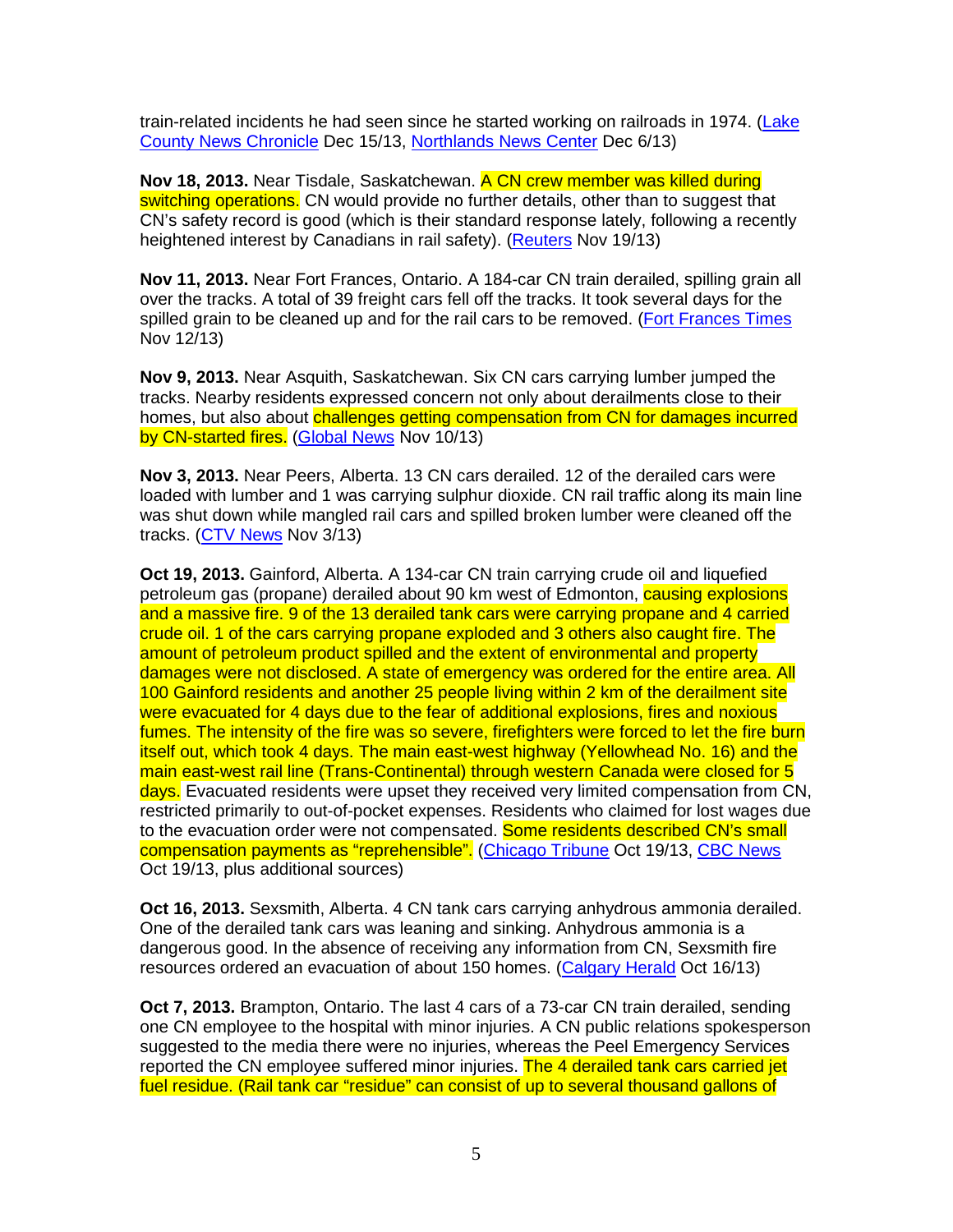dangerous goods per tank car. Rail companies erroneously refer to these cars as being empty.) The derailment held up numerous Kitchener GO trains. (Toronto Star Oct 7/13)

**Oct 2, 2013.** North Battleford, Saskatchewan. 3 CN tank cars derailed; 2 of the cars contained crude oil and the other contained asphalt. Human error likely caused the derailment when a wrong switch was aligned while connecting rail cars together. CN waited 5 hours before notifying North Battleford emergency crews about the derailment. Mayor Ian Hamilton says he was angry the City wasn't notified right away by CN. (Global News Oct 3/13)

**Sept 25, 2013.** Near Landis, Saskatchewan. 17 of 130 CN cars carrying oil, condensate, ethanol and mixed freight derailed. 1 tank car spilled an undisclosed amount of oil, and the derailment sparked a grass fire. The Landis school was evacuated for a day as a precaution. The extent of environmental damage was not disclosed. (Toronto Star Sept 25/13)

**Sept 16, 2013.** About 60 km south of North Bay near South River, Ontario. 11 CN freight cars derailed, of which 1 carried methanol, 3 carried sulphuric acid residue, and 7 were hauling general merchandise and consumer goods. The tracks were closed for about 2 days. (The Nugget Sept 17/13)

**Aug 27, 2013.** Watson Island, British Columbia. 2 CN locomotives derailed. (Vancouver **Sun** April 24/14)

**Aug 8, 2013.** Near Morey, British Columbia. An intermodal flat car derailed on the Albreda Subdivision after being struck by a rock slide. (Vancouver Sun April 24/14)

**Aug 1, 2013.** Near Tumbler Ridge, British Columbia. 15 CN cars loaded with ore derailed. (Vancouver Sun April 24/14)

**June 2, 2013.** Symington Rail Yard, Winnipeg, Manitoba. 6 empty CN lumber cars crashed off the tracks, damaging 2 power poles and knocking power out to 1,900 customers in the Windsor Park area. (CTV Winnipeg June 3/13)

**May 24, 2013.** Chetwynd, British Columbia. A bulkhead flat car derailed in the Chetwynd Yard. (Vancouver Sun April 24/14)

**May 24, 2013.** Quesnel, British Columbia. A CN locomotive derailed in the Quesnel Yard. (Vancouver Sun April 24/14)

**May 15, 2013.** Near Chetwynd, British Columbia. 12 CN cars carrying sulphur derailed. (Vancouver Sun April 24/14)

**April 30, 2013.** Near Pense, west of Regina, Saskatchewan. 11 CN cars fell off the tracks, blocking a grid road. Fertilizer spilled from some of the cars. (National Post May 1/13)

**April 28, 2013.** Togo, Saskatchewan. A Via Rail passenger train travelling on track owned and maintained by CN derailed at a washed out section of track, only hours after the tracks had been inspected. 2 locomotives, a baggage car and the first passenger train derailed but remained upright. The diesel fuel tanks of both locomotives ruptured,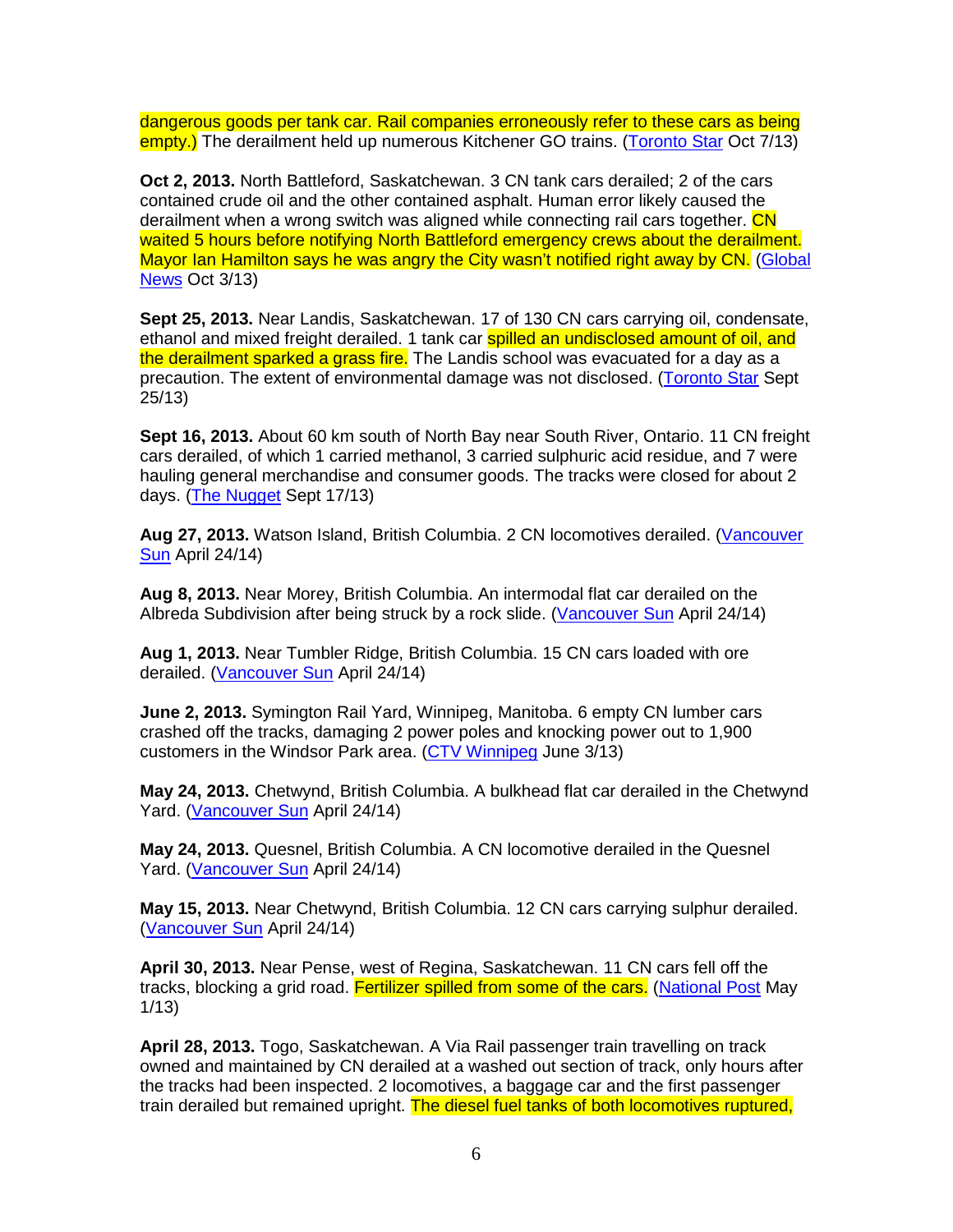spilling diesel fuel and causing the train to catch on fire. The Via crew and passengers were evacuated from the train without any serious injuries. The TSB reported the main cause of the washout was a blocked culvert combined with a rapid melt of snow, which led to the ground being saturated and the embankment weakened. The TSB also noted that the CN track inspectors responsible for the location had not received "any significant" training" in identifying potential ground hazards. (CBC News June 11/14)

**April 19, 2013.** Near Cedarvale, British Columbia. 5 intermodal CN cars carrying household consumer goods derailed east of Terrace, causing the rail line to be shut down for an undisclosed length of time. There was track and signal damage. (CJFW April 19/13)

**March 31, 2013.** Near Matsqui, British Columbia. A CN gondola car derailed on the main Yale Subdivision track. (Vancouver Sun April 24/14)

**March 30, 2013.** Gary, Indiana. 35 cars of a 101-car CN freight train derailed. 3 of the derailed cars carried hazardous materials. The derailment also ruptured a 14-inch industrial gas line. Hazmat responded to the accident and directed that South Shore train service be halted until the gas rupture was cleaned up and the area was determined to be safe. (WSBT TV March 30/13 & Chicago Sun-Times March 30/13)

**March 25, 2013.** Kenner, Louisiana. 14 cars of a 141-car CN train derailed. 2 of the derailed cars carrying coal tipped over and another 5 leaned, looking close to toppling over. An undisclosed amount of coal was spilled. The derailment blocked Farm Avenue and Morey Street in Kenner. (The Times-Picayune March 25/13)

**March 19, 2013.** Williams Lake, British Columbia. 2 CN locomotives derailed in the Williams Lake Yard. (Vancouver Sun April 24/14)

**March 16, 2013.** Near Hatfield, Wisconsin. 19 CN cars loaded with sand plowed off the railway, spilling sand across the area. County Road K remained closed for at least a day. (La Cross Tribune March 17/13)

**March 15, 2013.** Fort Nelson, British Columbia. A tank car full of fuel oil residue derailed in the Fort Nelson Yard. (Vancouver Sun April 24/14)

**March 10, 2013.** North Vancouver, British Columbia. 3 cars derailed in the CN Lynn Creek Yard. (Vancouver Sun April 24/14)

**March 7, 2013.** Winnipeg, Manitoba. A CN locomotive and 1 intermodal car derailed in a rail yard, blocking traffic on the East Perimeter Highway for over 4 hours. It appeared that 2 CN trains collided, causing the derailment. (Metro Winnipeg March 7/13)

**Feb 22, 2013.** McComb Subdivision, Jackson, Mississippi. 18 CN cars derailed – 17 were loaded with grain and the other was empty. Some track was damaged and will need to be replaced. Rail traffic between Jackson and New Orleans was expected to be shut down for most of the day. As of April 4, 2013, 11 tons of the wheat spilled during the derailment was rotting and emitting a foul odour at the Hinds County Penal Farm in Raymond where it had been piled, and was causing concern to local residents. (WLBT Feb 22/13 & other sources)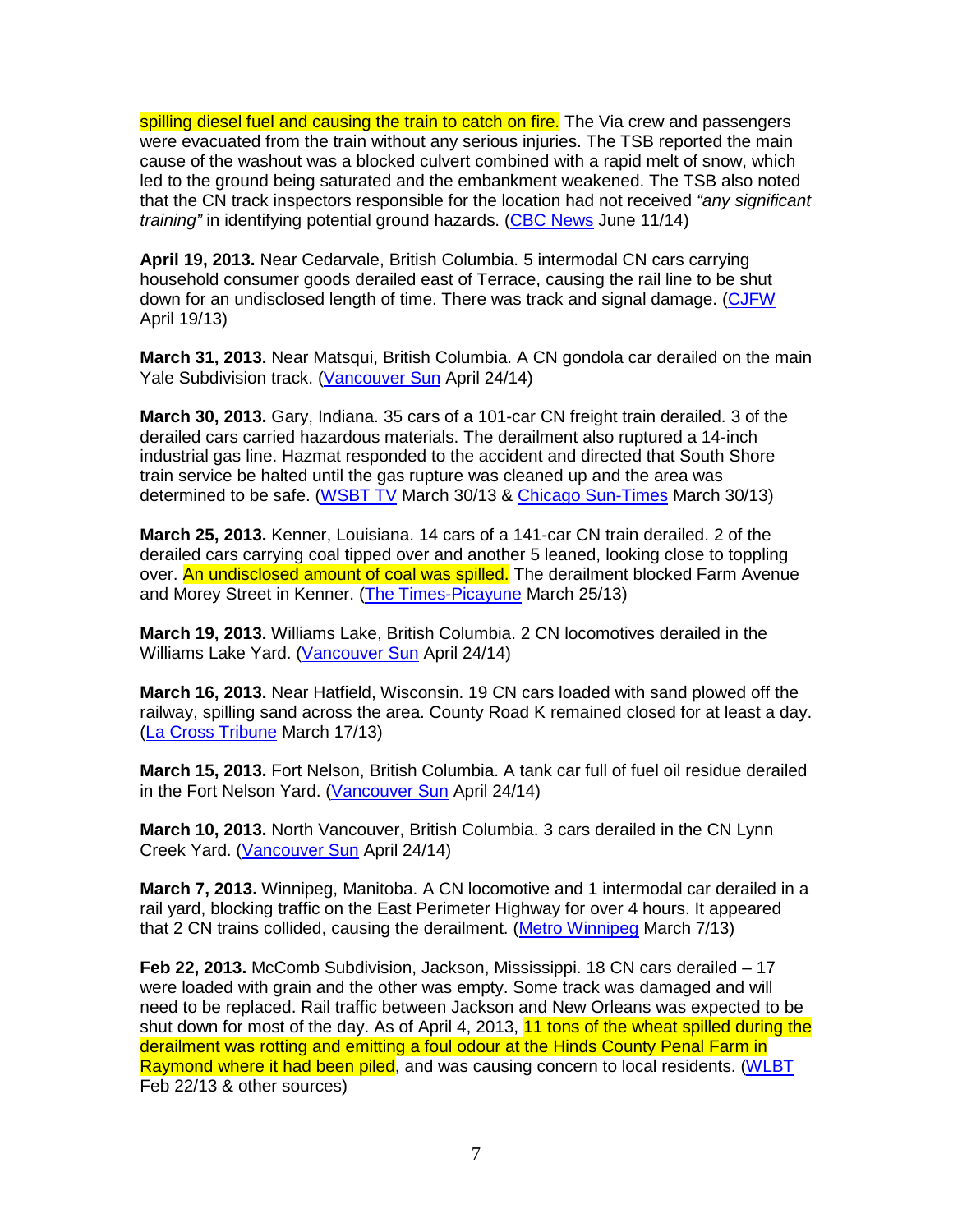**Feb 9, 2013.** Fort Rouge Rail Yard, Winnipeg, Manitoba. About 8 CN cars derailed, 6 of which flipped over on their sides. The cars were carrying household and consumer goods. (CBC News Feb 9/13)

**Feb 7, 2013.** Near Biggar, Saskatchewan. A CN locomotive and 17 containers derailed about 5 km west of Biggar. The cars were carrying consumer and household products. (Leader Post Feb 7/13)

**Jan 30, 2013.** Prince George, British Columbia. More than 3,000 litres of diesel fuel spilled from a punctured CN locomotive fuel tank in the Prince George rail yard. (Vancouver Sun April 24/14)

**Jan 25, 2013.** Kaukauna, Wisconsin. Diesel fuel spilled from a CN locomotive's fuel tank punctured by a portion of track beside the main line that had been pushed up by frost. At least 1,200 gallons of fuel spilled for about a mile along the track. Options considered for clean up included using a chemical that consumes fuel oil and excavating beneath the railroad bed to remove any contaminated soil. The extent of environmental damage was not disclosed. (Post-Crescent Media Jan 28/13)

**Jan 24, 2013.** Blackfoot Subdivision, near Paynton, Saskatchewan. A CN train carrying crude oil crashed into a road grader on a public crossing, killing the driver of the grader. A locomotive and 16 tank cars loaded with crude oil derailed. At least 2 of the tank cars toppled over on their sides and spilled an undisclosed amount of crude oil. (Each tank car can carry up to 650 barrels of oil.) The extent of environmental damage was not disclosed. (Canadian Press Jan 24/13, TSB Investigation R13E0015)

**Jan 22, 2013.** Thornton, British Columbia. 2 CN cars derailed in the Thornton Yard. Track and drawbar damage was sustained. (Vancouver Sun April 24/14)

**Jan 22, 2013.** Near McBride, British Columbia. 21 CN cars derailed on the Fraser Subdivision. (Vancouver Sun April 24/14)

**Jan 18, 2013.** Prince George, British Columbia. 2 cars derailed in the Prince George Yard. About 200 feet of track were damaged. (Vancouver Sun April 24/14)

**Jan 6, 2013.** Decatur, Illinois. 6 cars derailed on a dead end siding. Cars rammed through the end of the track, ending up in a heap and partly toppled down a steep embankment. 4 cars contained soybean oil, 1 was loaded with limestone and 1 tank car carried residue of an undisclosed product. (Herald & Review Jan 8/13)

**Jan 3, 2013.** South of Pemberton, British Columbia. 3 empty wood pellet hopper cars derailed while crossing a bridge, 1 toppling off the bridge and closing Highway 99 for about 2 hours. (Globe & Mail Jan 3/13)

**Dec 26, 2012.** Wainwright Subdivision, near Clover Bar Station, NE Edmonton, Alberta. 3 CN contractors were injured when they were hit by a CN freight train as they were clearing snow off rail switches. 2 were in critical condition, while the third man had relatively minor injuries. It appears the "Safety Watch" protocol was not followed. (Edmonton Journal Dec 28/12, TSB Investigation R12E0182)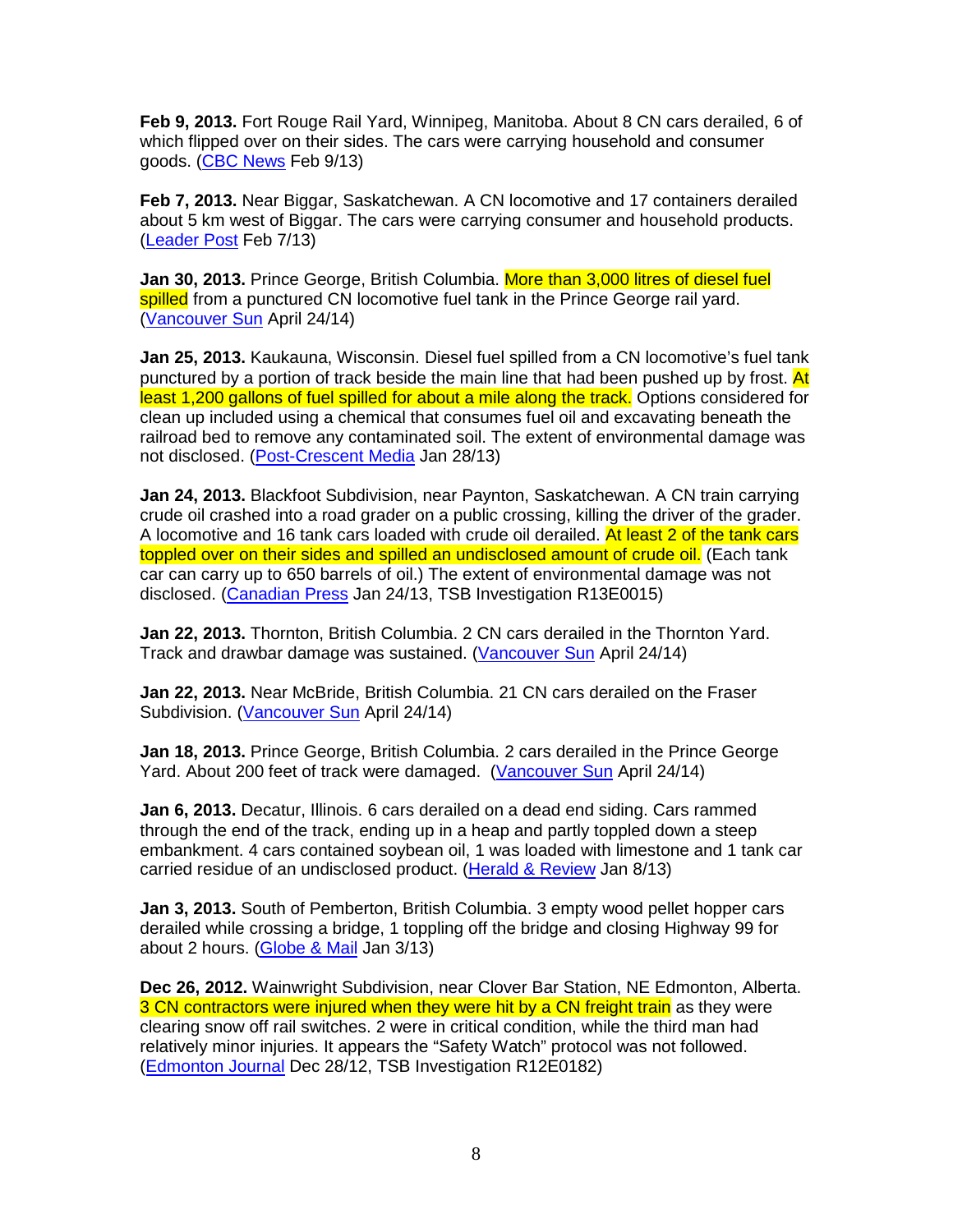**Dec 19, 2012.** The Canadian Transportation Agency ruled today that both Canadian National Railway and Canadian Pacific Railway exceeded revenue caps for the movement of western grain for the 2011-12 crop year. Both railways must pay the amount by which they exceeded their 2011-12 caps plus a penalty to the Western Grains Research Foundation. (Canada News Centre Dec 19/12)

**Dec 17, 2012.** Williams Lake, British Columbia. 2 locomotives derailed as they entered a rail yard. (Got News Network Dec 17/12)

**Nov 28, 2012.** About 180km north of Fort St. John, British Columbia. Workers were switching cars on and off a train in a rail yard when a fuel tank car derailed and rolled onto a CN conductor, killing him. (Canadian Press Nov 30/12)

**Nov 19, 2012.** A new Canadian National Railway "Quiet Zone" restriction in Naperville and Warrenville, Illinois will take effect today. CN trains will not be allowed to sound their horns in this quiet zone unless deemed necessary for safety purposes. Naperville and Warrenville join Aurora and DuPage County in successfully pressing for the quiet zone after residents complained about the excessive horn use by CN on the rail line they took over from Elgin, Joliet & Eastern Railway in January 2009. 33 communities along the former EJ&E Railway main line have been battling with CN over their concern about CN's aggressive approach to the EJ&E takeover. Communities have been concerned about increased rail traffic, increased noise and diesel exhaust pollution, adjacent property devaluation, and increased traffic jams at many rail crossings which have very significant impacts on emergency vehicle response times. (Beacon-News Nov 15/12)

**Nov 8, 2012.** North of Squamish Terminals, British Columbia. A 6-axle CN locomotive had its fuel tank punctured by a broken piece of track, causing about 5,700 litres of diesel fuel to spill onto the track and into the Squamish Estuary. Containment booms were used to try to limit migration of the diesel fuel in the sensitive estuary ecosystem. Concerns were expressed by local residents because the herring spawning season was close to starting and herring eggs are very sensitive to environmental contamination. About 50 feet of rail track were also torn up and the subsurface soil dug up in an attempt to remove some of the diesel fuel. A local former B.C. Rail employee placed part of the blame on CN using large 6-axle locomotives on the line whereas when B.C. Rail was operating the same line it used smaller 4-axle locomotives. He indicated the 6-axle units can't make the turns on that section of track without placing too much stress on the track. (Squamish Chief Nov 14/12)

**Nov 1, 2012.** Ontario's Superior Court gave the go-ahead today for a multi-million dollar lawsuit against CN Rail and Via Rail on behalf of most of the passengers of a fatal train derailment February 26, 2012 in Burlington, Ontario. The train was traveling 4 times faster than the speed limit while changing tracks. Arguments for the class-action lawsuit to proceed included that CN Rail and Via Rail were negligent in the derailment that killed 3 Via employees, injured 1 Via employee and injured 45 passengers. Altogether, 68 of the 75 passengers have joined the lawsuit. (Toronto Sun Nov 1/12, CBC News Oct 26/12)

**Oct 11, 2012.** Waterloo, Ontario. 4 tank cars derailed in uptown Waterloo. CN failed to notify the Region of Waterloo, which was a violation of an agreement between the 2 parties. A Waterloo Chronicle news article read, "The incident has left Waterloo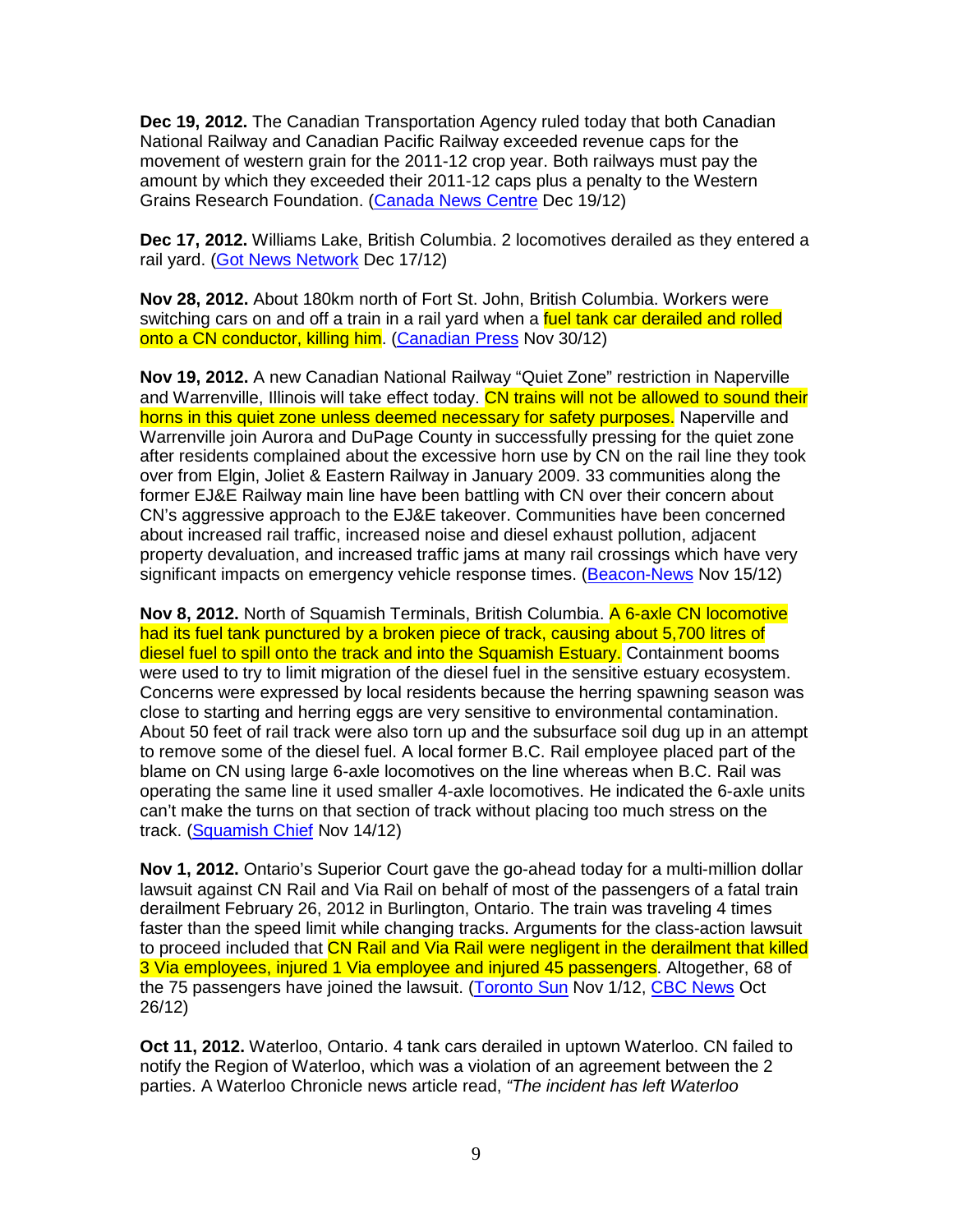residents worried, as the train was bound for the Chemtura chemical manufacturing plant in Elmira." (Waterloo Chronicle Oct 24/12)

**Sept 7, 2012.** Battle Creek Yard, Michigan. About 8 cars loaded with grain derailed and ripped up about 700 feet of track and a switch. (Railroadfan.com Sept 8/12)

**June 26, 2012.** Near Poser, west of McBride, British Columbia. 8 loaded coke cars went off the tracks. (250 News June 26/12)

**May 26, 2012.** Hixon, British Columbia. 8 empty freight cars derailed and toppled over. (250 News May 28/12)

**May 15, 2012.** Outside Oakville, Manitoba. Train derailed when it made an emergency stop. The rear wheels of 1 of the cars carrying wheat went off the rails. Sparks from the derailment started a grass fire, causing nearby piles of old rail ties to also catch fire. Highway 13 in Oakville was closed throughout the night due to the accident. (CN often leaves old discarded rail ties by the track, which creates a fire hazard.) (CTV Winnipeg News May 16/12)

**May 9, 2012.** Just outside Collins, Mississippi. About 2 dozen loaded coal cars derailed on the CN main line. A significant amount of coal was spilled. Rails and a bridge were damaged. The train consisted of 105 cars, all loaded with coal. The Collins Fire Department Chief said, "There have been multiple derailments over the years, but nothing of this magnitude or this size." (WDAM May 9/12)

**April 26, 2012.** Between Valemont & Blue River, British Columbia. A locomotive and up to 15 cars derailed due to a washout. At least 2 container cars fell into the North Thompson River. A contamination containment boom was set up on the river in an attempt to contain what was described as a **chemical slick on the surface of the water**. Crews were still cleaning up debris from the derailment over 2 weeks later. The extent of environmental damage, including from the chemical spill, was not disclosed. (Castanet News May 12/12, CFJC TV May 13/12)

**April 1, 2012.** Near Searchmont, Ontario. 11 of 34 cars derailed – 5 tank cars carrying residue and 6 cars carrying steel products. Damaged rail cars and rolls of steel were scattered in the surrounding bush. (The Sault Star April 3/12)

**March 20, 2012.** SE Calgary, Alberta. 4 cars and 1 engine derailed in CN's Ogden Rail Yard. A conductor was reported to have suffered injuries when he jumped from the train. A fuel tank on the engine was punctured and an undisclosed amount of fuel spilled onto the ground. (CBC News March 20/12)

**March 15, 2012.** 35km east of Melville, Saskatchewan. 22 empty cars derailed on CN's main line. (Leader-Post March 16/12)

**March 6, 2012.** Saint John, New Brunswick. 12 CN cars derailed. 4 of the cars carrying potash flipped on their sides, **spilling potash on the ground.** (CBC News March 6/12)

**Feb 26, 2012.** Oakville Subdivision, near Aldershot Station, Burlington, Ontario. Three Via Rail engineers were killed and 46 other people were injured when the Via Train 92 locomotive and 5 cars derailed on track owned, operated and maintained by CN Rail.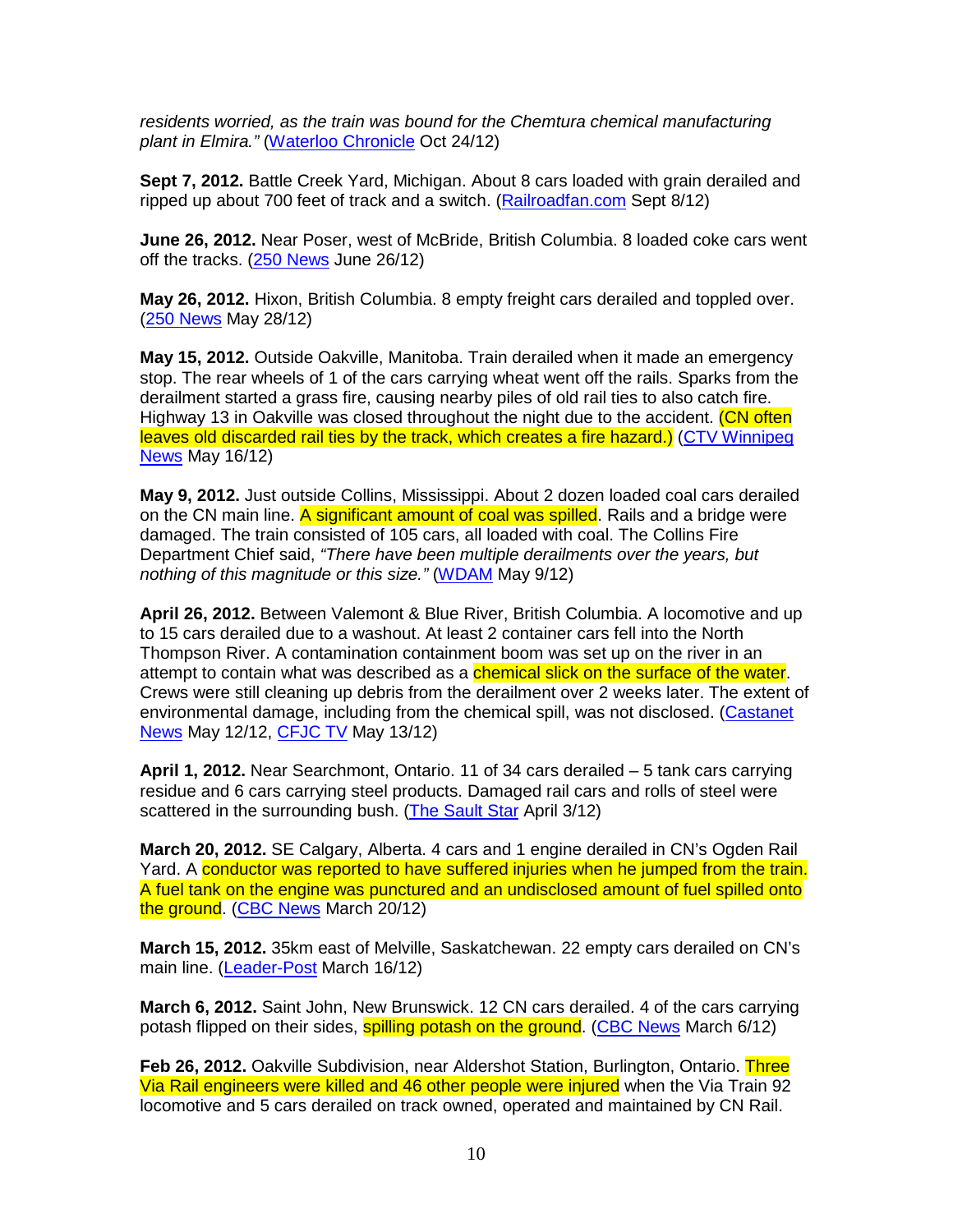The train was switching from one track to another when it flew off the tracks and collided with a building, destroying the locomotive that the 3 deceased crew members were in. The locomotive's fuel tank was punctured and about 4,300 litres of diesel fuel spilled. The train was traveling 4 times faster than the speed limit while changing tracks. A lawsuit was later initiated against CN and Via Rail by passengers who are seeking compensation for physical and emotional injury, damage to property and loss of income as a result of the derailment and crash. An Orangeville Citizen editorial read, *"There* should be no need to await the safety board's final report on the crash before replacing such wholly inadequate switching, something that would likely have happened many years ago had the CNR not had such a cavalier attitude toward safety." The TSB slammed Transport Canada and the railway industry for not having voice recording included in locomotive data recorders, a recommendation made repeatedly by the TSB since 2003. The TSB said, "Voice recordings allow investigators to understand the environment in which crews operated and the decisions they made leading up to an accident. The lack of this information in rail investigations deprives the TSB of a key tool it needs to help make Canadians safer." The federal NDP said a positive train-control system, mandatory in the U.S. since 2008, would have prevented the accident, and having mandatory voice recorders in trains would have allowed investigators to know exactly what happened. Emile Therien, past Canada Safety Council President, said Transport Canada has relinquished its regulatory control to individual rail companies, making it more perilous to ride the rails. He said it's time for rail companies to stop monitoring themselves and for the federal government to step up to its on-the-track oversight responsibilities. (Orangeville Citizen March 1/12, TSB Investigation R12T0038)

**Feb 21, 2012.** 12km east of Smithers, British Columbia. 46 coal cars went off the track, spilling coal and damaging rail cars and rail tracks. One nearby resident said, "My property is a hell of a mess. I have property on both sides and they've made a mess of everything." (Houston Today March 3/12)

**Jan 21. 2012.** Tumbler Subdivision, 50km NE of Prince George, British Columbia. 13 CN cars loaded with coal derailed. (250 News Jan 22/12)

**Jan 21, 2012.** Near Fabyan, Alberta. 31 cars hauling grain derailed as a CN train crossed the Fabyan Bridge on the Wainwright Subdivision main track. The outside rail in a curve at the end of the bridge rolled over, causing the derailment. About 1,760 feet of track were destroyed, 17 of the derailed cars fell into the Battle River valley far below, rail cars were destroyed or sustained major damage, and there was significant damage to the bridge itself. The TSB found that loose and broken lag screws securing the track led to the derailment. As an example of the misleading information often provided by CN public affairs staff, both Julie Senecal and Warren Chandler of CN had told Star News that all 137 cars in the train were grain cars. Shortly following the derailment, a TSB investigator informed Star News that CN's information was not correct; there were only 74 cars that contained grain, while 31 tank cars contained dangerous goods residue (up to several thousand gallons in each car), 19 were empty, 5 were auto carriers, 2 carried pulp and 4 cars carried steel pipe. (Star News March 2/12, TSB Report R12E0008)

**Jan 20, 2012.** Near Hay Lakes, Alberta. 18 cars hauling plastic pellets and other general merchandise derailed. (CBC News Jan 20/12)

**Jan 18, 2012.** 16km north of Prince George, British Columbia. 11 cars in a CN train carrying lumber and pulp products went off the tracks. (250 News Jan 22/12)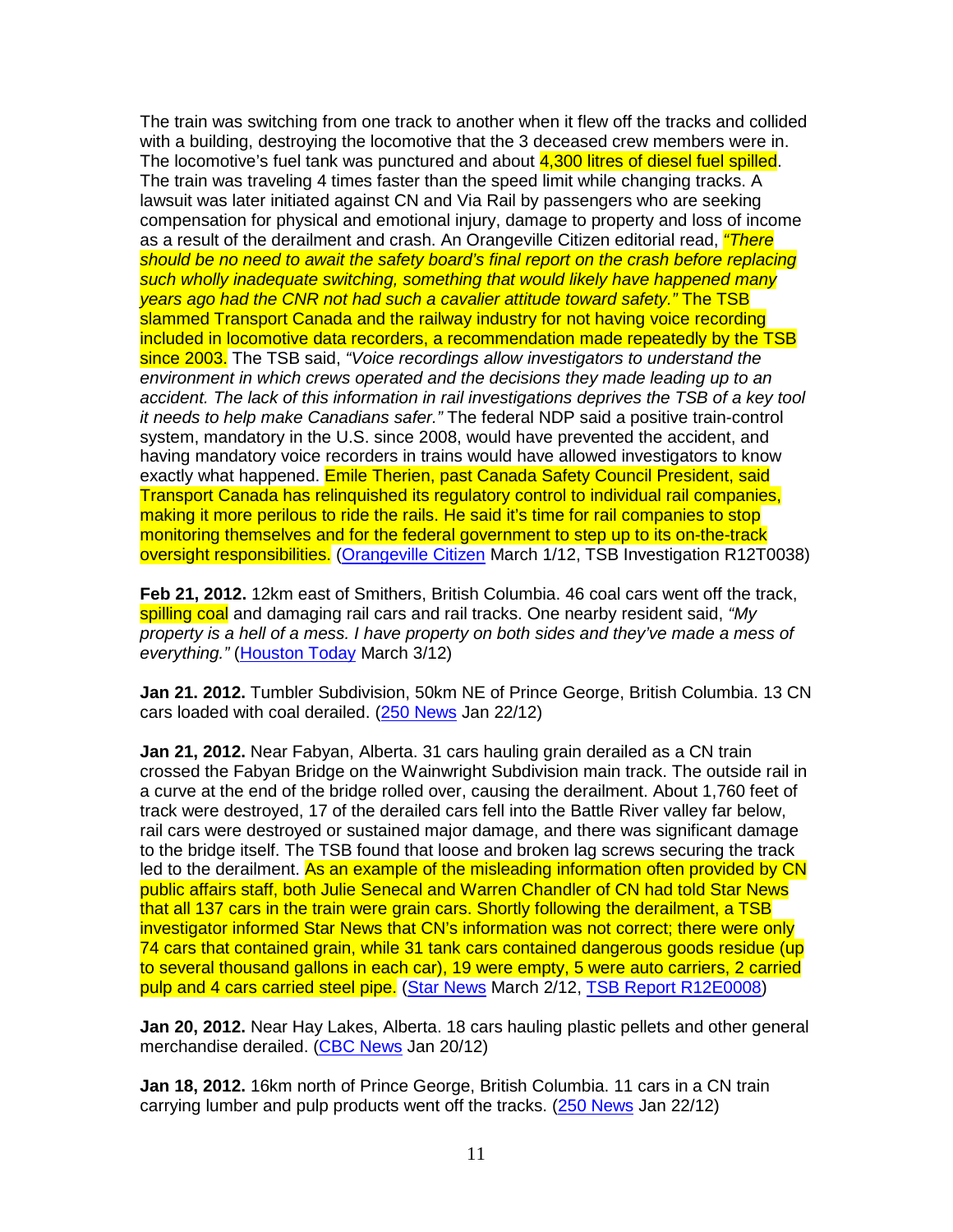**Jan 18, 2012.** Grande Cache Subdivision, Hanlon (between Hinton & Grande Cache), Alberta. CN train with 6 locomotives, 91 loaded coal cars and 1 empty car had a number of problems that eventually resulted in 13 loaded coal cars from the 13,620-ton train being left unattended on an incline with hand brakes improperly applied. The 13 loaded cars ran away uncontrolled for about 3 miles and plowed into a stationary CN train on the main line, causing 9 loaded cars and 3 locomotives to derail. 7 of the derailed cars were destroyed and the 3 derailed locomotives were extensively damaged. 1 locomotive flipped on top of another locomotive, with 2 locomotives ending up on their side. 1 crew member was seriously injured and taken to hospital by helicopter, while 2 crew members sustained minor injuries. At least 2,800 litres of fuel and 740 tons of coal spilled, resulting in undisclosed environmental damage. About 250 feet of track were damaged. (Canadian Press Jan 18/12, TSB Report R12E0004)

**Dec 21, 2011.** Near Caribou, British Columbia. 19 CN rail cars carrying coal derailed on the main track after a wheel gave out and caused emergency braking. The TSB criticized CN and reiterated to Transport Canada to put regulations in place for wheel safety inspections on rail cars. The American Association of Railways has set a threshold of 90,000 pounds of impact for rail operators in the U.S. to pull the train and replace wheels. Unfortunately, Transport Canada has no threshold in place even though on Dec. 1, 2011 the TSB called on Transport Canada to establish one. A similar CN derailment of 36 coal cars occurred along the same line near Fort Fraser, B.C. February 12, 2011. (Canadian Press Jan 22/13, TSB Report R11V0254)

**Oct 29, 2011.** Near Meharry, Manitoba. A CN freight train and a Via Rail passenger train approached one another on the same track, without either of the crews being aware, until it was almost too late. The trains were able to come to emergency stops within 1,500 feet of one another. An October 17, 2012 TSB investigation report determined that the rail near-miss resulted when short-cuts were made to railway operating rules and procedures. The redundancy and safeguards built into the rules are often compromised when short-cuts are taken, which increases the risk of accidents. The investigation also highlighted one of many outstanding issues on the TSB's Watchlist – the need for video and voice recorders on locomotives. The absence of such recorders has hindered many TSB investigations of rail accidents and rail near-misses, including this one. (TSB News Release Oct 17/12, TSB Report R11V0057)

**Oct 21, 2011.** Three Hills Subdivision, near Alix Junction, Alberta. A too-long freight train over 2 miles long consisting of 3 locomotives and 87 loaded cars derailed in a curve on the main track near the Ardley Bridge over the Red Deer River. The train consisted of 62 loaded double-stack intermodal cars (140 platforms) and 25 mixed freight cars. The TSB investigation found that 7 loaded double-stack intermodal flat cars (13 car bodies) derailed over a mile behind the locomotives when a sudden catastrophic failure of a rail occurred likely due to an existing defect in the rail. Several of these cars rolled down a bank and came to rest upside down. One derailed 3-unit intermodal flat car was carrying paint, paint products, sodium hydroxide, phosphoric acid and other dangerous goods. About **900 litres of phosphoric acid were spilled** and 470 feet of track were destroyed. The extent of environmental damage was not disclosed. The TSB criticized CN by indicating that their ultrasonic rail tests did not identify all the transverse defects in the older vintage rail. (TSB Report R11C0118)

**Sept 24, 2011.** Near Point-Saint-Charles, Quebec. A train exceeded the authorized speed limit at a switching crossover, causing a derailment on the main track. The TSB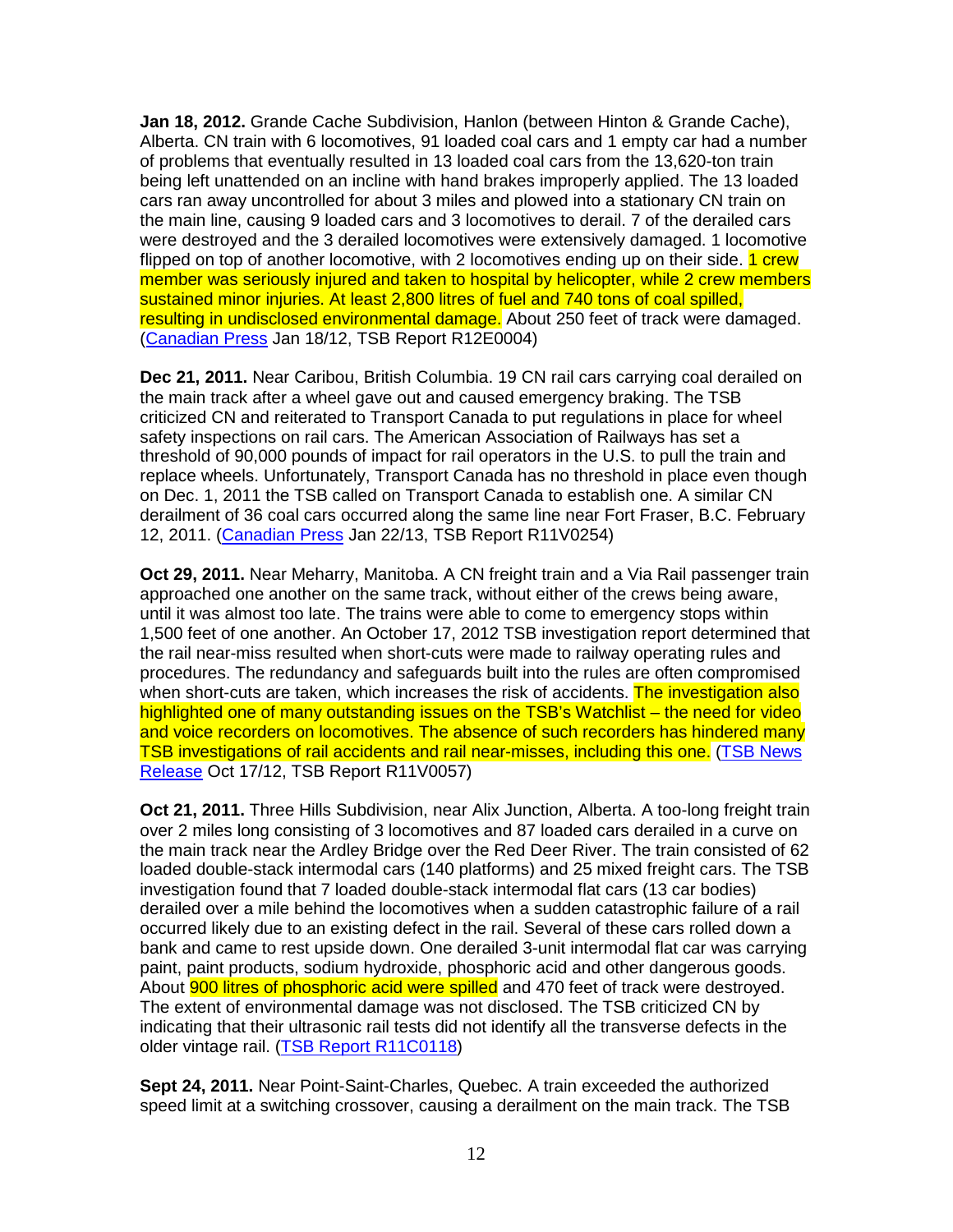found that side-to-side force due to excessive speed and the sudden application of brakes caused the wheel of one of the cars to lift, leading to the derailment of 6 cars. About 650 feet of track and several track turnouts were damaged. (TSB Report R11D0075)

**July 14, 2011.** Near Waterfall, Ontario. 11 multi-platform intermodal cars carrying 86 containers derailed on CN's Bala Subdivision main track. About 6,800 feet of track were damaged or destroyed including a siding switch. The TSB reported that the derailment resulted from the combined effects of weakened track structure, worn car components condition and strained cornering behaviour of double-stack cars. (TSB Report R11T0162)

**July 14, 2011.** Kingston Subdivision, near Durham Junction, Ontario. 2 CN workers were repairing a section of track when a Via Rail train travelling on a track next to the track the workers were repairing hit and killed one of the workers. The TSB indicated the inappropriate use of the "Safety Watch" protocol was considered the primary factor in the fatality. The minimum required sight line at the accident location was 2,200 feet, whereas the actual sight line was less than 800 feet. The TSB criticized CN for improper or no training regarding the "Safety Watch" procedure, and criticized Transport Canada for lax implementation of its overall responsibility for rail safety. (TSB Report R11T0161)

**June 23, 2011.** 10km south of Anzac, south of Fort McMurray, Alberta. CN train derailed and an undisclosed amount of an undisclosed chemical leaked from 1 or more of the rail cars. The extent of environmental damage was not disclosed. The Fort McMurray Fire Department, Environment Canada and Alberta Sustainable Resources were all at the scene. Few details were provided by CN officials. (CHED News June 24/11)

**June 23, 2011.** Edmonton, Alberta. 1 CN freight train collided with the tail end of a second stationary CN freight train along the main track near  $50<sup>th</sup>$  Street and the Yellowhead Freeway. The collision resulted in the derailment and toppling of 2 intermodal flat cars and 1 of the locomotives sustaining damage. As well, 6 empty containers and 2 containers loaded with waste paper and metal scrap were damaged. The TSB reported that the moving train was traveling too fast considering the short sight line distance, and that the operating crew was fatigued. (CBC News June 23/11, TSB Report R11E0063)

**June 3, 2011.** Edmonton, Alberta. A moving CN freight train collided with the tail end of a stationary CN freight train. 2 intermodal flat cars from the stationary train derailed, and the lead locomotive in the moving train was damaged. The crew in the moving train did not have a long-enough clear and direct line of sight and did not reduce train speed accordingly before it collided with the stationary train. The TSB investigation report released October 18, 2012 on the collision read, "In the absence of additional backup safety defences in signalled territory, when signal indications are not correctly identified or followed, existing defences may not be adequate to reduce the risk of collision and derailment." The TSB has had an outstanding recommendation for more than a decade regarding this problem and has identified it as an issue on its Watchlist which is a list of issues "the TSB has determined pose the most serious risk to Canada's transportation system." (TSB News Release Oct 18/12)

**May 22, 2011.** Sarnia Rail Yard, Ontario. 2 CN trains collided during switching operations in the yard. 6 tank cars carrying dangerous goods, a locomotive and 2 loaded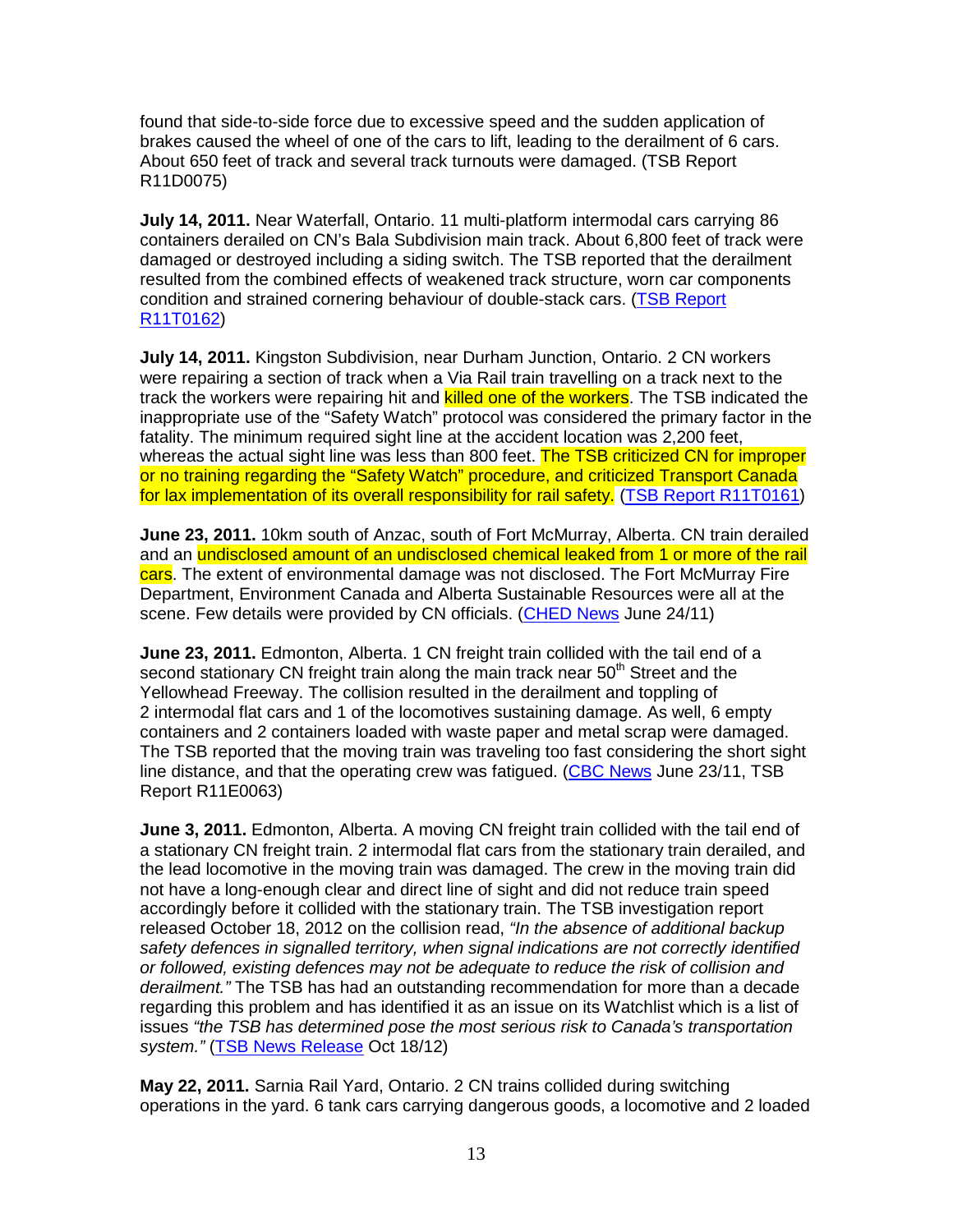bi-level auto carriers derailed. About 400 feet of track were damaged. Sarnia Fire and Rescue Services were on the scene and remained on site while CN crews cleaned up the mess. The TSB reported that train movement information was not properly communicated between yard coordinators and operating crews. (The Observer May 24/11, TSB Report R11T0113)

**May 17, 2011.** SW Strathcona County, near Edmonton, Alberta. A CN-caused wildfire burned several acres of a private conservation area – Bretona ConservAction Area. The Strathcona Fire Department and the landowner had to fight the fire and contain it to prevent the entire 100-acre conservation area from burning. The fire occurred only about 100m from the industrial rail yard built in 2010 as a joint project by CN, Cando Contracting Ltd. and Imperial Oil Ltd. to store 225 petroleum tank cars right next to 2 homes and 2 conservation areas. Had the fire spread into the rail yard, it would have been disastrous. CN has refused to compensate the landowner for damages resulting from the wildfire. (Railroaded News Release May 18/11)

**May 8, 2011.** Clover Bar Yard, Edmonton, Alberta. 4 freight cars jumped the tracks. CN did not share information on the contents of the derailed cars. (CTV News May 8/11)

**April 24, 2011.** Prince George CN Yard, British Columbia. A locomotive derailed and appeared to have crashed into cars that were full of coal. (250 News April 24/11)

**April 22, 2011.** Ikea (Sweden's furniture giant), Tuxedo Yards Development Corp., and Seasons (Winnipeg) JV Corp. are suing CN Rail for unspecified damages to the property where Ikea's new store was to be built in Winnipeg. More specifically, the suit claims CN has refused to remove fill and materials it dumped on the property over several decades. They also claim that while CN has removed the tracks, it didn't take away the ballast used to construct the spur track, and it also left underground drainage pipes all over the property. As well, the companies allege that when a building CN built on the site was being demolished, they found the walls contained hazardous levels of asbestos in the vermiculite insulation. The companies claim they asked CN to remove the material, but finally did it on their own when CN didn't. (Winnipeg Free Press April 27/11)

**March 31, 2011.** Symington Rail Yard, Winnipeg, Manitoba. 10 CN cars derailed and 1 of the toppled cars spilled an undisclosed amount of gasoline. (Winnipeg Free Press March 31/11)

**March 27, 2011.** East of Port Hope, Ontario. At least 25 CN cars in a 116-car train derailed. The derailment, considered "significant", occurred on a main line and included spills of dangerous goods - jet fuel and propane. Booms were required in an attempt to contain the spills. A fire broke out and a "Red Alert" was issued through Emergency Management Ontario. A Red Alert means there is "a major risk to health, safety and security". Families from 20 houses were forced to flee their homes. The rail corridor was also shut down. About 67,000 litres of spilled aviation fuel were eventually recovered, while about 133,000 litres made their way into the local environment including the water system, causing undisclosed environmental damage. As with many other CN derailments across North America, CN did not allow the media near the vicinity of the spill to view clean up progress. Fuel spilled during the derailment on the shores of Lake Ontario continued to come up through a swamp area 19 months later. Production on 2 private farm properties was still not back to normal. Not only the farmland near the lake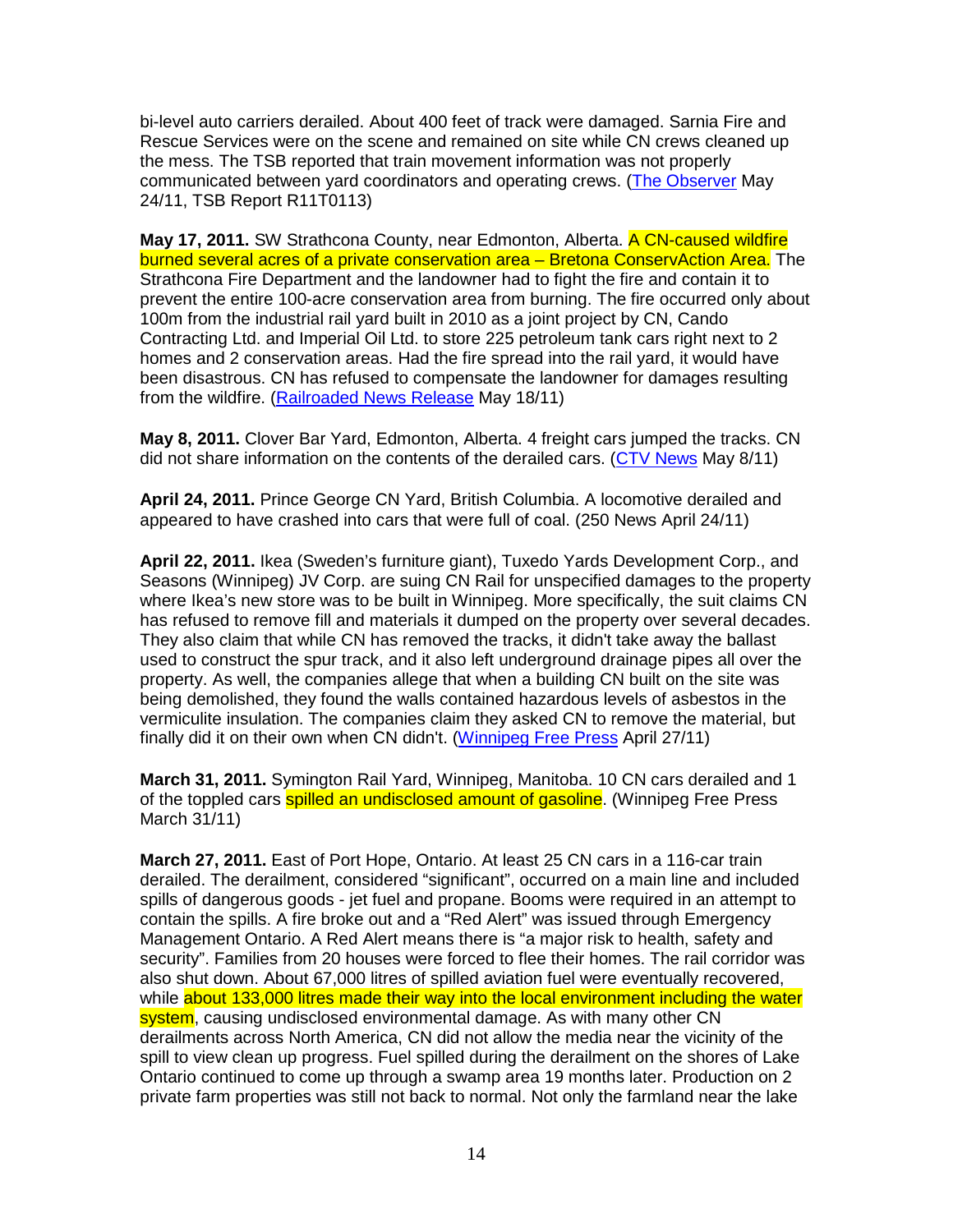was affected, but the access roadways to them as well. Clean-up has included excavating and hauling away contaminated soil. It is not known whether CN has paid compensation to the farmers for damages. (Toronto Star March 27/11, Northumberland Today April 25/11, Northumberland Today Oct 4/12)

**March 15, 2011.** A U.S. Federal Appeals Court ruled unanimously that CN must honour conditions imposed by the U.S. Surface Transportation Board on CN's purchase of the Elgin Joliet & Eastern (EJ&E) Rail Line that runs between Illinois and Indiana. The decision means CN must pay \$68 million to cover the lion's share of costs in building 2 underpasses in the Chicago area to mitigate rail crossing traffic jams. CN has been battling with 33 communities along the EJ&E main line that are concerned about CN's aggressive approach to the EJ&E takeover. Communities have been concerned about increased rail traffic, increased noise and diesel exhaust pollution, adjacent property devaluation, and increased traffic jams at many rail crossings which have very significant impacts on emergency vehicle response times. (Chicago Business March 15/11)

**March 11, 2011.** A British Columbia Provincial Court convicted CN of an offence under the federal Fisheries Act. CN was sentenced to pay \$75,000 for spilling a deleterious substance – diesel fuel - into a fish-bearing river. In January 2009, Environment Canada was notified of a diesel slick near the confluence of Barker Creek and the Fraser River in B.C. Their investigation confirmed that the source was a fuel pumping station at the CN Rail Thornton Yards. (Daily Commercial News March 14/11)

**End of Feb 2011.** Kennedy Siding, Pine Pass, British Columbia. CN train carrying 16 propane cars derailed. (250 News Feb 26/11)

**Feb 12, 2011.** Fort Fraser, British Columbia. 36 of 104 loaded CN coal cars derailed on the main track. A rail car wheel fractured when a crack, which had been growing over a period of time, reached such a size that the wheel could no longer support normal service loads. 19 loaded CN coal cars went off the tracks on the same line near Caribou, B.C. December 21, 2011. (TSB Report R11V0039)

**Feb 7, 2011.** Mussey Township, St. Clair County, Michigan. 4 CN cars derailed, **spilling** ammonia nitrate, which is used as a fertilizer. CN did not disclose how much ammonia nitrate was spilled. (The Times Herald Feb 7/11)

Jan 6, 2011. Vernon Township, Michigan. A CN train that derailed spilled hydrochloric acid, forcing about 35 nearby residents to evacuate their homes. 12 of about 100 cars came off the tracks, including 4 that toppled over on their sides. 10 tank cars were loaded with toxic hydrochloric acid, 1 carried flammable ethanol and the other was a freight box car. At least 1 tank car with a capacity of 20,000 gallons spilled hydrochloric acid and a cloud of gas drifted into the surrounding area. Hydrochloric acid is toxic and can damage eyes, skin, lungs and other organs. Local authorities monitored air and water quality before lifting the evacuation notice. A CN public relations spokesperson refused to share information on the health of the train crew, saying it is company policy not to discuss the status of employees. CN also did not disclose how much hydrochloric acid had spilled or the extent of environmental damage. (Washington Post Jan 7/11)

**Jan 2, 2011.** 10km west of Tête-Jaune Cache, British Columbia. 33 of 113 loaded CN coal cars derailed at a bend in the track next to the Fraser River, on their way to Prince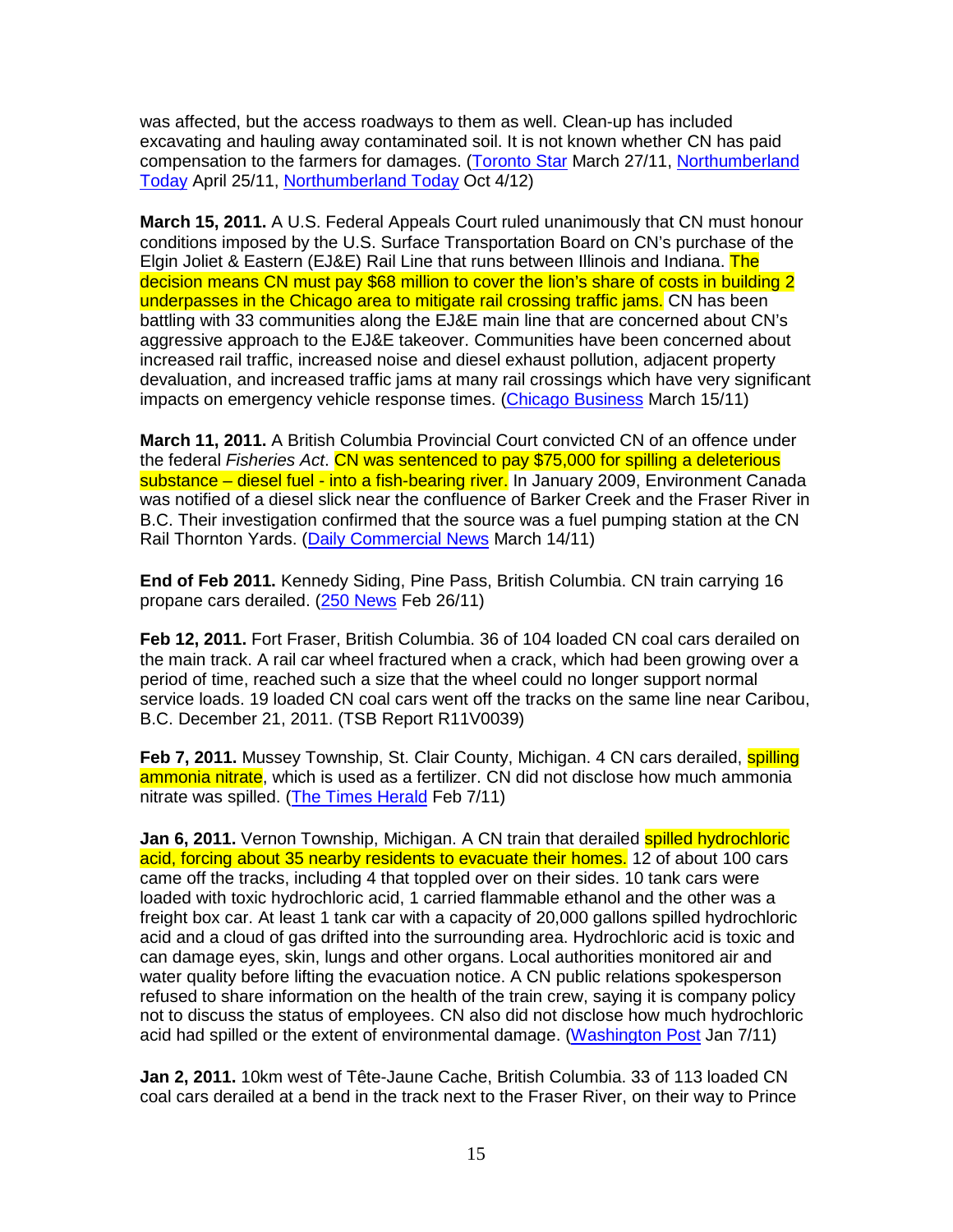Rupert. The derailed cars slid onto the riverbank, **spilling an undisclosed amount of coal**. (Each car carries up to 1 million kg of coal.) A small marsh that drains into the Fraser River was directly impacted by the spilled coal. Crews worked several days clearing up the mess and removing all the debris. A veteran CN employee said the derailment could have been caused by any number of rail defects. (Rocky Mountain Goat Jan 5/11)

**Dec 27, 2010.** Neenah Rail Yard, Wisconsin. Part of a 99-car CN train - 11 empty freight cars - derailed and 7 of them toppled over on the main line. An undisclosed length of track was damaged. (Chicago Tribune Dec 27/10)

**Dec 21, 2010.** The U.S. Surface Transportation Board fined CN \$250,000 for intentionally under-reporting train blockages at railroad crossings along the EJ&E line between Illinois and Indiana. The decision was the first fine ever imposed on a railroad by the U.S. Surface Transportation Board. The decision stated that an investigation into Canadian National's reporting of the blockages, "supports the conclusion that CN has knowingly violated the Board's orders that CN report, on monthly and quarterly bases, the date and descriptive information for each crossing blockage exceeding 10 minutes in duration." For example, U.S. Representative Judy Biggert indicated that CN had reported only 14 blocked crossings lasting 10 minutes or longer for a particular reporting period, whereas the actual number was 1,457, over 100 times the reported number. TRAC (The Regional Answer to Canadian National) stated, "The STB decision brings to light a serious flaw in how railroads are regulated." TRAC has indicated that more needs to be done to ensure that communities across the U.S. are not harmed by CN's lack of respect for U.S. citizens. (nwitimes.com Dec 21/10, several other sources)

**Dec 10, 2010.** Prichard, Alabama. At least 10 CN cars loaded with coal derailed and 3 overturned, **spilling an undisclosed amount of coal** and closing Highway 45. (FELA Lawyer News Dec 10/10)

**Nov 27, 2010.** Williams Lake, British Columbia. 2 locomotives derailed, disrupting traffic at a public crossing just north of a rail yard. (Williams Lake Tribune Dec 2/10)

**Nov 21, 2010.** Scotford Rail Yard, Fort Saskatchewan, Alberta. 14 CN cars fell off the track – 10 tank cars and 4 general freight cars - a short 3 months following a 43-car derailment in the same yard. Another CN derailment in the same yard April 6, 2005 involved a hydrogen peroxide spill. (Fort Saskatchewan Record Nov 25/10)

**Nov 19, 2010.** East of Vibank, Saskatchewan. 2 locomotives and 1 empty hopper car derailed, closing Highway 48 for 2 days while CN cleared the derailed locomotives and car, and repaired damages. (Regina Leader Post Nov 20/10)

**Nov 5, 2010.** SW Strathcona County, near Edmonton, Alberta. The first petroleum tank cars were moved in to an industrial rail yard joint ventured by Cando Contracting Ltd., CN and Imperial Oil Ltd. Construction of the new rail yard began June 21, 2010 and was completed by late October. Up to 225 tank cars owned by Imperial Oil Ltd. are to be stored and moved in and out of the rail yard. The rail yard was built only 68m from one home and 163m from another home, and only 30m from 2 conservation areas. This violates minimum set-back distance requirements of the Railway Association of Canada, Federation of Canadian Municipalities and CN's own policy, all of which indicate that new rail yards are not to be built within 300m of any homes. Construction and operation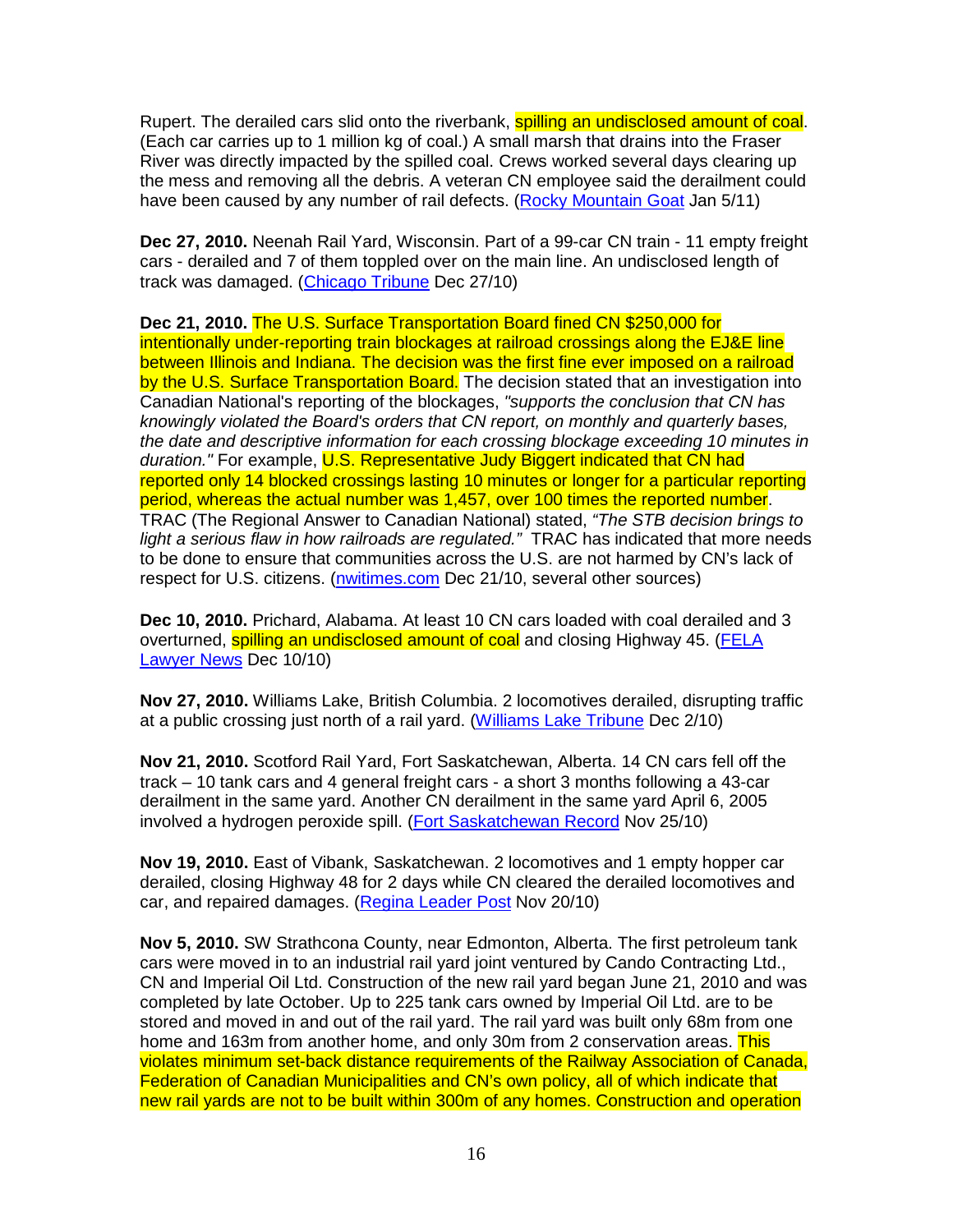of the rail yard also breaches federal transportation, railway safety and environmental legislation and regulations; Alberta environmental protection and drainage legislation; Canadian Rail Operating Rules; CN environmental policies; CN community relations policies; Imperial Oil environmental policies; and, Imperial Oil community relations policies. (Railroaded News Release July 21/10, Railroaded News Release Nov 8/10)

**Oct 18, 2010.** Kingston Subdivision, near Lancaster, Ontario. CN train derailed 18 cars on the main track, including 6 cars containing dangerous goods. An **undisclosed amount** of sodium cyanide (solid) was spilled. As a precautionary measure, residents in close vicinity to the accident site left their homes. About 1,000 feet of track were damaged or destroyed. The train consisted of 2 locomotives at the head of the train and 122 cars (59 loaded, 63 empty). It weighed 8,350 tons and was 7,105 feet long. The train derailed due to a rail roll-over partly attributable to improperly assembling the train. (TSB Report R10D0088)

**Oct 10, 2010.** New Haven, Michigan. About 3,000 gallons of diesel fuel spilled from a CN locomotive, causing undisclosed environmental damage. (The Voice News Oct 11/10)

**Oct 8, 2010.** Parry Sound, Ontario. CN train carrying dangerous goods derailed. 19 cars fell off the tracks, 15 of them containing extremely flammable propane and fuel oil. A major emergency response included evacuations, road closures and fire crew deployment. Many rail cars and 1,000 feet of track were damaged. About 40 gallons of fuel oil were spilled. (Cottage Country Now Oct 8/10)

**Oct 2, 2010.** Near Newbrook, NW of Edmonton, Alberta. 2 locomotives and 18 cars derailed on the way from Edmonton to Fort McMurray in a 1½ mile long train with 3 locomotives and 162 cars. (Edmonton Journal Oct 3/10)

**Oct 1, 2010.** Near Falding, Ontario. CN freight train derailed 21 cars on the main track. The derailed cars included 8 loaded tank cars containing liquefied petroleum gas and 7 loaded tank cars containing fuel oil. A number of homes in the vicinity of the derailment were evacuated. The TSB found that the train was not properly assembled, braking instructions were not properly followed, and the locomotive engineer was fatigued. (TSB Report R10T0213)

**Sept 30, 2010.** Brimson, North of Two Harbors, Minnesota. 2 CN ore trains collided after one of the trains carrying 116 cars full of taconite ore left a siding and entered the main track before getting permission. It later collided with a CN train with 118 empty rail cars. 3 locomotives and 14 cars derailed, all 5 crew members from both trains were injured, and the derailment resulted in over \$8 million in property damages. The NTSB blamed the collision on the loaded train entering the main line without permission and a lax CN policy on train right-of-way communication on a route without signals. (Duluth News Tribune Feb 12/13)

**Aug 23, 2010.** Saint-Maurice Subdivision, near Clova, Quebec. 17 CN cars (16 loaded and 1 empty) derailed and about half of the cars toppled over on their sides on the main track. About 1,300 feet of track were destroyed. The derailment zone covered a distance of about 1,300 feet. The derailed equipment consisted of 10 gondola cars loaded with wood chips, 1 covered hopper car (sodium cyanide residue), and 6 covered cars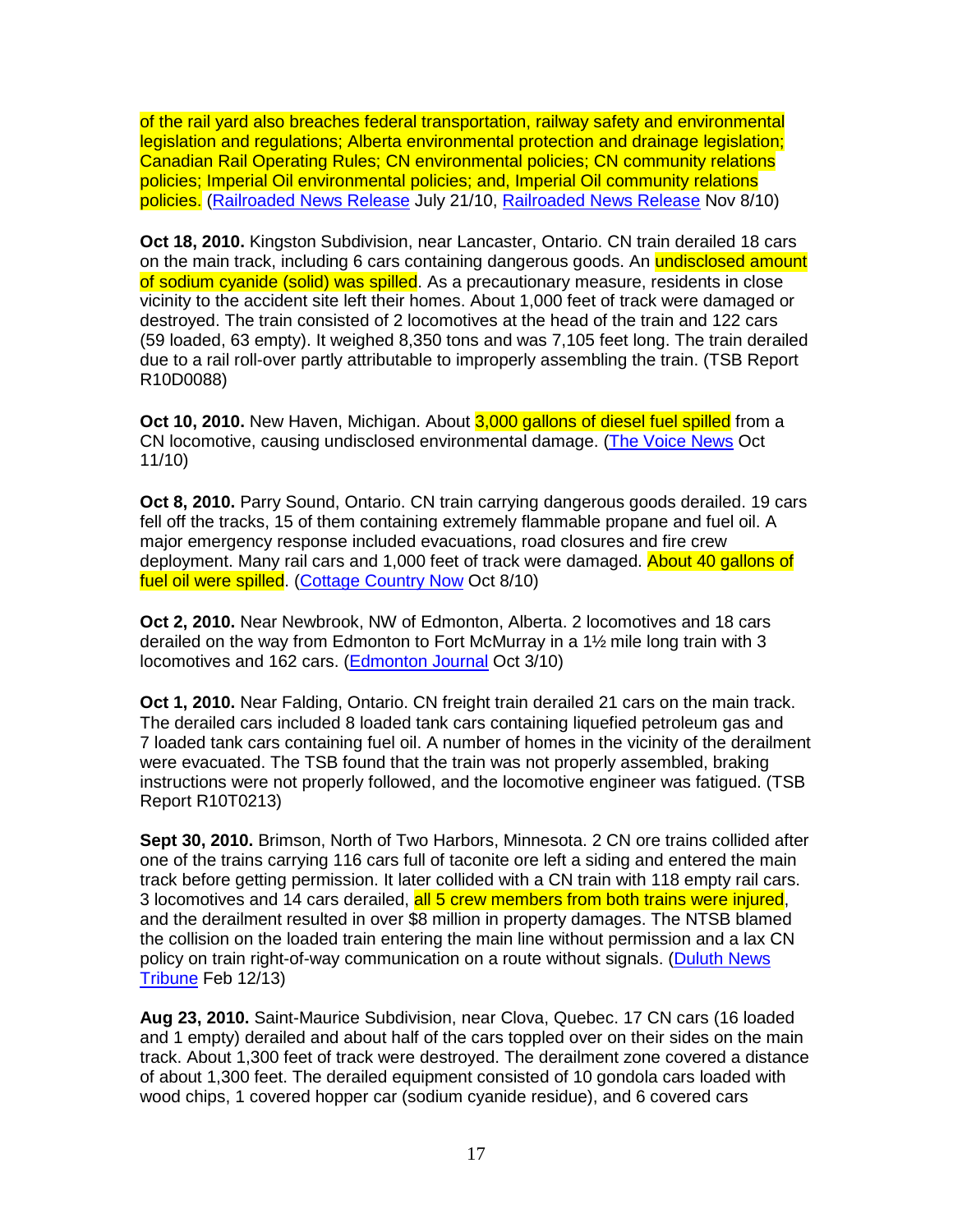carrying newsprint. The train was made up of 5 locomotives and 95 cars (90 loaded and 5 empty), it weighed 13,100 tons and was 5,640 feet long. The derailment occurred when a track slid sideways as the train was passing over it. (TSB Report R10Q0037)

**Aug 18, 2010.** Scotford Rail Yard, Fort Saskatchewan, Alberta. 43 CN tank cars carrying 7 types of hazardous goods including diesel and liquefied petroleum gas derailed, many of them toppling over on their sides. The derailment occurred during switching operations - 1 CN train was shoving 50 loaded and 5 empty cars in the yard when the movement collided with 46 parked empty cars on the track. It is not known whether there were any hazardous products spilled or whether there was any environmental damage, as CN staff made sure no members of the public were allowed near the site. The TSB attributed the derailment to human error and to the poorly lit rail yard during a night time operation. Other CN derailments in the same yard include one April 6, 2005 and another one November 21, 2010 (Edmonton Journal Aug 19/10, Railroaded News Release Aug 19/10, TSB Report R10E0096)

**July 31, 2010.** 15km south of Lytton, British Columbia. A water bomber crashed in the Fraser Canyon while fighting a CN-caused wildfire, killing the pilot and co-pilot. (FireFightersCloseCall.com Aug 1/10)

**July 21, 2010.** 10km east of Prince George, British Columbia. 16 CN cars loaded with coal derailed.

**July 20, 2010.** Tk'emlups First Nation Reserve, near Kamloops, British Columbia. A fire investigator is confident that a CN engine in a rail yard ignited a large grass fire on the Tk'emlups First Nation Reserve. In 2009, the City of Kamloops billed CN for \$20,000 for firefighting when sparks from a train ignited a 3-day blaze. These are just a few examples of the many fires caused annually by CN. Idling and slow-moving locomotives, such as in rail yards, pose particularly high fire hazards. (Kamloops Daily News July 23/10)

**July 6, 2010.** Jasper Yard, Jasper, Alberta. A CN freight train collided with a Via passenger train while passengers were disembarking on the station track. The passenger train was pushed to a 45° angle. The CN l ocomotive and one of the Via passenger cars were damaged. The TSB attributed the accident to human error – improper communication between the 2 crews. (TSB Report R10E0080)

**June 15-28, 2010.** Between Sarnia, Ontario and Port Huron, Michigan. About 2,000 rail tank car loads of biodiesel were moved back and forth repeatedly across the Canada/U.S. border without unloading the cars. One CN worker said, "In 25 years, I'd never done anything like it…The clerk told me it was some kind of money grab. We just did what we were told." CN made \$2.6 million from the money-making scheme. (UPI Dec 3/12)

**March 30, 2010.** Pickering, Ontario. 9 cars of a 149-car CN train stretching 9,383 feet and weighing 12,166 tons jackknifed and derailed at the Pickering GO Station on the main track. 1 car spilled a load of lumber and the fuel tank of one of the 3 locomotives was punctured and **spilled 50 litres of diesel fuel which caught fire**. Local residents were concerned about the sixth derailment in as many years along this section of track running from Whitby to Pickering. This is of particular concern to Canadians living next to railways, considering that 12% of all rail traffic carries dangerous goods, according to the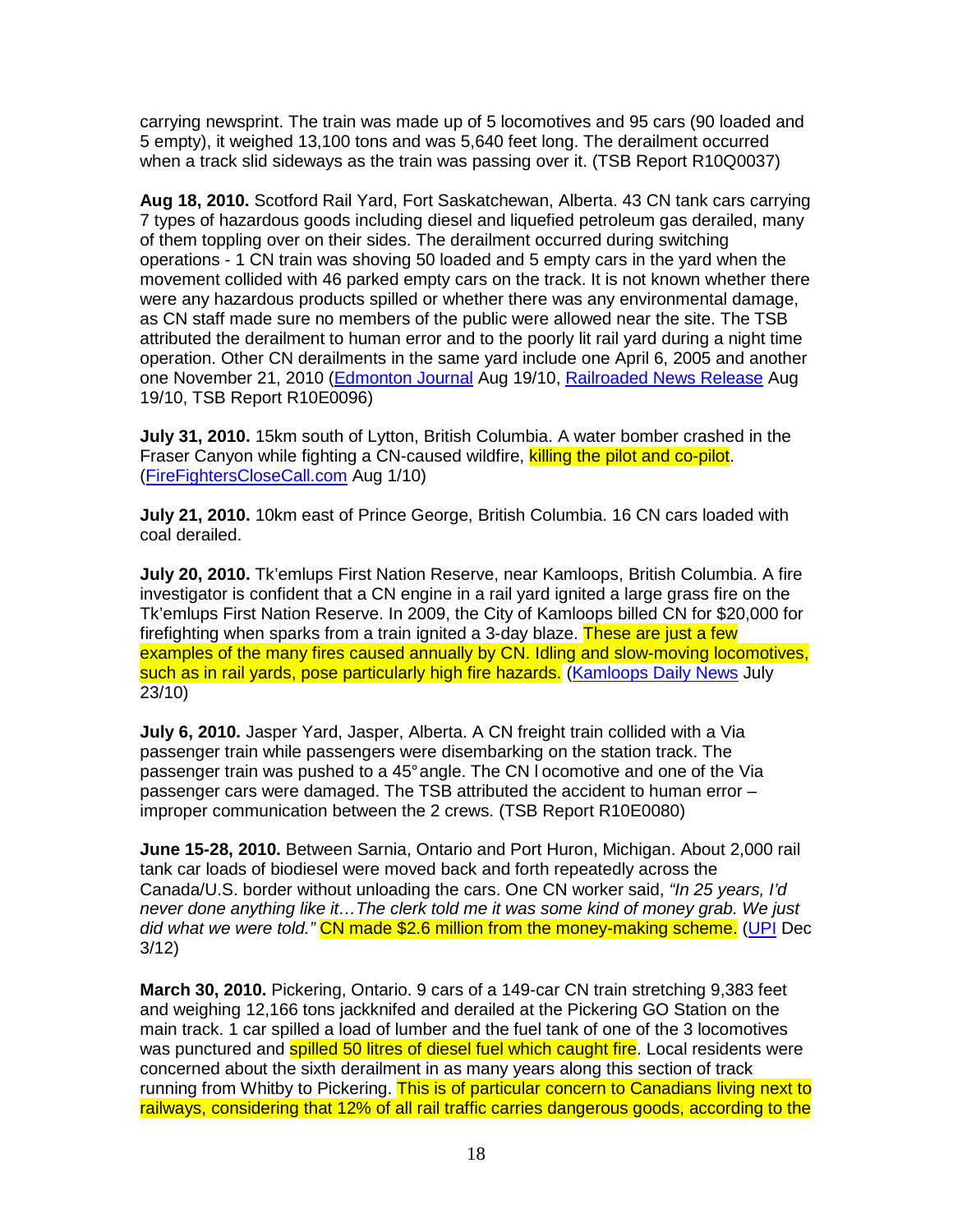Railway Association of Canada. In April 2011, the TSB issued a scathing investigation report faulting the way in which this latest train was assembled. The train was pulled by 3 locomotives, all located in the front of the train, a method the TSB has blamed for a number of other CN derailments involving these too-long and too-heavy trains. Following a similar CN derailment near Brighton, Ontario in 2009, CN had pledged to start building trains over 8,500 feet long by spacing locomotives throughout the train, a technique known as distributing power, which cuts down on in-train forces. The TSB has investigated 10 derailments that involved longer, heavier trains and excessive in-train forces. 9 of these were Canadian National trains. CN has the lowest safety level rating, 1 or 2 on a scale of 5. One of many reasons identified for this poor safety record is the lack of dialogue by CN management with its train operators and the general strained relationship between the railway union and CN management. A "culture of fear" is known to exist within CN, and workers are reluctant to bring safety risks to the attention of their supervisors for fear of reprisal. (TSB Report R10T0056, The Toronto Star March 31/10, Financial Post April 15/11, Consider This April 21/11)

**March 2, 2010.** Morrisburg, Ontario. CN train derailed 26 cars on the Kingston Subdivision main track. The train comprised 2 locomotives and 121 cars (53 loaded, 68 empty). It was 8,703 feet long and weighed 9,641 tons. About 1,400 feet of track, including 4 crossovers, were damaged. The TSB blamed the derailment on a cracked axle and insufficient inspections by CN. (TSB Report R10T0035)

**Feb 25, 2010.** St-Charles-de-Bellechasse, Quebec. A Via Rail passenger train on CN track entered a siding track at excessive speed resulting in 2 locomotives and 6 passenger cars derailing on the main track. 2 locomotive engineers and 5 passengers were injured. A house, garage and 6 motor vehicles were destroyed. Via passenger cars and siding track were also extensively damaged. **About 3,000 litres of diesel fuel spilled** from the derailed train, causing undisclosed environmental damage. The TSB reported the following factors as contributing to the derailment: snow accumulation, poor visibility, misinterpretation of the advance switching signal, and safety deficiencies related to medical testing for employees (slow transfer of medical information for locomotive engineers hired by Via Rail from CN and other railways). When the TSB investigation report was released March 6, 2012, TSB officials said Canadians have reason to fear rail safety because the rail industry and Transport Canada refuse to recognize the necessity of maintaining and in many cases improving rail safety measures. (CTV News March 6/12, TSB News Release March 6/12, TSB Report R10Q0011)

**Feb 9, 2010.** MacMillan Yard, Toronto, Ontario. 2 CN cars derailed in the yard during switching operations. 1 of the cars, a tank car, broke into 2 sections and **spilled its entire** load of about 57,000 litres of ferric sulphate – a hazardous corrosive liquid - along the roadway and adjacent tracks. The extent of environmental damage from the spill was not disclosed. 3 additional cars were damaged. The TSB reported that the tank split in 2 due to a small fatigue crack at a weld seam that should have included a reinforcing pad. (TSB Report R10T0020)

**Dec 5, 2009.** Rivers Subdivision, near Spy Hill, Saskatchewan. A CN freight train derailed 36 cars on the main track, including 22 tank cars loaded with dangerous goods – liquefied propane, benzene, plastic pellets. An undisclosed quantity of dangerous goods was subsequently spilled, resulting in a fire which initially involved 34 of the cars and burned for 6 days. All residents within a 1.6-kilometre radius were evacuated. About 400 feet of track were destroyed. The extent of environmental damage was not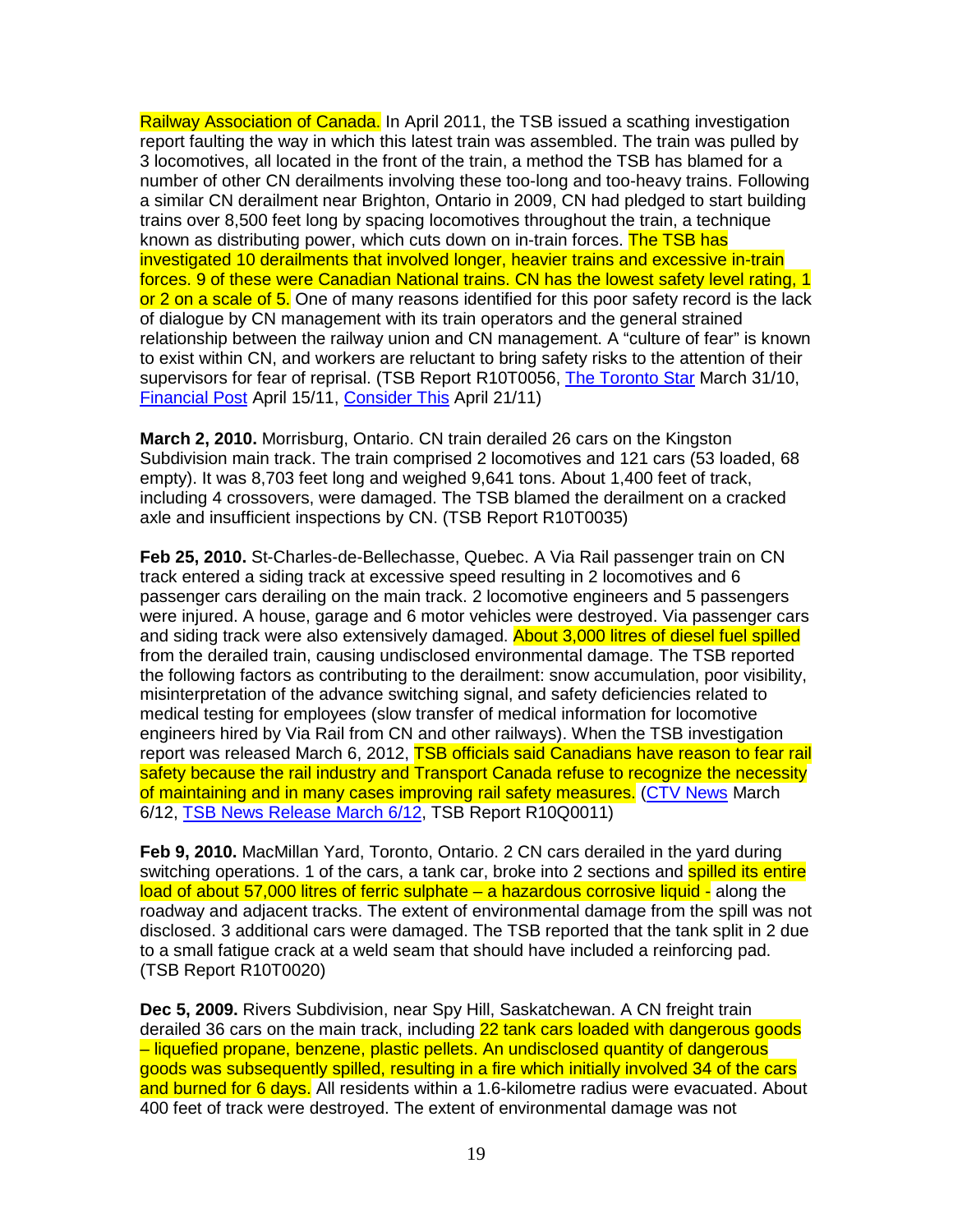disclosed. The train consisted of 2 locomotives at the head of the train and 168 cars (142 loaded, 26 empty). It weighed 12,423 tons and was over 2 miles long. The TSB determined the probable cause of the accident was the sudden failure of a rail that had persistent surface defects. (TSB Report R09W0252, several additional sources)

**Nov 21, 2009.** Lac-St-Jean Subdivision, Sainte-Tite, Quebec. A CN train derailed 10 cars (5 loaded and 5 empty) on the railway bridge across des Envies River. About 200 feet of the main track were damaged and one span of the bridge was destroyed. The train consisted of 2 locomotives and 11 cars (5 loaded and 6 empty). It weighed 1,250 tons and was 850 feet long. The derailment was caused by a fatigued rail on the bridge that had developed numerous defects over time. (TSB Report R09Q0047)

**Nov 17, 2009.** Yale Subdivision, near Komo, British Columbia. A CN freight train consisting of 1 locomotive, 45 loaded cars and 13 empty cars struck a debris slide of rock, mud and trees on the main track that derailed the locomotive and 3 cars loaded with copper concentrate. The train struck the slide, rode up and over it and came down on the other side where the locomotive rolled over onto its side. The first 3 cars behind the locomotive jackknifed and derailed. About 833 gallons of fuel were spilled from the locomotive, which overturned on its side, resulting in undisclosed environmental damage. The locomotive engineer sustained contusions and a laceration to his right leg. The conductor suffered a fractured right thumb and contusions. Both were taken by ambulance to the hospital in Hope. The train weighed 6,394 tons and was 3,519 feet long. (TSB Report R09V0235)

**July 17, 2009.** Limoilou Yard, Quebec City, Quebec. 5 CN tank cars derailed. A turnout and about 180 feet of track were damaged. Aviation fuel, which is extremely flammable and explosive, spilled from one of the tank cars. A safety perimeter was established around the derailment area. The Dufferin-Montmorency Highway and neighbouring public roads were closed to traffic. The derailment occurred when a track in one of the yard switches rolled over due to the lateral forces exerted by the heavy tank car wheels. (TSB Report R09Q0030)

**June 28, 2009.** Redditt Subdivision, Jones, Ontario. A CN train collided with the tail end of another CN train which was stopped on the main track. As a result of the collision, the 4 intermodal cars (six platforms in total) from the stationary train and the 3 locomotives from the moving train derailed. The locomotive engineer from the moving train was transported to hospital with injuries. The TSB reported miscommunication between the rail traffic controller and the operating crew of the moving train. (TSB Report R09W0118)

**June 19, 2009.** Cherry Valley, Illinois. 19 of 74 tank cars carrying flammable ethanol, derailed at a highway railway crossing where cars waited for the train to pass. 13 of the derailed cars were punctured, causing the ethanol to spill which exploded into a huge fireball. The train, hauling a total of 114 cars, was carrying about 2 million gallons of ethanol. One 44-year-old woman waiting at the railway crossing burned to death, and 9 to 11 others were injured (reports vary). The dead woman's husband was burned but survived and her 19-year-old pregnant daughter was injured and lost her baby. 600 nearby homes were evacuated due to the intensity of the ethanol fire. About 60,000 gallons of ethanol spilled into a creek that flows into the Rock and Kishwaukee rivers, killing a minimum of 72,350 fish, many of which were game species. The Illinois Attorney General found CN Rail responsible for what was characterized as the single-largest fish kill that was not natural in the history of the state of Illinois. Monetary damages were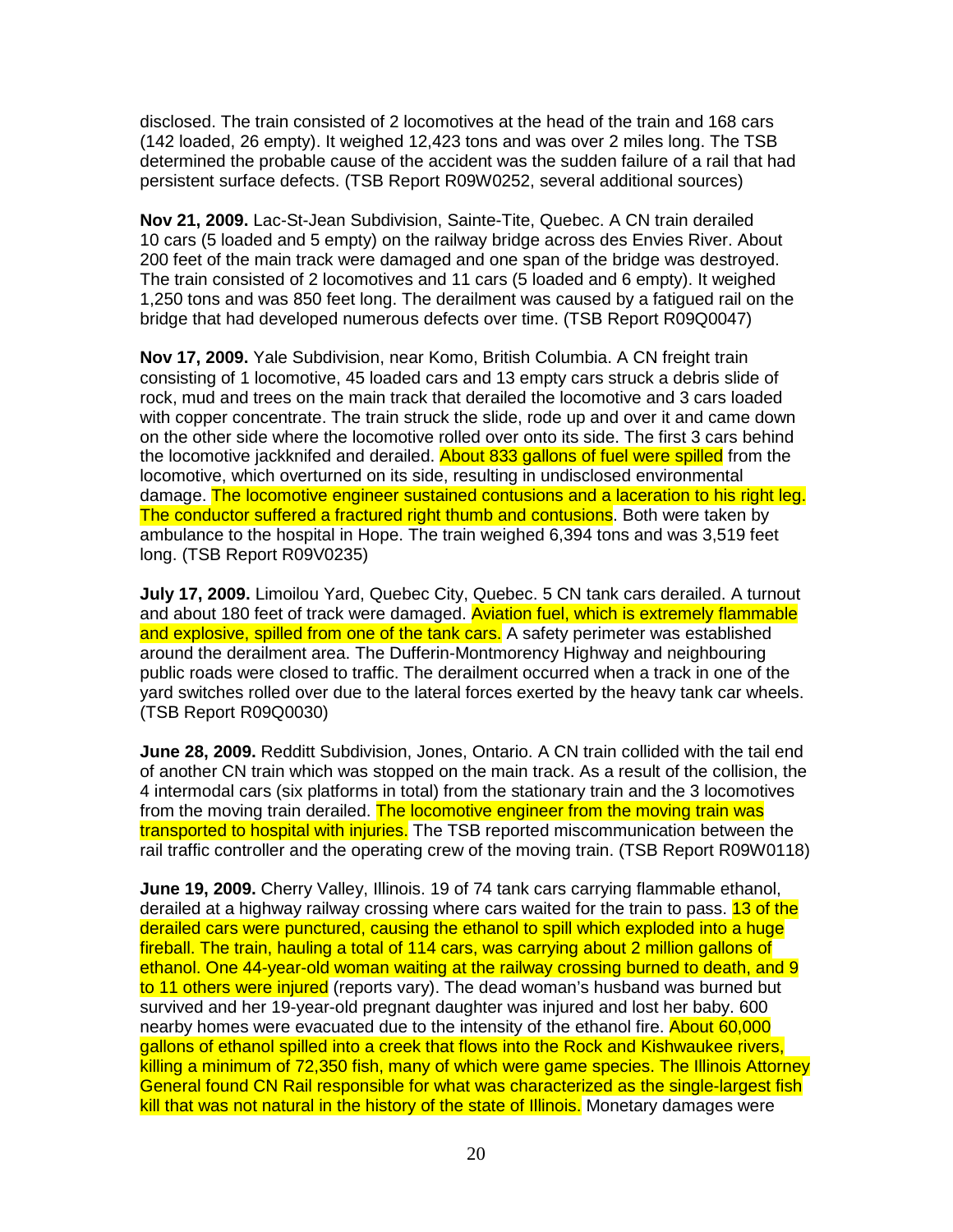estimated to total \$7.9 million. The NTSB investigation found a washout of the tracks, a failure of CN's emergency communications, and inadequate design of the tanker cars all contributed to the derailment and severity of the accident. The NTSB report released in February 2012 contained many more criticisms of CN. Associated Press research of U.S. statistics revealed that ethanol tank cars have been breached in at least 40 serious accidents between 2000 and mid-2012. An Illinois District County Court ordered CN to pay US\$36 million to settle 2 negligence lawsuits that revealed Canada's largest railway was negligent in the operation, maintenance and supervision of the train and track. (Associated Press Sept 12/12, Rock River Times June 6/12, NTSB Report RAR-12-01)

**May 22, 2009.** CN Walker Yard, Edmonton, Alberta. A fire broke out in the rail yard and was contained within about an hour. Generally, rail yards pose high fire risks because extremely flammable diesel fuel, oil, grease and solvents leak and drip all over the ground from locomotives and rail cars. As well, tank cars carrying flammable products often ignite during derailments and spills in rail yards. (Edmonton Sun May 23/09)

**May 19, 2009.** Becancour, Quebec. A stub sill was reported broken on a tank car loaded with chlorine at a chemical plant. (A stub sill is part of the frame which connects the tank cars.) Based on this particular type of fault, the TSB warned, "that tens of thousands of faulty railway cars may be in operation, hauling dangerous goods across Canada". (TSB Report R09W0016)

**March 21, 2009.** Kingston Subdivision, near Brighton, Ontario. 6 of 137 CN rail cars were ripped off the main track - 3 carrying hazardous materials - after the train, which stretched nearly 2.7km, came to an unexpected and abrupt stop. This forced some of the heavier loaded cars in the back of the train to crash into some lighter empty ones closer to the front, causing the knuckle on the 107<sup>th</sup> car to break. CN and others have been realizing significant cost savings by increasing the length and weight of their trains, and by improperly assembling them, but at the same time this practice is compromising safety. As a result of the increasing number of derailments of too-long, too-heavy and improperly assembled trains, the federal government launched a 2-year study in an attempt to develop regulations to address the problem. (TSB Report R09T0092)

**Feb 13, 2009.** Allanwater Subdivision, Robinson, Ontario. A CN freight train derailed 2 locomotives and 29 cars on the main track. The derailed cars included a load of sodium chlorate and 2 loads of propane. The derailed cars struck an 800-gallon wayside propane tank that fuelled a switch heater, puncturing it and igniting an explosion and fire. The fire engulfed most of the derailment site, including approximately 15 of the 29 derailed cars. 2 tank cars of lard and a carload of lumber were consumed in the fire. Several bulldozers and large backhoes were brought to the accident site to contain the fire and to work on restoring the rail line. The heavy equipment spread the damaged rolling stock about the site and covered it in snow in an effort to extinguish the fire, which burned for about 24 hours. The train consisted of 2 locomotives at the head of the train and 94 cars. It weighed 10,386 tons and was 6,061 feet long. The TSB was unable to determine the cause of the derailment because the wrecking and restoration work had commenced without TSB consent. (TSB Report R09W0033)

**Jan 14, 2009.** Near Dugald, Manitoba. A faulty stub sill went undetected, allowing a tank car loaded with 51,500 pounds of flammable liquid propylene to separate from the rest of the train before coming to a stop. (A stub sill is part of the frame which connects the tank cars.) In a scathing report issued August 25, 2010, the TSB said the lack of formal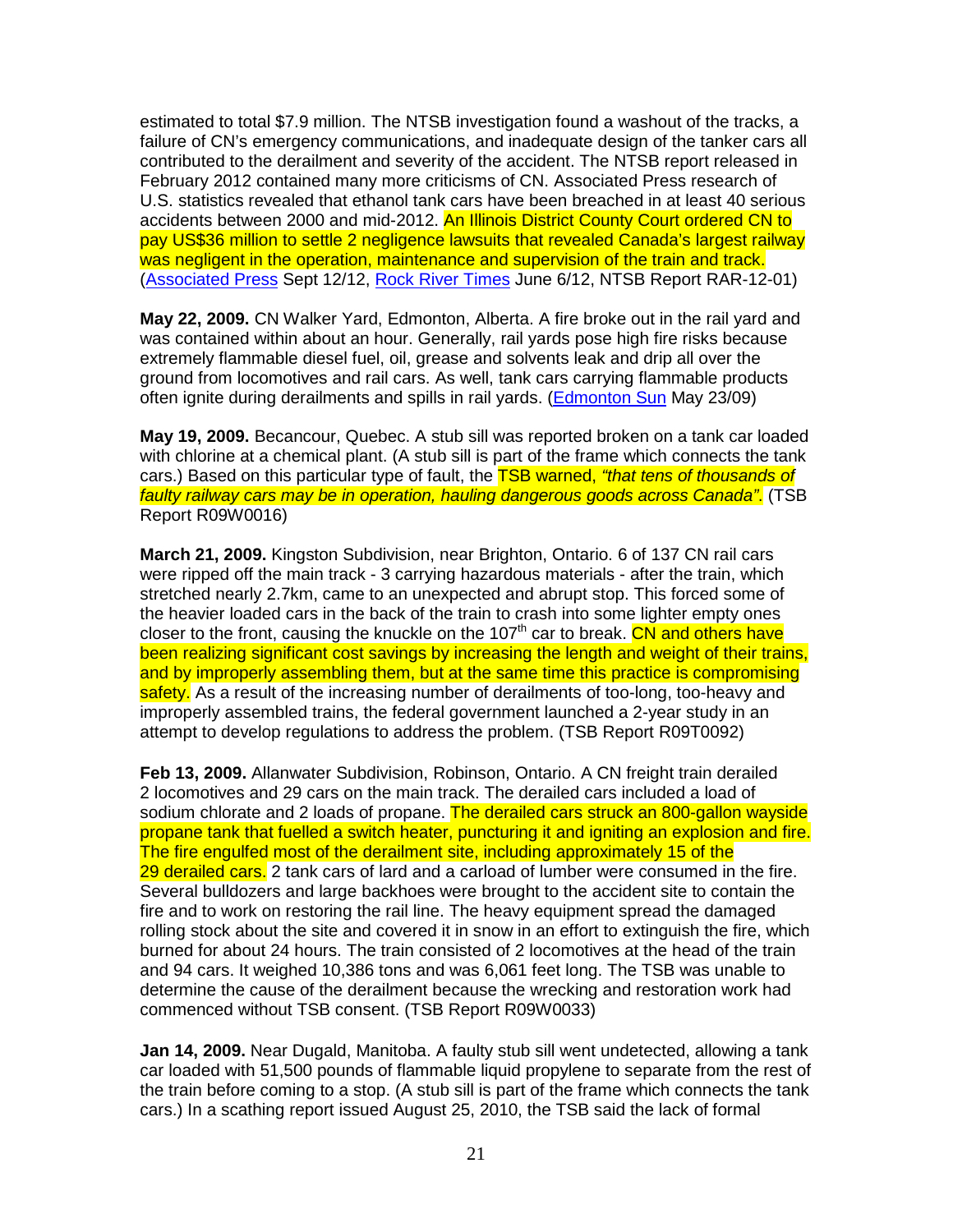protocols to record and report stub sill failures may prevent other broken parts from being found before the next accident. The TSB warned "that tens of thousands of faulty railway cars may be in operation, hauling dangerous goods across Canada". The TSB continued, "Approximately 41,000 cars within the North American tank car fleet are equipped with this model of stub sills, and approximately 35,000 of them are in dangerous goods service…These numbers are alarming and must not be ignored." Adding to the concern, Transport Canada, the regulator, was either unaware of, or had limited information regarding, stub sill failures so the problem has gone undetected. The TSB strongly suggested Transport Canada take the lead in coordinating with the railway industry and other North American regulators on the issue of reporting stub sill failures. (This does not appear to have been done.) Adding to the risk, the TSB said today's trains are longer and heavier than ever, making them more difficult to control. Alarmingly, stub sills manufactured according to older design criteria may be more susceptible to failure in the current operating environment of longer heavier trains. Prior to the mid-1990's, an average train in main-track service was about 5,000 feet long and weighed 6,000 to 7,000 tons. Following the privatization of CN in 1995, some of the trains are now over 12,000 feet long and weigh more than 10,000 tons. (TSB News Release Aug 25/10, TSB Report R09W0016)

**Dec 31, 2008.** Drummondville Substation, near Villeroy, Quebec. 33 CN cars derailed on the main track - 7 tank cars with residue, 6 empty box cars and 20 loaded covered hopper cars. 2 main-track turnouts were damaged. A switch heater gas line was severed, causing about 2,000 gallons of propane gas to leak into the air. About 500 feet of track were destroyed. The train consisted of 3 locomotives and 115 cars (70 loaded and 45 empty), weighed 10,800 tons and was 7,000 feet long. The local fire department was advised by local residents of the accident, arrived on the scene shortly thereafter, and established a safety perimeter, evacuating about 70 residents from the area. Passenger and freight train service were suspended for several days. The TSB reported that the train derailed when the switch heel block joint failed under the weight of the train, and that a simple wrench test would have detected the loose switch bolts. (TSB Report R08Q0028)

**Dec 18, 2008.** Edson Subdivision, Peers, Alberta. A CN freight train weighing 9,444 tons and 8,244 feet long derailed 48 of its 147 cars on the main track. The derailed cars included 16 loaded hopper cars, 7 loaded centre beam bulkhead flat cars, 3 loaded box cars, 12 empty covered hopper cars, a loaded gondola, and 9 tank cars carrying residue. The first 6 derailed cars had left the track on the high side of a curve. The following 42 cars were derailed on both sides of the track. About 1,715 feet of main track were damaged. The TSB reported that, as the train was travelling through the curve, the high rail likely broke under the 21st car or one of the adjacent cars due to heavy loads and inservice forces. (TSB Report R08E0150)

**Oct 21 & 22, 2008.** Symington Yard, Winnipeg, Manitoba. 3 CN cars derailed in the yard on October 21. On October 22, a CN mechanical crew was cleaning up the derailment site. While one of the clean up crew members was monitoring a crane that was lifting a derailed car, the employee was struck by a locomotive that was in switching operation right next to the derailment work site. The employee, who suffered a broken wrist, a facial laceration and a bruised knee, was taken to the hospital. The TSB questioned why CN decided to resume normal switching operations so quickly and so close to the derailment site where clean up activities were underway. This resulted in reducing the physical space available to the clean up crew and, therefore, the level of protection. The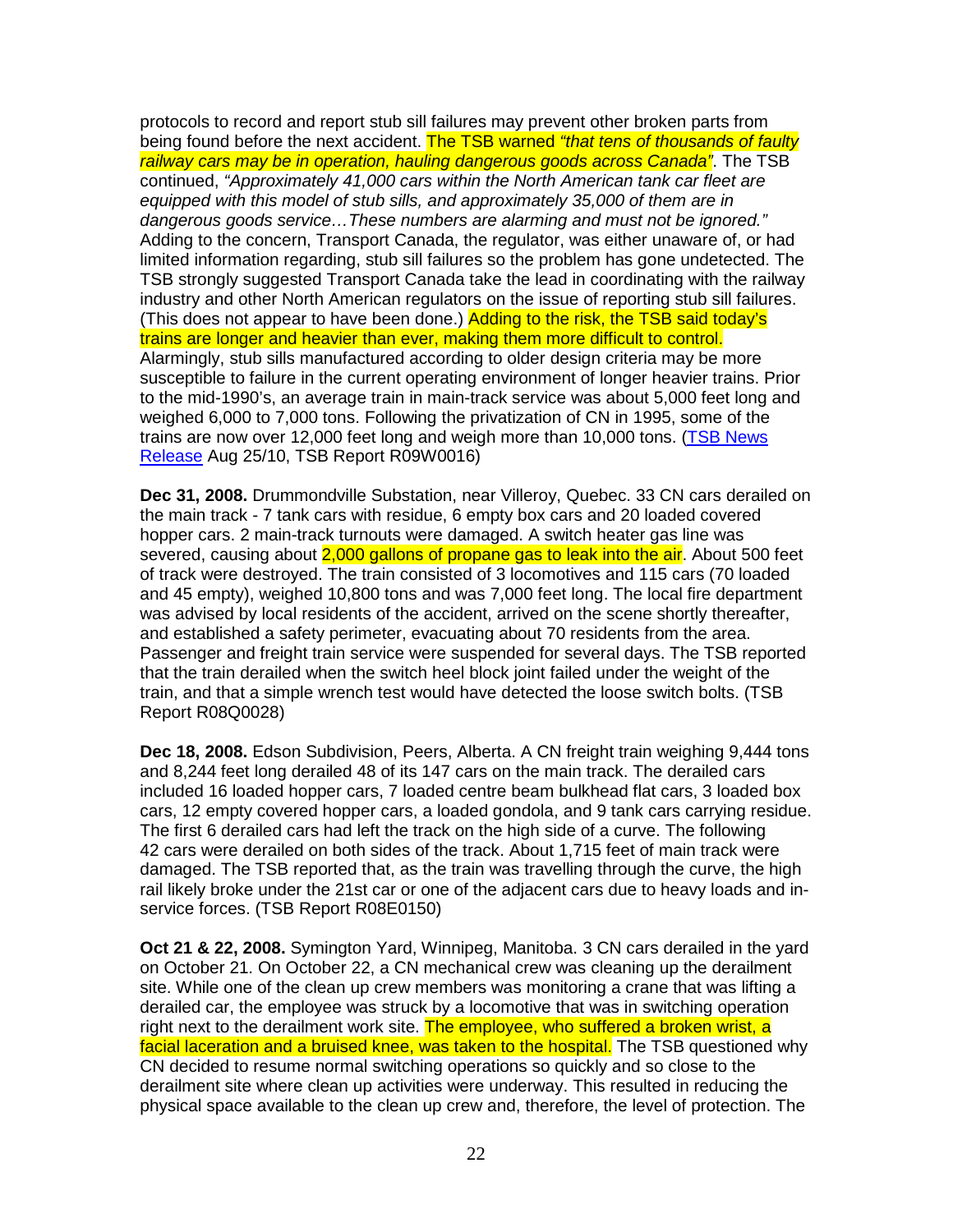locomotive struck the employee because the physical space required to conduct re-railing activities was insufficient. (TSB Report R08W0219)

**Oct 1, 2008.** Near Hamiota, Manitoba. 11 empty cars of a 153-car CN train derailed, causing major damage to both the rail lines and the cars. (TCRC76 Oct 2/08)

**July 3, 2008.** CN Bedford Subdivision, Halifax, Nova Scotia. A Via Rail train was moving westward exiting a loop track. At the same time a CN train was reversing eastward toward Halifax Ocean Terminals. In an area where sightlines were restricted due to the curvature of the track and a rock cut, the 2 trains collided. As a result of the collision, 2 locomotives, a baggage car and 5 coaches of the Via train were severely damaged. There was also some track damage. (TSB Report R08M0063)

**June 23, 2008.** Wabamun, Alberta. A stub sill on a tank car completely severed from the car during normal CN train operation. The car was scrapped with, unfortunately, no record of the stub sill failure which could have helped fix the problem on many other tank cars carrying dangerous goods. (A stub sill is part of the frame which connects the tank cars.) Based on this particular type of fault, the TSB warned, "that tens of thousands of faulty railway cars may be in operation, hauling dangerous goods across Canada". (TSB Report R09W0016)

**May 2008.** Standing Committee on Transport, Infrastructure & Communities released its report on Rail Safety in Canada. The report was particularly critical of CN's carrying out of safety standards and manner of reporting safety issues. The Committee wrote, *"Due* to the frequency of rail accidents in Canada in the last few years, notably in British Columbia, Alberta, Ontario and Quebec, there is a concern that the rate of accidents is on the rise. The repercussion from these accidents has been severe in terms of human fatalities and environmental damage." The Committee remained concerned about both the increase in main track derailments and the need for better rail safety generally across the country. There is a lack of accountability by both Transport Canada and the railroads with regard to rail safety. Transport Canada is not accountable enough in enforcing safety regulations, ensuring the implementation of safety procedures is more consistent across the country, conducting safety audits and making safety audit results public. Transport Canada needs more resources and needs a more hands on approach to rigorous inspection programs and to enforcing safety regulations. The railways, particularly CN, were criticized for the lack of meaningful management-employee consultations, poor crew training, poor employee fatigue management, and poor prioritizing and carrying out of safety procedures. The Committee also criticized Transport Canada and the railways for the serious delays in implementing the Safety Management Systems, developed 7 years earlier. On a scale of 1 to 5, with 5 being the optimal level, CN was at level 1 or 2, CP at 3 and Via Rail at 4 in terms of progress to properly implement the Safety Management Systems. CN employees were reluctant to report safety violations, for fear of reprisals from the company, and stated they were working within a "culture of fear". The fear of discipline for reporting safety violations was viewed by CN employees as a major deterrent to reporting such violations. The Standing Committee developed 14 recommendations to address the above-mentioned shortcomings. (Standing Committee Report May 2008, Maclean's July 7/08)

**Feb 18, 2008.** Oakville Substation, Aldershot, Ontario. 20 CN cars derailed including 5 residue tank cars - 3 containing sulphuric acid residue and 2 containing sodium hydroxide residue. There was significant structural damage to a neighbouring industrial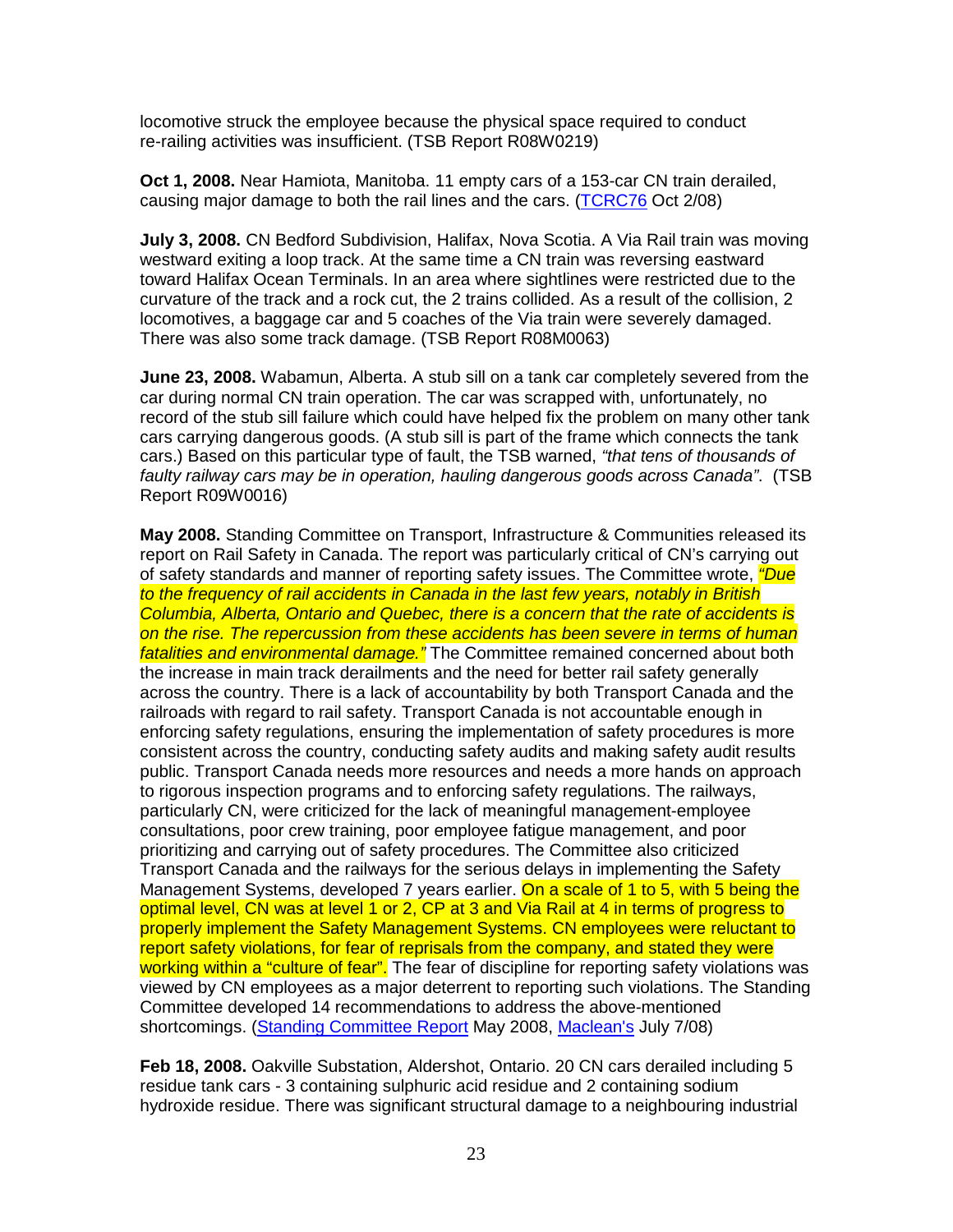building. The train consisted of 3 locomotives and 139 cars (79 loaded, 43 empty, and 17 residue tank cars). It weighed 11,908 tonnes and was 8,027 feet long. The TSB reported that a rail car wheel broke while the train was moving through a curve in the track. The wheel was defective and had been deteriorating for some time. The TSB said without an appropriate quality assurance process for inspecting wheels, derailments will continue. (TSB Report R08T0029)

**Oct 30, 2007.** Malport, Ontario. A CN freight train derailed while stopping to set off a block of intermodal cars. The train consisted of 4 locomotives at the head of the train and 131 cars (59 loaded and 72 empty), was 7,839 feet long and weighed 7,810 tons. 32 cars derailed and about 2,500 feet of track were destroyed or damaged. The TSB investigation determined that weakened track rolled over, initiating the derailment. The derailment actually consisted of 2 separate derailments, an initial one involving only 2 cars, and then a subsequent one that resulted in other derailed cars continuing to spread rail until the added drag finally brought the train to a stop. (TSB Report R07T0323)

**Oct 27, 2007.** Edson Subdivision, Peers, Alberta. A CN train did not stop prior to a stop signal on the main track and collided with a second CN train that was entering the siding. As a result of the collision, the locomotives and 22 cars of the train that could not stop derailed; 10 other cars were damaged but did not derail. 5 cars on the train that was hit derailed and 4 other cars were damaged but did not derail. The TSB reported that the locomotive engineer in the train that failed to heed the stop signal was fatigued. The report said despite previously-acquired knowledge on employee fatigue, the countermeasures that CN had in place were ineffective. In view of the severity of the accident and the availability of other crews at that location, consideration should have been given to relieving the crew from the train that missed the stop signal. (TSB Report R07E0129)

**Sept 17, 2007.** Halton Subdivision, MacMillan Yard, Toronto, Ontario. A CN train remotely controlled by Beltpack and consisting of 67 loaded cars and 30 empties sidecollided with the tail end of a second CN train. 2 locomotives and 2 cars from the remotely controlled train derailed. 6 cars on the other train derailed and/or sustained damage, including 2 special dangerous goods tank cars containing chlorine gas. Both of these cars were severely damaged. About 3,785 litres of diesel fuel spilled from the derailed locomotives and seeped into the ground. About 3,000 litres of diesel fuel were reported to have been recovered and 4 tons of contaminated soil was removed. The extent of environmental damage was not disclosed. The remotely controlled train weighed 9,054 tons and was 5,914 feet long. The TSB reported that the new conductor operating the train by Beltpack remote control had inadequate training and experience for switching long, heavy trains by remote control. The TSB also indicated that the train was actually too long and too heavy to be operated by remote control at all. (TSB Report R07T0270)

**Sept 17, 2007.** 48km east of Terrace, British Columbia. 29 of 99 grain cars derailed on CN's northern B.C. main line. (Business Edge May 10/07)

**Aug 4, 2007.** Chetwynd Subdivision, CN Yard, Prince George, British Columbia. During a switching operation in the yard located on the banks of the Fraser River, a CN train remote controlled by a Beltpack and pulling 53 loaded cars struck a second CN train which was entering the yard. The remote controlled train struck a car loaded with gasoline, derailing it as well as the adjacent car also loaded with gasoline. 2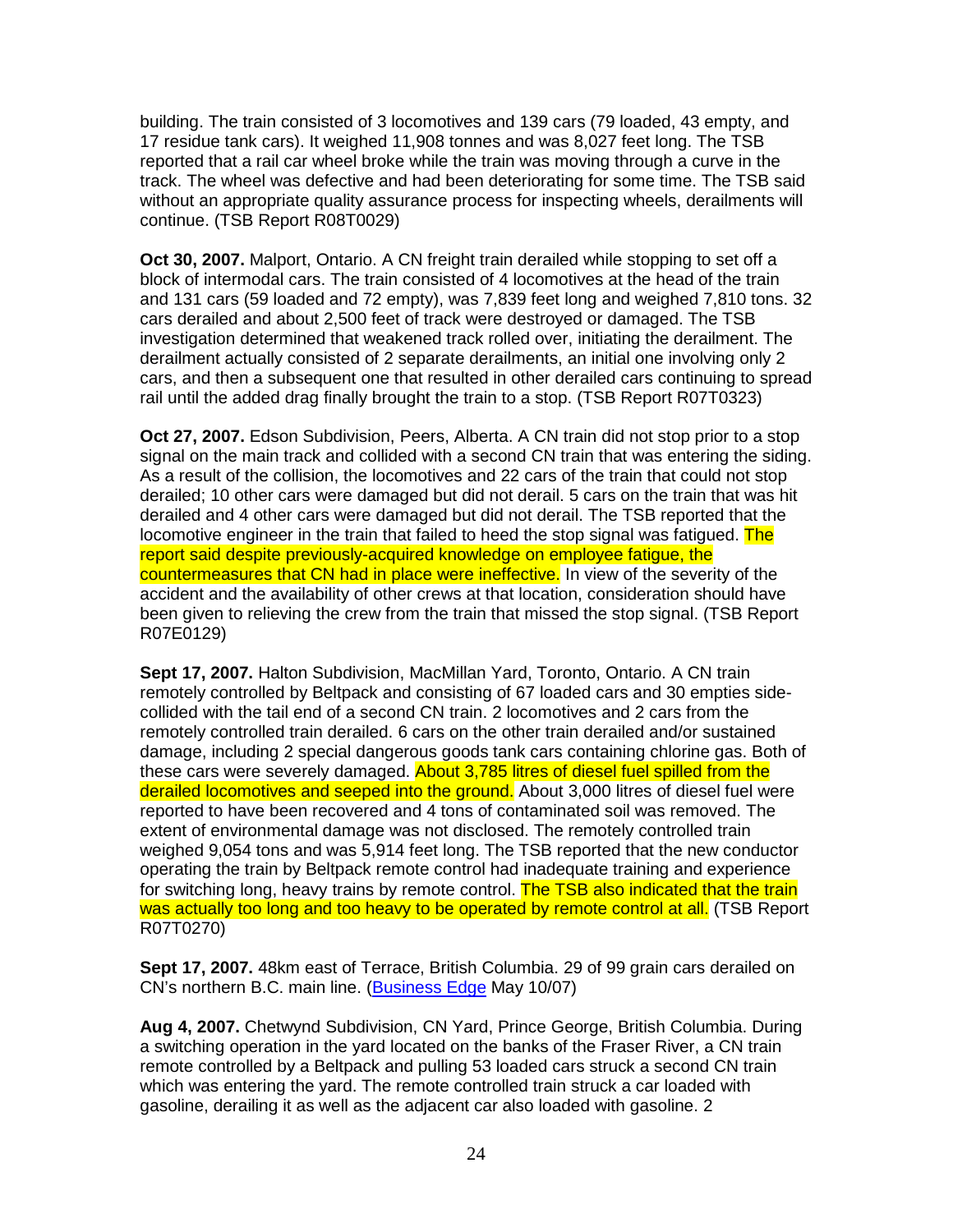locomotives, a yard slug unit (a car that provides traction and braking effort to a locomotive) and a centre beam flatcar loaded with lumber in the remote controlled train derailed. A massive fire broke out, burning and destroying the 2 tank cars loaded with gasoline, the centre beam flatcar, as well as the 2 locomotives and slug unit of the remote controlled train. About 172,600 litres of fuel (1,600 litres of diesel and 171,000 litres of gasoline) were spilled, some of which was consumed by the fire. Water bombers were called in to help fight the fire. Health officials issued a voluntary evacuation order for nearby residents. An undisclosed amount of gasoline also spilled into the nearby Fraser River as slicks were seen swirling downstream. The extent of environmental damage was not disclosed. The TSB investigation reported that the CN staff operating the train by remote control Beltpack were inadequately trained and had no experience switching long, heavy trains by remote control. (CBC News Aug 4/07, TSB Report R07V0213)

**April 28, 2007.** Kingston Subdivision, Cobourg, Ontario. A CN freight train derailed a Herzog track maintenance machine and 21 empty multi-level cars on the main track. During the derailment, the fuel tank on the Herzog maintenance unit was punctured, spilling about 9,084 litres of diesel fuel. The fuel ignited, setting fire to the Herzog unit and about 1,000 feet of track structure, including the Burnham Street level crossing. The local fire department responded and extinguished the fire. The train consisted of 3 locomotives at the head of the train and a mix of 84 empty and loaded cars. It was 9,602 feet long and weighed 9,000 tons. The TSB investigation determined that the marshalling of the train, with placement of a car equipped with non-standard couplers at the head-end of a train with significant trailing tonnage, was a contributing factor to the accident. A quote from the TSB report read, "CN's train design planning system does not take weight distribution within the train into consideration when the train service plan is produced. In comparison, other Canadian railway companies require that freight trains be made up…with the loads marshalled closest to the locomotives to reduce the probability of undesirable track/train dynamics occurrences." The TSB also wrote, "Despite a recent derailment under similar circumstances where Canadian National investigators were made aware of the unique coupler design of the Herzog machine, the machine was allowed to be marshalled in trains without additional restrictions." (TSB Report R07T0110)

**March 29, 2007.** North of Huntington, Quebec. A CN freight train derailed 8 cars on the main track. 4 of the derailed cars were tank cars loaded with sulphuric acid (a dangerous good), 2 cars were loaded with wood products and 2 cars were loaded with paper. 6 of the cars, including 3 of the tank cars loaded with sulphuric acid, flipped over on their sides down an embankment. The train consisted of 2 locomotives and 80 cars (78 loaded and 2 empty). It was 4,771 feet long and weighed 10,382 tons. About 1,200 feet of track were damaged. In some places the track had buckled and was forced laterally up to 2 feet. The TSB reported the rail anchoring condition was poor and may have contributed to the derailment. (TSB Report R07D0030)

**March 12, 2007.** Queen's switch, Kingston, Ontario. CN freight train derailed 32 cars. (Colin Churcher's Railway Pages)

**March 7, 2007.** Chicago, Illinois. The crew of a CN train left 2 locomotives, which had only air brakes applied, on a grade at CN's Lumber Street interchange. The 2 uncontrolled and unmanned locomotives rolled about 1,789 feet along CN's track and onto Amtrack's track where they collided with the lead locomotive of a standing Northern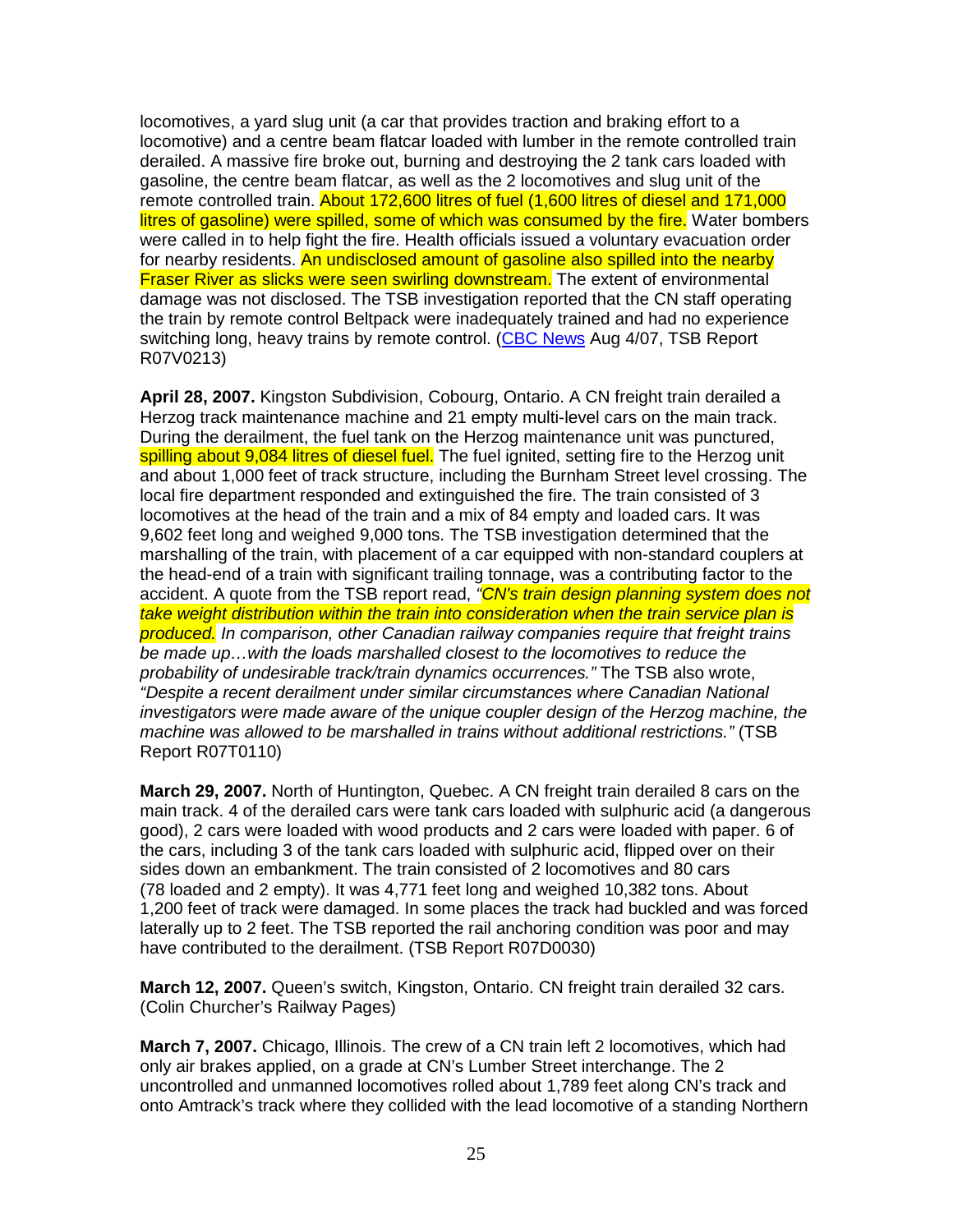Illinois Regional Commuter Railroad (Metra) train. About 55 passengers were aboard the eighth Metra passenger car at the time of the collision. The other 7 passenger cars were empty. 7 passengers and the Metra engineer and assistant conductor were transported to area hospitals with minor injuries. The total property damage was estimated to be \$75,766. The NTSB determined the probable cause of the collision was the failure of the CN engineer and conductor to properly secure the CN locomotives before leaving them unattended. (NTSB Report RAB-07-04)

**March 3, 2007.** Napadogan Subdivision, Juniper, New Brunswick. A CN freight train derailed 18 cars, including 3 dangerous goods tank cars (liquefied petroleum gas residue) on the main track. The derailed equipment consisted of 12 empty covered hopper cars, 2 tank cars that contained non-dangerous goods residue, and 3 tank cars which contained liquefied petroleum gas residue. They had detached from the train and piled up on either side of the main track. 10 of the cars were destroyed. The 3 liquefied petroleum gas tank cars experienced some jacket damage. Rail car wheel sets were strewn about the derailment site. There were more than 50 broken rails in the 14 miles between Juniper and the accident site. Damaged infrastructure included 2 switches, a hot box detector and its associated bungalow, a private crossing for a logging road, as well as 14 miles of track. The train consisted of 3 locomotives and 100 cars (42 loaded, 49 empty, and 9 with residues), weighed 7,600 tons, and was 6,850 feet long. The TSB reported the train derailed following the fracture of a wheel caused by the improper functioning of the car's air brakes due to a stuck slide valve on the service portion. (TSB Report R07M0017)

**Feb 13, 2007.** Sprague Subdivision, Symington Yard, Winnipeg, Manitoba. A CN train remote controlled by a Beltpack was accidentally made to travel westward during a switching operation when the operator meant to send the train eastward. The remote controlled train sideswiped a second CN train that was outbound. 4 empty covered hopper cars from the remote controlled train derailed. A total of 9 cars were damaged. The first 2 derailed cars were on their side, the third car came to rest at a 45° angle and the fourth derailed car remained upright. On the outbound train, 3 covered hopper cars loaded with grain and 1 empty covered hopper car were damaged. As well, a stationary empty auto rack car, which was stored on an adjacent track, was damaged. The TSB warned that greater care was required by CN operators who control trains in rail yards with remote controls. In this particular case, the operator was sitting in a motor vehicle that was travelling away from the train which made it very difficult to visually monitor the train he was operating by remote control. (TSB Report R07W0042).

**Feb 12, 2007.** Drummondville Subdivision, near Drummondville, Quebec. 8 of 105 cars in a CN freight train derailed when a knuckle on the  $75<sup>th</sup>$  car broke. 1 of the derailed cars was a tank car with aviation fuel residue. About 850 feet of track were damaged. The train was pulled by 5 locomotives all located at the front end of the train, was 7,006 feet long and weighed 10,815 tons. The TSB investigation determined that the improperly assembled train (empty cars ahead of loaded cars) contributed to the derailment. CN and others have been realizing significant cost savings by increasing the length and weight of their trains, and by improperly assembling them, but at the same time this practice is compromising safety. (TSB Report R07D0009)

**Jan 7, 2007.** Montmagny Subdivision, Montmagny, Quebec. A CN freight train derailed 24 cars (19 loaded and 5 empty) on the main track. 4 of the derailed tank cars contained sulphuric acid, a dangerous good. 1 of these cars was damaged which created a risk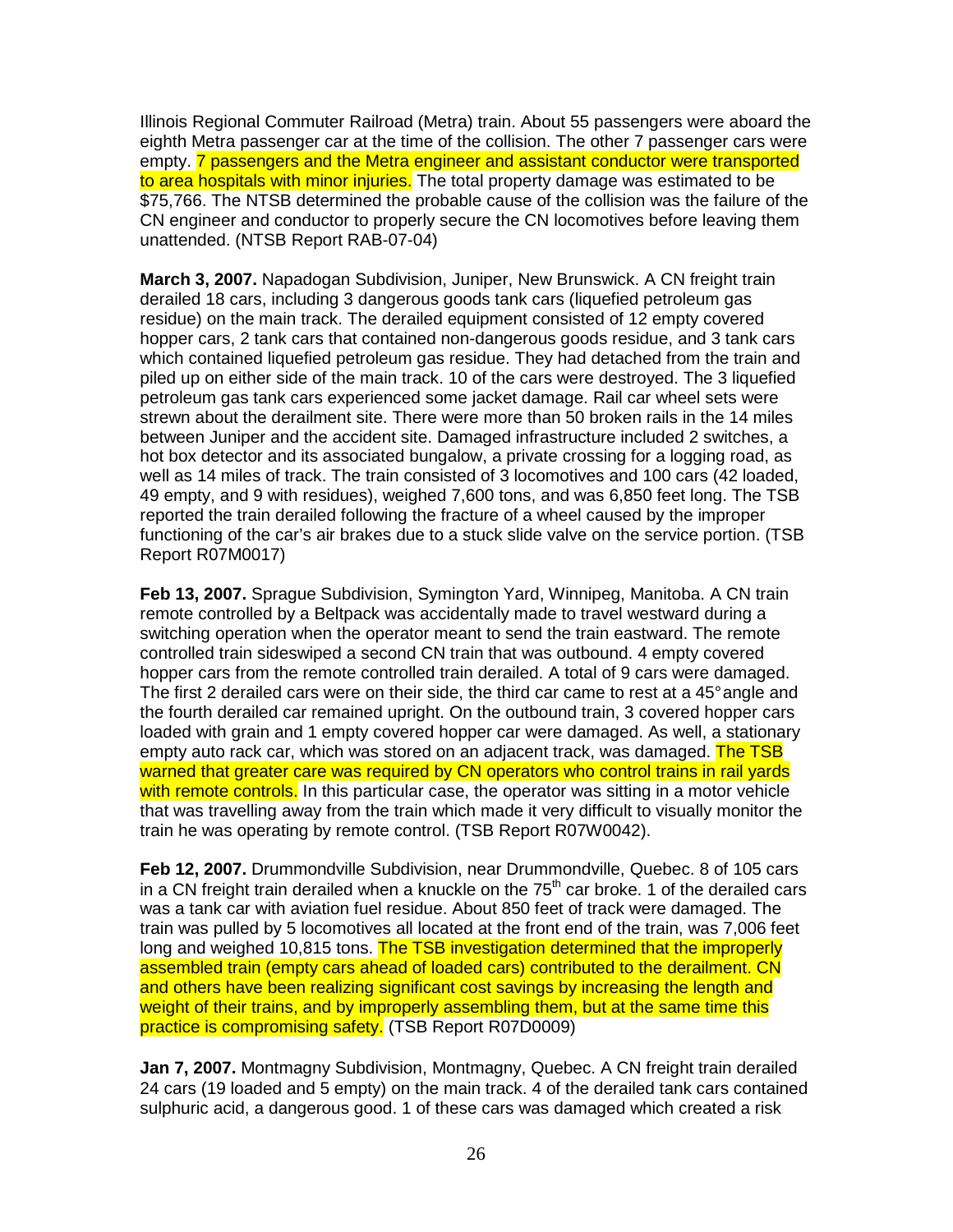because it was located on a bridge over a river. The rest of the derailed cars included: 3 tank cars loaded with non-dangerous liquids, 4 centre beam flat cars, 2 automobile carriers, and 11 covered hopper cars. These cars were derailed in an accordion pattern across the main track, the station platform, and into the street behind the station. A workshop trailer owned by CN was destroyed, and the Via Rail station building and 2 inhabited houses were damaged. About 600 feet of track, a main-track turnout, numerous switch parts, the deck and the west span of the bridge over the Rivière du Sud were also damaged. The train consisted of 3 locomotives and 122 cars (72 loaded and 50 empty), weighed 10,587 tons and was 8,384 feet long. The TSB reported that the train derailed when a switch point rail broke under the train. The TSB also suggested that, considering all the derailments in Canada, perhaps there is a need for tracks to be maintained at a level higher than that required by the Railway Track Safety Rules. (TSB Report R07Q0001)

**Nov 11, 2006.** Kingston Subdivision, Moira, Ontario. A spike puller operator on contract to CN was fatally injured while attempting to perform repairs to his Nordco Grabber Model A Spike Puller. The accident occurred when the right side joystick controller of the spike puller was inadvertently activated, causing the right-hand roller frame assembly to drop rapidly onto the machine operator underneath the machine. (TSB Report R06T0281)

**Aug 27, 2006.** Lac-Saint-Jean Subdivision, Chambord, Quebec. A CN freight train derailed 12 cars, 5 loaded and 7 empty, on the main track. The derailed equipment consisted of 4 gondola cars loaded with wood chips, 1 tank car loaded with a flammable liquid, 4 empty box cars, and 3 empty gondola cars. About 1,400 feet of track were damaged. The train consisted of 2 locomotives and 93 cars (20 loaded, 73 empty), weighed 4,980 tons and was 6,140 feet long. The TSB reported that the derailment was caused by wheel lift on a loaded wood chip car negotiating a curve in the track. As the car ran derailed, it damaged the track, leading to the derailment of 11 other cars. The TSB also reported on asymmetrical loading of car contents as a contributing factor. (TSB Report R06Q0096)

**July 14, 2006.** Oakville Subdivision, Mimico, Ontario. A CN freight train derailed 7 cars on the main track as it was passing over a switch. Derailed equipment fouled the 3 main tracks. The train derailed at a track buckle in an area of track that had undergone recent upgrades in the form of a new turnout installation and track resurfacing. In addition to the buckled track and damaged turnout, about 650 feet of the 3 main-line tracks were damaged during the derailment. The TSB attributed the derailment to track buckling caused by inadequate rail anchoring. (TSB Report R06T0153)

**June 29, 2006.** Lillooet Subdivision, near Lillooet, British Columbia. A CN freight train consisting of 1 locomotive and 1 car loaded with lumber derailed after losing control while descending a steep grade near Lillooet. When the crew realized the train was in a runaway situation, the conductor decoupled the loaded lumber car from the locomotive, climbed onto the car and began to make his way over the lumber to apply the hand brake located on the other end of the car. With the connection between the locomotive and the car severed, the 2 began to separate. Having separated from the locomotive by about 200 feet, the car derailed to the outside of a curve. The conductor was thrown from the derailing car and was killed. The lumber car came to rest about 1,000 feet below the rail right-of-way. The locomotive continued to accelerate. At a curve in the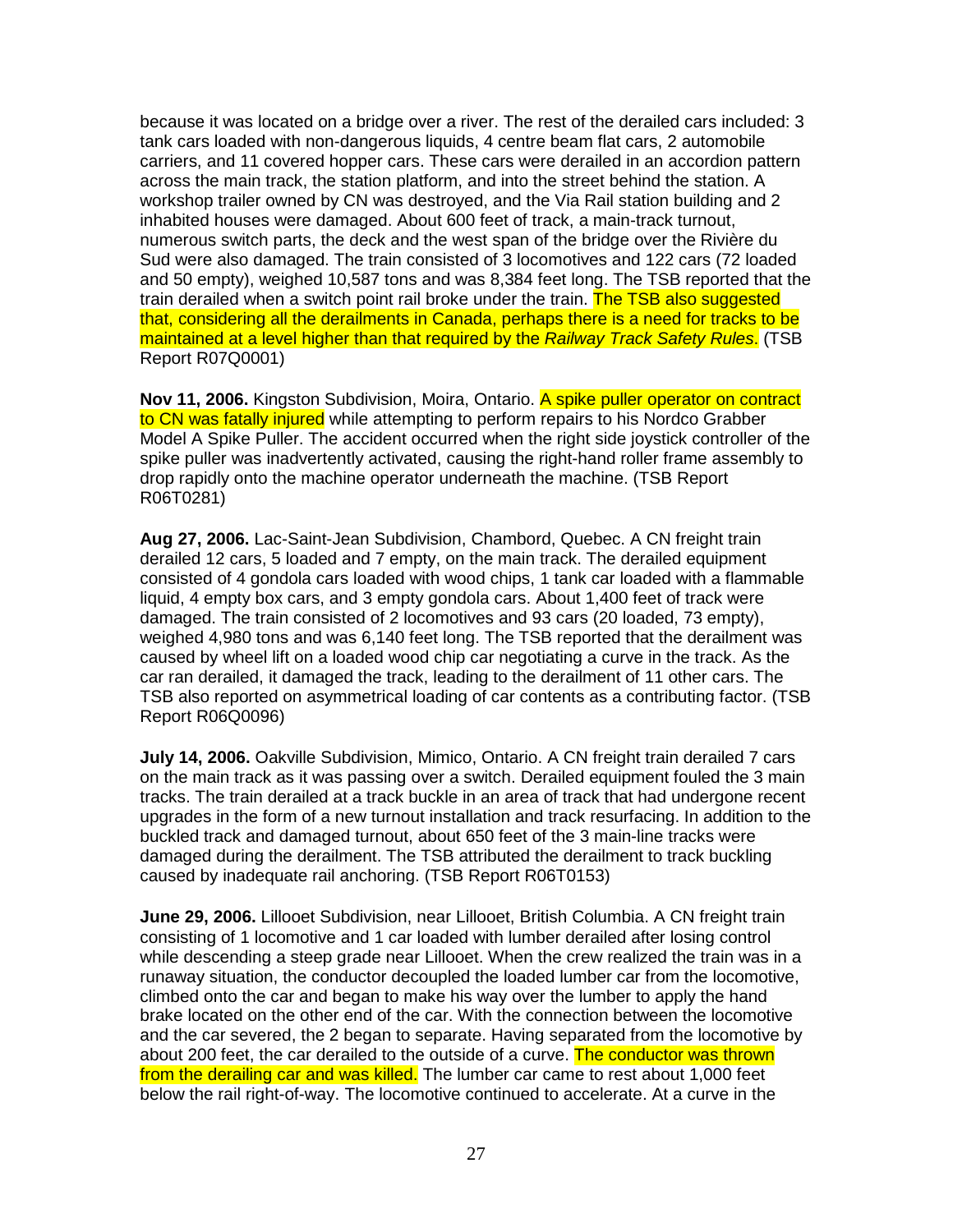track, the locomotive derailed and slid about 800 feet down the mountain. The trainman was thrown from the locomotive and sustained fatal injuries. The locomotive engineer was thrown off and sustained serious injuries. The locomotive came to rest about 800 feet below the rail right-of-way. The TSB report contained many criticisms of CN and many recommendations to improve the safety of train travel in steep mountainous terrain. Brake shoe friction fade on the lumber car may well have contributed to the derailment. The TSB expressed concern that Transport Canada and CN had not followed the lead by the Association of American Railroads in improving brake shoe design for heavier cars, and that heavier cars in Canada will continue to be operated using brake shoes designed to an older specification. CN employees had also previously raised concerns about the use of non-Dynamic Brake-equipped locomotives in steep mountainous territory such as Lillooet, but these concerns were not relayed to CN management. The TSB criticized CN for the failure of its safety management system to identify and mitigate risks in steep mountainous terrain and recommended that Transport Canada require CN to do so. Many local residents and ex-B.C. Rail employees criticized CN for not becoming better prepared for the added risks of rail travel in mountainous terrain when they bought B.C. Rail in 2004. (TSB Report R06V0136, several other sources)

**June 4, 2006.** Joliette Subdivision, Charette, Quebec. A CN freight train derailed 14 cars (10 loaded and 4 empty) on the main track, including 7 cars loaded with dangerous goods, while exiting a bridge. The dangerous goods cars included 2 cars loaded with gasoline, 3 cars loaded with fuel oil and 2 cars loaded with sulphuric acid. About 233,000 litres of hydrocarbons spilled from 3 tank cars and about 160,000 litres flowed down the river valley and into the Rivière du Loup right next to the derailment. Local fire and police departments; Environment Canada; the Canadian Forest Service; and Quebec Sustainable Development, Environment and Parks responded to the accident. Containment barriers were constructed in an attempt to slow the flow of the remaining hydrocarbons into the river. Skimmers and booms were installed on the Rivière du Loup in an attempt to collect hydrocarbons near the derailment site and downstream near the St. Lawrence River. Because the first responders arrived after most of the hydrocarbons had entered into the Rivière du Loup, only about 73,000 of the 233,000 litres of hydrocarbons were recovered. Spilled liquids continued being collected through the following winter months. The spill negatively impacted the bird and fish life along the Rivière du Loup. The train consisted of 3 locomotives and 142 cars; it was 6,760 feet long and weighed 12,290 tons. The TSB reported that rotting and otherwise deteriorating track ties and a lack of rail anchors were major contributors to the derailment and spill. (TSB Report R06Q0054)

**May 21, 2006.** Kamloops Yard, Kamloops, British Columbia. A CN train involved in a switching operation in the yard collided with an unoccupied Rocky Mountaineer Vacations (RMV) passenger train moving into the yard. 4 passenger cars derailed and the CN locomotive was heavily damaged. The CN train was 2,600 feet long, weighed 3,952 tons and consisted of 2 locomotives pulling 28 loaded and 13 empty cars. The TSB reported that the speed of the CN train and distance to the RMV train, along with the weight and lack of braking power on the trailing cars, resulted in the CN train being unable to stop before colliding with the RMV train. Although the CN train did not exceed 15 mph, the movement was unable to stop within one-half the range of vision of equipment as required by Canadian Rail Operating Rule 105. Communications between the rail traffic coordinator and train crews and between the 2 crews involved were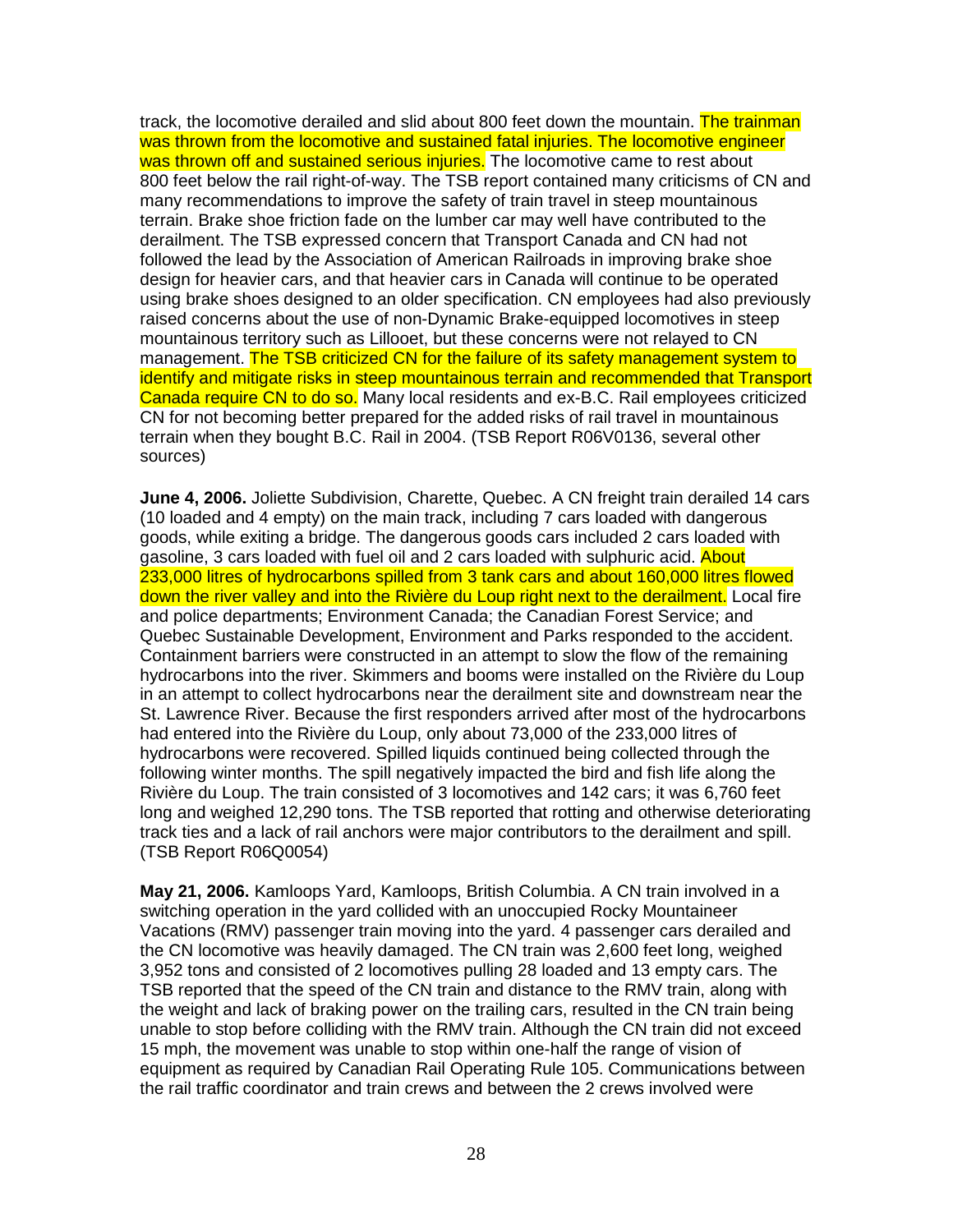inadequate to assist the crews in identifying each other's whereabouts. (TSB Report R06V0111)

**May 15, 2006.** Lac-Saint-Jean Subdivision, near Lac Bouchette, Quebec. A CN freight train derailed 18 cars (16 loaded, 2 empty) at a curve on the main track. The train consisted of 3 locomotives and 75 cars (72 loaded, 3 empty), weighed 8,780 tons and was 4,750 feet long. The TSB reported that the design and loading of the first 3 derailed cars contributed to the derailment and speculated that there must have been a warp in the track. (TSB Report R06Q0046)

**Aug 5, 2005.** Squamish Subdivision, north of Squamish, British Columbia. 9 CN Rail cars (1 loaded and 8 empty) flipped off the tracks, **spilling 40,000 litres of toxic caustic** soda (sodium hydroxide) into the Cheakamus River. The chemical compound stripped the river of oxygen and had a devastating impact on the river's fish population. All freeswimming fish occupying the river at the time of the spill were killed. More than 500,000 adult and young salmon, steelhead, trout and other fish species were killed. Fish died of suffocation from skin burns and gill haemorrhaging. British Columbia Environment staff said the spill decimated the river's fish population. Angling closures were issued on the Cheakamus and MamQuam rivers and a portion of the Squamish River in an attempt to help fish populations repopulate the sections impacted by the spill. Birds and mammals that relied on Cheakamus River salmon for food were also negatively impacted by the toxic spill. CN was assessed about \$200,000 for river clean up costs and was charged twice under the federal Fisheries Act and 3 times under the B.C. Environmental Management Act, which resulted in fines. The train consisted of 5 locomotives at the head of the train, 144 cars (3 loaded and 141 empty), and 2 locomotives behind the 101<sup>st</sup> car. It was 9,340 feet long and weighed 5,002 tons. The TSB blamed the derailment on human error, poor supervision, use of a too-long train and an improperly assembled train. (TSB Report R05V0141, Canada.com Aug 4/07, several other sources)

**Aug 3, 2005.** Edson Subdivision, Wabamun Lake, west of Edmonton, Alberta. 43 CN cars derailed along the shoreline of Wabamun Lake, spilling 1.3 million litres of heavy bunker C fuel oil that quickly spread across the lake. 100 Wabamun Lake residents blockaded the CN tracks for 5 hours to protest insufficient action by CN to contain or clean up the spill. Oil-slicked birds and other wildlife plus the oil-soaked lake shoreline became instant national news. 4 days later, CN revealed that 700,000 litres of Imperial Pole Treating Oil had also spilled into the lake. This hazardous chemical contained naphthalene and other polycyclic aromatic hydrocarbons that are highly toxic and linked to cancer. People who lived nearby were forced to evacuate their homes and cottages. Hundreds of oil-soaked birds died. Wabamun Lake is a popular angling lake, and fish were negatively impacted. CN spent an estimated \$28 million attempting to clean up the mess, with remaining costs covered by insurance. CN was forced into a compensation program for those whose properties were damaged. In May 2009, CN pleaded guilty to 3 charges, one under Alberta's Environmental Protection and Enhancement Act for failing to take all reasonable measures to contain and remedy the spill, one under the federal Fisheries Act, and a third under the federal Migratory Birds Convention Act. Fines issued by the court totaled \$1.4 million, which many Albertans did not think was sufficient, considering the magnitude of environmental damages, and considering it appeared that CN was more concerned about opening their track again than in containing and cleaning up the spilled dangerous goods. The train consisted of 3 locomotives, 117 loaded cars, 13 residue cars, and 10 empty cars. It was 8,547 feet long and weighed 15,562 tons.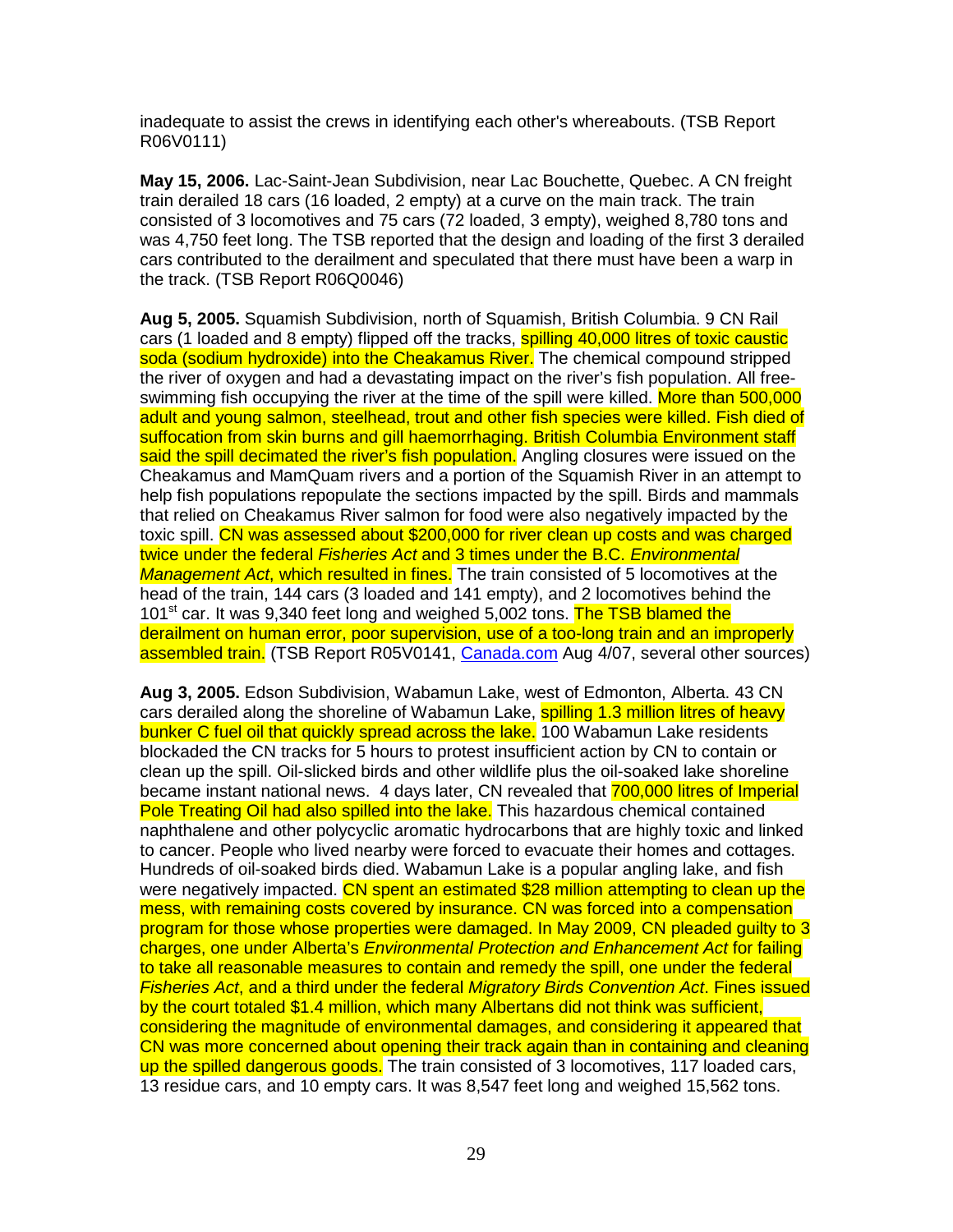The TSB reported that a defective rail caused the train to fall off the tracks. (Wikipedia, TSB Report R05E0059, several other sources)

**July 31, 2005.** Val-d'Or Subdivision, Val-d'Or, Quebec. A CN freight train derailed 9 cars on the main track. 7 of the derailed cars were bulkhead flat cars loaded with logs, and 2 were gondola cars loaded with copper concentrate. 7 of the derailed cars flipped over on their sides and all 9 derailed cars were damaged. 1 wye track was destroyed, and 450 feet of main and wye track were damaged. The train was powered by 2 locomotives, and was hauling 26 loaded cars, 10 empty cars and 19 residue cars. It was 2,940 feet in length and weighed 3,800 tons. The TSB reported the accident occurred when a 25 year-old roller bearing on one of the bulkhead flat cars that derailed overheated and seized. (TSB Report R05Q0033)

**July 13, 2005.** Three Hills Subdivision, Sarcee Yard, Calgary, Alberta. A CN freight train derailed 2 cars in the yard, which fouled a switch and resulted in the following loaded tank car being hit by 2 locomotives of another train that was operated by Beltpack remote control. The collision punctured the tank car, spilling about 106,800 litres of aviation fuel onto the ground. Diesel fuel also spilled from one of the remote controlled locomotives' punctured fuel tanks. The extent of environmental damage was not disclosed. The 2 remote controlled locomotives also derailed. There was extensive damage to the 2 derailed locomotives, the 2 derailed cars, and another empty gondola car. Crossover switches, connecting track and about 300 feet of the yard lead track were destroyed. Calgary police and fire services controlled the site and protected against a potential fire hazard. 4 nearby businesses were evacuated as a precaution. The TSB reported that an improperly assembled train with empty cars ahead of loaded cars contributed to the derailment. Because CN did not investigate nor report to the TSB a prior, similar derailment at the same location, an opportunity was lost to review and identify safety deficiencies. (TSB Report R05C0116)

**July 10, 2005.** CN Yazoo Subdivision, Anding, Mississippi. 2 CN freight trains collided head on. The collision resulted in the derailment of 6 locomotives and 17 cars. About 15,000 gallons of diesel fuel were spilled from the locomotives and resulted in a fire that burned for about 15 hours. 2 crew members were on each train; all 4 were killed. As a precaution, about 100 Anding residents were evacuated. 7 residue tank cars containing hazardous materials were among the cars that derailed. 5 of those cars contained propylene residue, 1 contained isopropylamine residue, and 1 contained carbamate pesticide residue. 1 or more of the propylene tank cars vented due to pressure buildup from the extreme heat of the diesel fuel fire. CN provided the following cost estimates: \$9.6 million for equipment (locomotives and cars); \$65,000 for track and signals; \$316,800 for lading and environmental cleanup; and \$300,000 for wreck clearing. Property damage associated with the accident totaled \$9,665,000. Clearing and environmental cleanup costs totaled \$616,800. The extent of environmental damage was not disclosed. The NTSB determined that the probable cause of the collision was the failure of the northbound train to stop at a red signal, possibly due to crew fatigue. Contributing to the accident was the absence of a positive train control system that would have stopped the northbound train before it exceeded its authorized limits. Also contributing to the accident was the lack of an alerter on the lead locomotive that may have prompted the crew to be more attentive to their operation of the train. (NTSB Report RAR-07-01)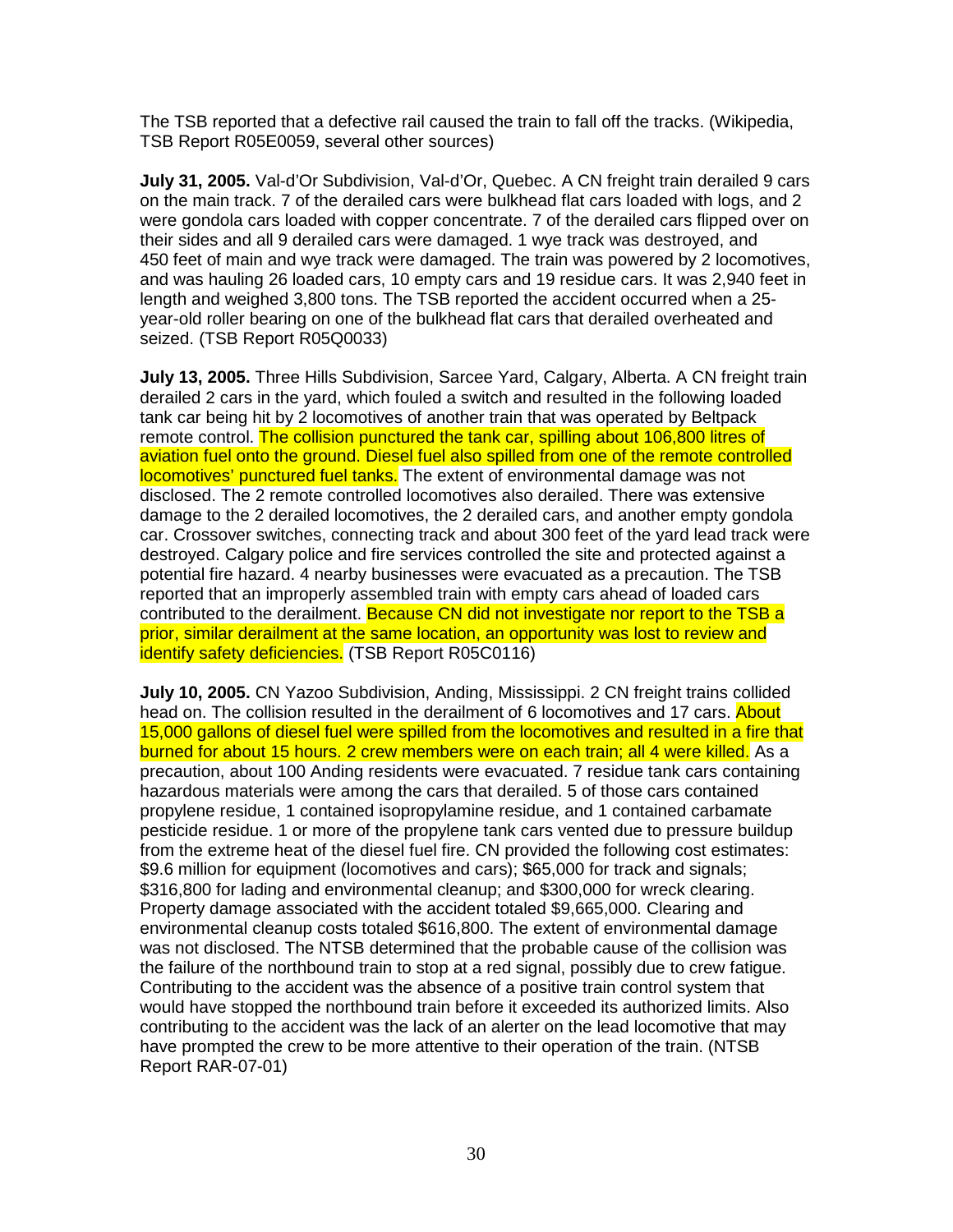**July 4, 2005.** Kingston Subdivision, Prescott, Ontario. A CN freight train derailed all 51 of its cars on the main track. All of the cars toppled over on their sides. All of the cars contained hydrocarbon residue. 2 cars spilled gasoline and released nitrogen vapours. All of the cars were damaged and about 2,000 feet of main track were destroyed. The train consisted of 2 locomotives and 51 cars; the first 17 cars contained fuel oil residue and the trailing 34 cars contained gasoline residue. The train was 3,180 feet long and weighed 2,240 tons. The TSB reported the derailment was caused when a track moved out of alignment. Another contributing factor was a buckled track resulting from laying the track in cold weather. (TSB Report R05H0013)

**April 6 2005.** Scotford Rail Yard, Fort Saskatchewan, Alberta. An undisclosed amount of hydrogen peroxide spilled out of an overturned car when 8 CN tank cars of a 98-car train derailed. Other CN derailments in the same rail yard include one August 18, 2010 and another one November 21, 2010. (Fort Saskatchewan Record April 8/05)

**Feb 23, 2005.** Drummondville Subdivision, near Saint-Cyrille, Quebec. A CN freight train derailed 29 cars on the main track. 28 cars were destroyed and 1 car was damaged. 1 tank car carrying propane caught fire and exploded, causing major damage to a mill adjacent to the railway right-of-way. Other tank cars carrying dangerous goods including chlorine also derailed. Because of the fire and dangerous goods in the other tank cars, the area within a 1-kilometre radius of the accident site was sealed off and about 20 people were evacuated. About 600 feet of track were destroyed and about 4,000 feet of track were damaged. The train was 5,935 feet long, weighed 6,898 tons and consisted of 2 locomotives, 44 loaded cars and 45 empty cars, including tank cars containing chlorine, propane and other flammable liquids. The TSB reported the derailment was caused by a defective rail car wheel that failed, and pointed out that CN does not have a wheel impact load detector (WILD) between Halifax and Quebec, increasing the risk of wheel failure in eastern Canada. (TSB Report R05Q0010)

**Jan 12, 2005.** Letellier Subdivision, Winnipeg, Manitoba. A CN freight train derailed 10 cars including a tank car containing liquefied petroleum gas and a tank car loaded with liquid calcium chloride that overturned and spilled an undisclosed amount of its contents. The extent of environmental damage was not disclosed. 2 derailed loaded hopper cars blocked a public crossing. About 400 feet of track were damaged. The train comprised 1 locomotive, 30 loaded cars, 11 empty cars and 1 residue tank car. It weighed 4,297 tons and was 2,598 feet long. Several homes and businesses were evacuated due to the risks associated with derailed tank cars carrying dangerous goods. The TSB reported several factors that contributed to the derailment including track spacing anomalies, track out of alignment, track warp defects and roller bearing adapters that likely failed in 1 of the derailed cars. (TSB Report R05W0014)

**Nov 12, 2004.** Montmagny Subdivision, Levis, Quebec. 10 multi-platform CN container cars derailed on the main track. The cars were damaged, and 2 switches and 500m of track were damaged. The train was made up of 3 locomotives and 39 multi-platform container cars (113 platforms in all). It was 7,500 feet long and weighed 6,200 tons. The TSB reported that wheel failure caused the derailment. (TSB Report R04Q0047)

**July 25, 2004.** Bala Subdivision, Burton, Ontario. A CN freight train derailed 13 multiplatform intermodal cars carrying 88 containers. Containers carrying dangerous goods including paint and paint thinners were heavily damaged with liquid product spilling from at least one of the containers. About 2,300 feet of track were destroyed. The train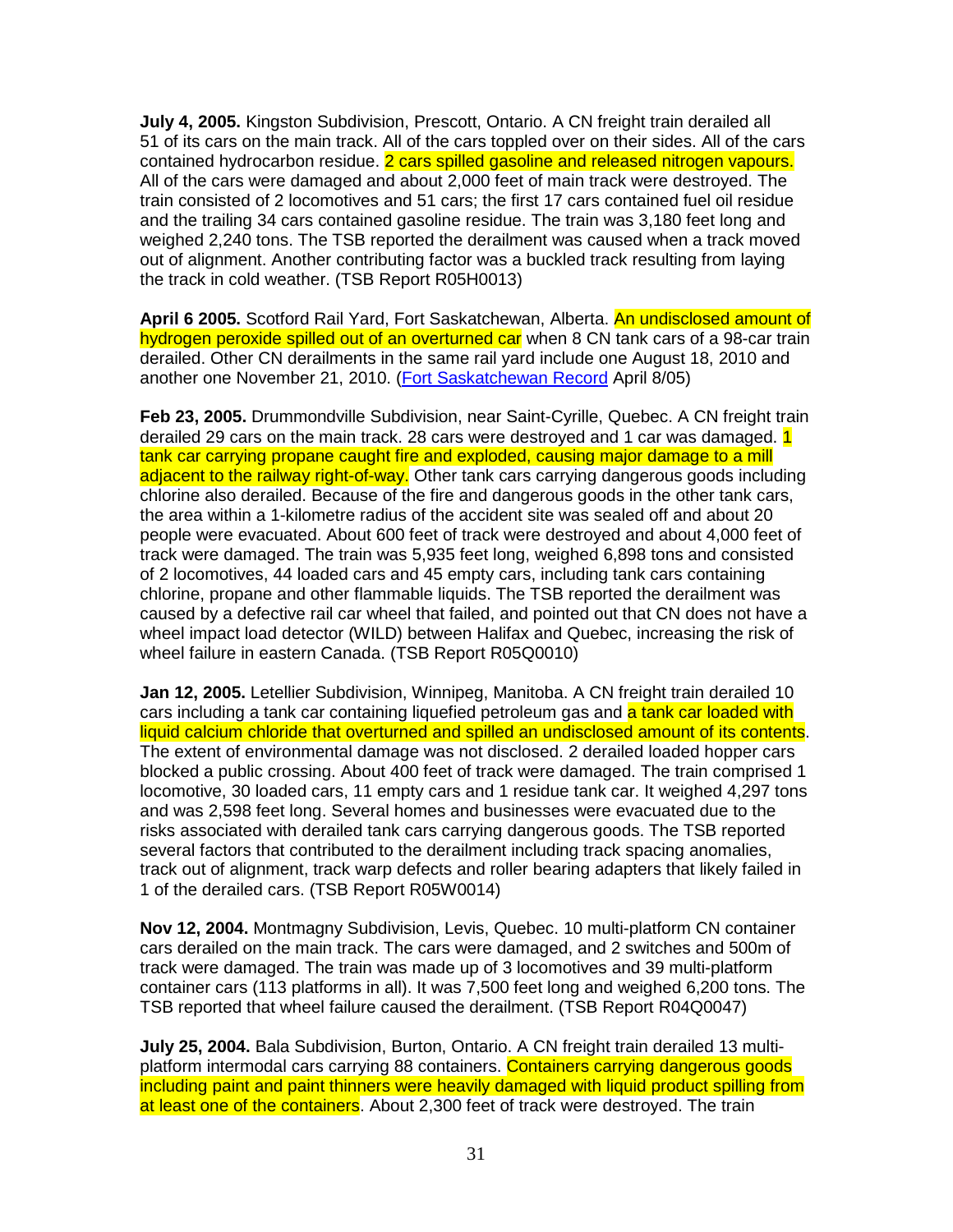consisted of 2 locomotives and 28 loaded intermodal cars. It was 5,919 feet long and weighed 5,750 tons. The TSB reported the following as contributing to the rail rollover that caused the derailment: car design, lacking rail lubrication, track fastening system, and track geometry. A local landowner whose property was damaged by the derailment was not contacted by CN. It took some time for CN to finally clean up the mess on the private land left by the derailment. (TSB Report R04T0161)

**March 17, 2004.** Lac-Saint-Jean Subdivision, Linton, Quebec. A CN train derailed 22 cars at a curve on the main track. 18 cars were destroyed, 4 cars were damaged, and about 140m of track were destroyed. The derailed cars slid down the Batiscan River bank. The train consisted of 4 locomotives and 66 cars, 56 loaded and 10 empty. It was 4,060 feet long and weighed 6,960 tons. A broken rail caused the initial derailment. (TSB Report R04Q0016)

**Feb 17, 2004.** Sprague Subdivision, Symington Yard, Winnipeg, Manitoba. A CN train operated by Beltpack remote control derailed 17 intermodal container car body platforms at a switch in the yard. The Beltpack remote control operator was controlling the train movement from inside a motor vehicle, which is routinely done at the Symington Yard. About 1,600 feet of track were damaged. The TSB reported the location of the Beltpack remote control operator inside a vehicle, well in advance of and facing away from the remote controlled train, left the train movement unmonitored and increased the severity of the derailment, which was initially caused by a switch malfunction. (TSB Report R04W0035)

**Feb 7, 2004.** Montmagny Subdivision, Montmagny, Quebec. A CN freight train derailed 27 cars on a bridge over the Du Sud River, including a pressurized tank car loaded with liquefied chlorine gas. All of the derailed cars were damaged beyond repair. About 1,500 feet of track and 2 public crossings were damaged. The entire timber deck of the bridge and the pedestrian walkway located on the north side were destroyed. 3 bridge spans were damaged beyond repair and required total replacement. The other 6 spans sustained major damage. The train was 5,489 feet long and weighed 9,102 tons. It consisted of 2 locomotives, 70 loaded and 24 empty. During the derailment cleanup and bridge repair work, traffic had to be rerouted on a temporary bypass track constructed over the river. The extent of environmental damage incurred by the derailment and subsequent repairs was not disclosed. The TSB reported that truck hunting (lateral oscillation of car between the tracks at high speeds) on one or more empty cars contributed to the derailment. The investigation was also confused by an inaccurate list of car positions within the train. (TSB Report R04Q0006)

**July 30, 2003.** Drummondville Subdivision, Villeroy, Quebec. A CN train derailed 32 intermodal platforms on the main track. 31 platforms were damaged, and 1 platform was destroyed. About 2,200 feet of track were destroyed, and another 1,900 feet were damaged by the derailment. The track underneath the last 30 derailed platforms was completely destroyed. In the zone of destruction, the majority of the ties were in poor condition, showing signs of water saturation and rot through half of their thickness. 2 farm crossings were destroyed and the third was seriously damaged. The train, an intermodal express freight train, was 9,973 feet long and weighed 9,310 tons. It consisted of 4 locomotives and 145 loaded intermodal platforms. Some of the cargo was dangerous goods. The TSB reported that the train derailed as a result of a track buckle while travelling above the speed limit over track on which maintenance work was being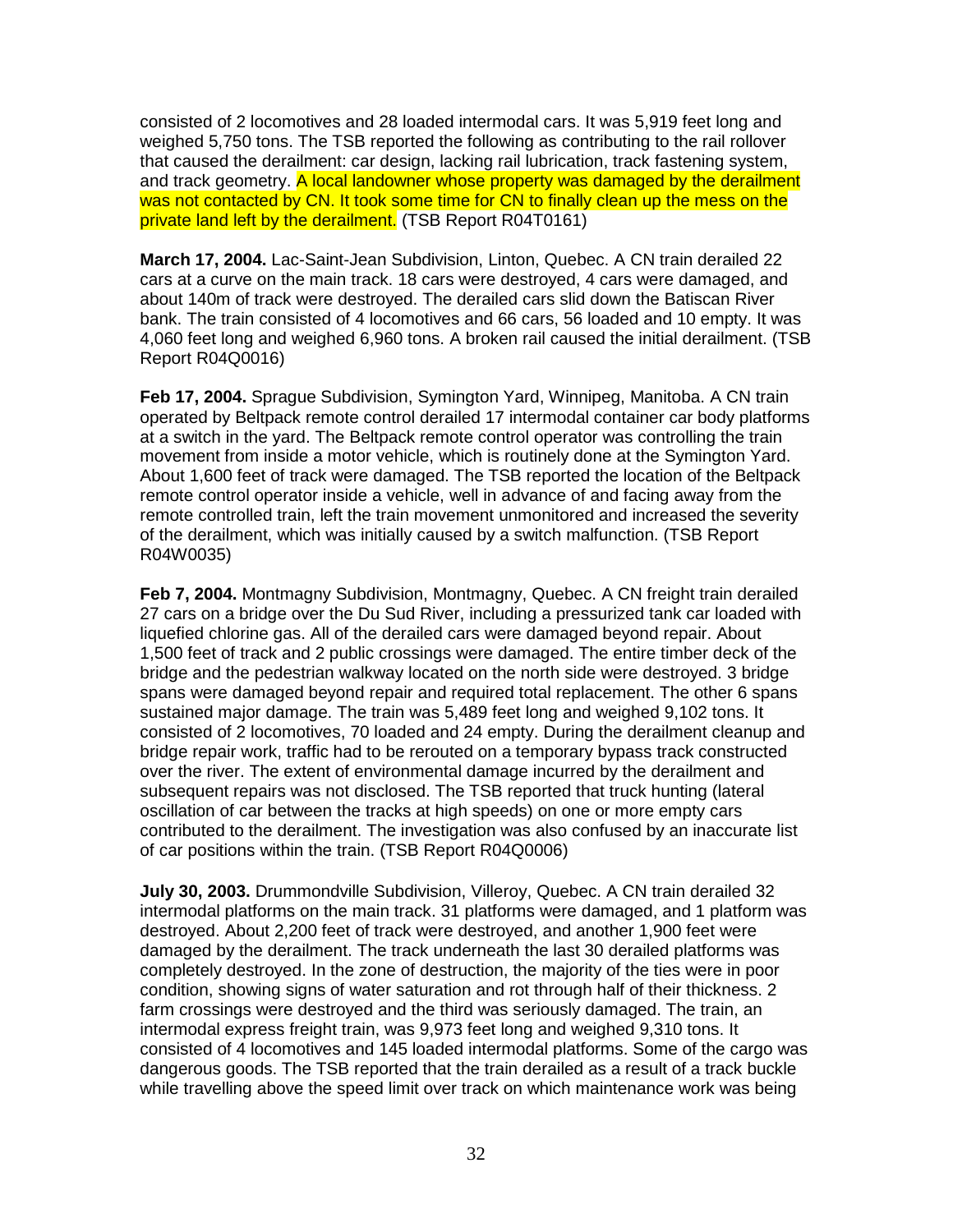performed. The TSB also criticized the operators for not following proper safety procedures or CN for not conducting proper safety training. (TSB Report R03Q0036)

**May 21, 2003.** Bala Subdivision, Gamebridge, Ontario. A CN train derailed 49 cars on the main track at a highway crossing. The derailed equipment included 21 tank cars loaded with sulphuric acid, 2 empty box cars, and 26 box cars loaded with paper. About 250 tons of sulphuric acid spilled from 3 tank cars. A small fire started. An underground fibre-optic cable was severed, disrupting service for 16 hours. Some 1,700 feet of track were destroyed. Highway 12 was closed in the vicinity of the derailment area for 5 days. Some 50 people were evacuated due to the toxic nature of the spilled sulphuric acid and to ease clean-up operations. 2 firefighters suffered minor fume inhalation, and a local citizen suffered acid burns to his feet. The extent of environmental damage was not disclosed. The train weighed 11,800 tons and was 5,889 feet long. It was hauling 103 loaded cars, 8 empty cars, and 1 residue car. The TSB reported track defects at the Highway 12 crossing and decreasing time set aside by management for proper inspection and routine maintenance. As well, the train had been improperly assembled with empty cars ahead of loaded cars. (TSB Report R03T0157)

**May 16, 2003.** Thompson, Manitoba. Several thousand hectares of land burned from a CN-caused wildfire. Suppression costs amounted to \$565,000. (Canadian Interagency Forest Fire Centre July 24/07)

**May 14, 2003.** Fraser Subdivision, McBride, British Columbia. A CN freight train derailed 2 locomotives and 5 cars loaded with lumber on a bridge on the main track. Once derailed, the locomotives toppled off the bridge, dropping about 25 feet into the gully below along the main river valley. A fire started and the bridge, the 2 locomotives, and the 5 cars and their contents were destroyed by fire. The 2 crew members, the locomotive engineer and the conductor, were fatally injured. Several acres of the surrounding terrain were damaged by the fire and by the ensuing clean-up operation. The extent of environmental damage was not disclosed. The train was 5,730 feet long, weighed 8,800 tons, and was powered by 2 locomotives. The train consisted of 85 freight cars: 68 loaded, 4 empty, and 13 residue tank cars. The complete destruction of the bridge and all its related components, the loss of the locomotive event recorder data, and lack of complete and comprehensive bridge maintenance and inspection records impeded the TSB investigation efforts. However, the TSB reported that the failure to identify the urgency and the severity of the deteriorating condition of the bridge was not recognized because of shortcomings in the inspection, assessment, planning, and maintenance process. (TSB Report R03V0083)

**May 12, 2003.** Drummondville Subdivision, Manseau, Quebec. A CN freight train derailed 17 platforms loaded with 34 containers at a curve on the main track. Most of the containers flipped over on their sides. 3 of the containers were carrying dangerous goods. There was damage to 1,000 feet of main track and 300 feet of siding track. The train was powered by 3 locomotives and consisted of 122 loaded cars. It weighed 5,190 tons and was 8,430 feet long. The TSB reported the derailment occurred when the car body on the platform of a loaded container car collapsed onto the main track, severely damaging the track structure, resulting in the complete loss of track gauge. The platform on the car collapsed due to fatigue at a high stress location where a weld was missing. There also was a discrepancy between the cars recorded as being in the train and the actual cars in the train. (TSB Report R03Q0022)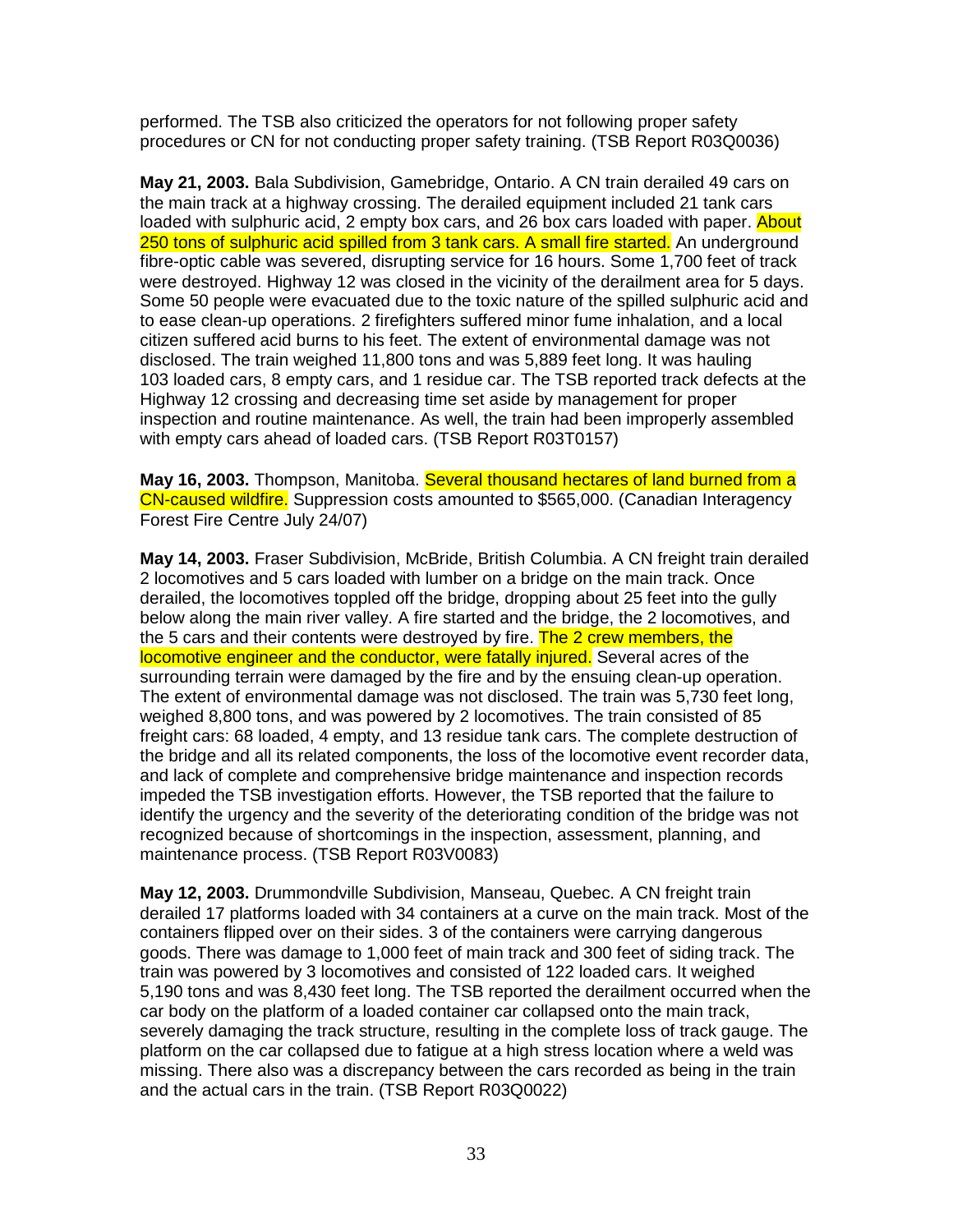**Feb 9, 2003.** Tamaroa, Illinois. A CN freight train derailed 22 of its 108 cars. 4 of the derailed cars spilled methanol, and the methanol from 2 of these cars fueled a fire. Other derailed cars contained phosphoric acid, hydrochloric acid, formaldehyde, and vinyl chloride. 2 cars containing hydrochloric acid, 1 car containing formaldehyde, and 1 car containing vinyl chloride also spilled product. About 850 residents were evacuated from the area within a 3-mile radius of the derailment, which included the entire village of Tamaroa. 1 contract employee was injured during cleanup activities. Damages to track, signals, and equipment, and clearing costs associated with the accident totaled \$1.9 million. CN was also forced to pay nearly \$1 million to about 800 residents and businesses for lost time, food spoilage and other expenses. The NTSB determined the probable cause of the derailment was an improper weld on a rail which progressed to rail failure. (NTSB Report RAR-05-01)

**Dec 20, 2002.** Cornwall, Ontario. 10 CN cars derailed. (Colin Churcher's Railway Pages)

**Oct 24, 2002.** Saint-Maurice Subdivision, Hibbard, Quebec. A CN train derailed 6 cars at a curve on the main track. All 6 derailed cars were damaged and 275m of track were destroyed. The derailed cars were loaded with copper ore, toppled over on their sides and slid down the bank almost falling into a lake. The extent of environmental damage was not disclosed, but based on a photo in the TSB investigation report, there was damage to the lake shoreline. The train comprised 3 locomotives and 109 cars, 34 loaded and 75 empty. It was 6,730 feet long and weighed 7,230 tons. The TSB reported a defective rail caused the derailment. (TSB Report R02D0113)

**Aug 13, 2002.** Bedford Subdivision, Milford, Nova Scotia. A CN train derailed 7 container platforms from the last 2 five-pack cars on the main track. About 2.85 miles of track were damaged. The train was 7,540 feet long and weighed 6,230 tons. The TSB reported that significant track buckle, in part resulting from higher-than-normal air temperatures, caused the tracks to move out of alignment and caused the derailment. (TSB Report R02M0050)

**July 22, 2002.** Montmagny Subdivision, Joffre Yard, Levis, Quebec. A CN train operated by remote control (Beltpack) in the yard derailed 52 cars. 51 tank cars, which contained fuel oil and gasoline residue, derailed and rolled over. An empty bulkhead flat car also derailed. 2 switches and about 3,600 feet of track were damaged. The TSB reported that heavy winds set some empty cars (without their brakes on) in motion which caused the initial derailment. (TSB Report R02Q0041)

**July 8, 2002.** Camrose Subdivision, near Camrose, Alberta. A CN freight train derailed 2 locomotives and 14 cars at a curve in the track. The train consisted of 5 locomotives, 146 loaded cars (some carrying dangerous goods), 6 empty cars, 2 residue tank cars, was 9,708 feet long and weighed 17,201 tons. The train was the longest and heaviest train the crew had ever operated on this subdivision. Derailed cars included 2 empty hopper cars right behind the locomotive, 1 empty flat car, 5 loaded intermodal flat cars, and 6 multi-platform intermodal cars. The last derailed car carried 2 containers carrying dangerous goods. The 2 derailed locomotives were damaged. All derailed cars and about 860 feet of track were destroyed. The TSB reported the primary cause of the derailment was an improperly assembled train. The presence of the first locomotive without alignment control couplers behind the operating locomotives played a secondary role in this derailment. (TSB Report R02C0050)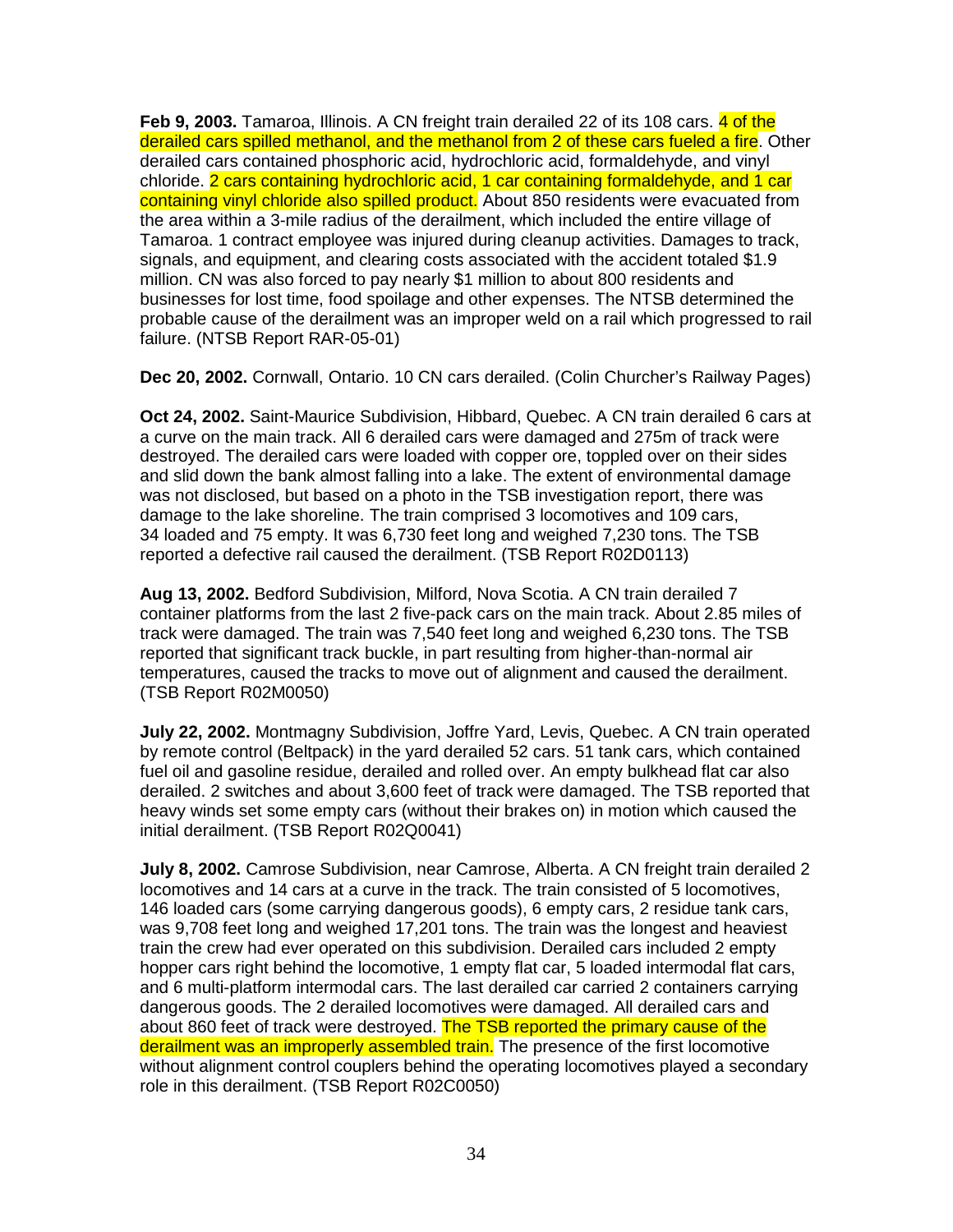**July 3, 2002.** Joliette Subdivision, L'Assomption, Quebec. A CN freight train derailed 14 cars at a curve on the main track. 9 of the derailed cars flipped over, fouling both sides of the main track and siding. Softwood lumber products were strewn over the right-ofway and the adjacent private property. About 1,830 feet of main track, 660 feet of siding track and a private crossing were destroyed. A 4-inch irrigation water main was severed, and about 150 trees and seedlings were destroyed or damaged in an adjacent nursery. The train consisted of 2 locomotives, 82 loaded, 9 empty and 2 residue cars. It was 5,570 feet long and weighed 10,390 tons. The TSB reported that the higher-than-normal air temperatures buckled the track which caused the derailment. The Board pointed out that even though hot weather inspections were carried out, they were not sufficient to identify the potential for a track buckle. (TSB Report R02D0069)

**May 2, 2002.** Rivers Subdivision, near Firdale, Manitoba. A CN train derailed 2 locomotives and 21 freight cars after colliding with a loaded tractor-trailer at a public crossing. The derailed equipment included 5 tank cars carrying dangerous goods, 1 tank car carrying ethylene glycol and 12 hopper cars carrying plastic pellets. The dangerous goods products included benzene and hexene. During the derailment, 4 of the tank cars sustained multiple punctures and spilled their products which ignited and a large fire engulfed the derailed cars, burning for 2<sup>1/2</sup> days. Water bombers were brought in to help fight the fire. A fibre-optic cable was severed and the Trans-Canada Highway had to be closed. 17 of the derailed cars were destroyed. About 700 feet of the south rail, 450 feet of the north rail, and many of the ties near the public crossing were destroyed. A total of 156 people were evacuated from within a 4-mile radius of the derailment for 2 days. About 13,000 tonnes of impacted soil were excavated and removed for treatment. Water sampling conducted about 1, 2 and 3 months following the spill determined that the groundwater had been contaminated with hydrocarbons. The extent of environmental and groundwater damage was not disclosed. (TSB Report R02W0063)

**April 26, 2002.** Redditt Subdivision, Winnipeg, Manitoba. 8 cars, including 3 box cars loaded with dangerous goods, derailed on the main track as a CN freight train departed Winnipeg. The train consisted of 3 locomotives and 85 cars (76 loaded and 9 empty), was 5,412 feet long, and weighed 9,363 tons. In addition to damaged cars, about 300 feet of track, a roadway underpass, and a fibre-optic system buried in the grade were damaged. 6 homes adjacent to the main track were evacuated. An improperly assembled train contributed to wheel lift on an empty flat car and subsequent derailment. (TSB Report R02W0060)

**Feb 15, 2002.** Dartmouth Subdivision, Dartmouth, Nova Scotia. A CN train derailed 5 cars in the yard, blocking a private crossing to an electrical shop. 3 of the derailed cars were tank cars loaded with liquefied petroleum gas, and the other 2 cars were flat cars loaded with vehicles. 2 derailed tank cars contained propane and 1 derailed tank car contained butane. 1 of the tank cars loaded with propane flipped over on its side as did 1 of the flat cars. The train consisted of 2 locomotives and 15 loaded cars. It was 925 feet long and weighed 1,200 tons. About 300 feet of track were damaged, and the private crossing required repairs. About 800 Dartmouth residents were evacuated from their homes, and the Angus L. MacDonald suspension bridge, one of the 2 major bridges connecting Dartmouth and Halifax, was closed for 12 hours. The TSB reported that deteriorating rail ties contributed to the derailment. (TSB Report R02M0007)

**Nov 15, 2001.** Holly Subdivision, Clarkson, Michigan. 2 CN/Illinois Central Railway trains collided at a switch at the Andersonville Siding. One of the trains missed a red stop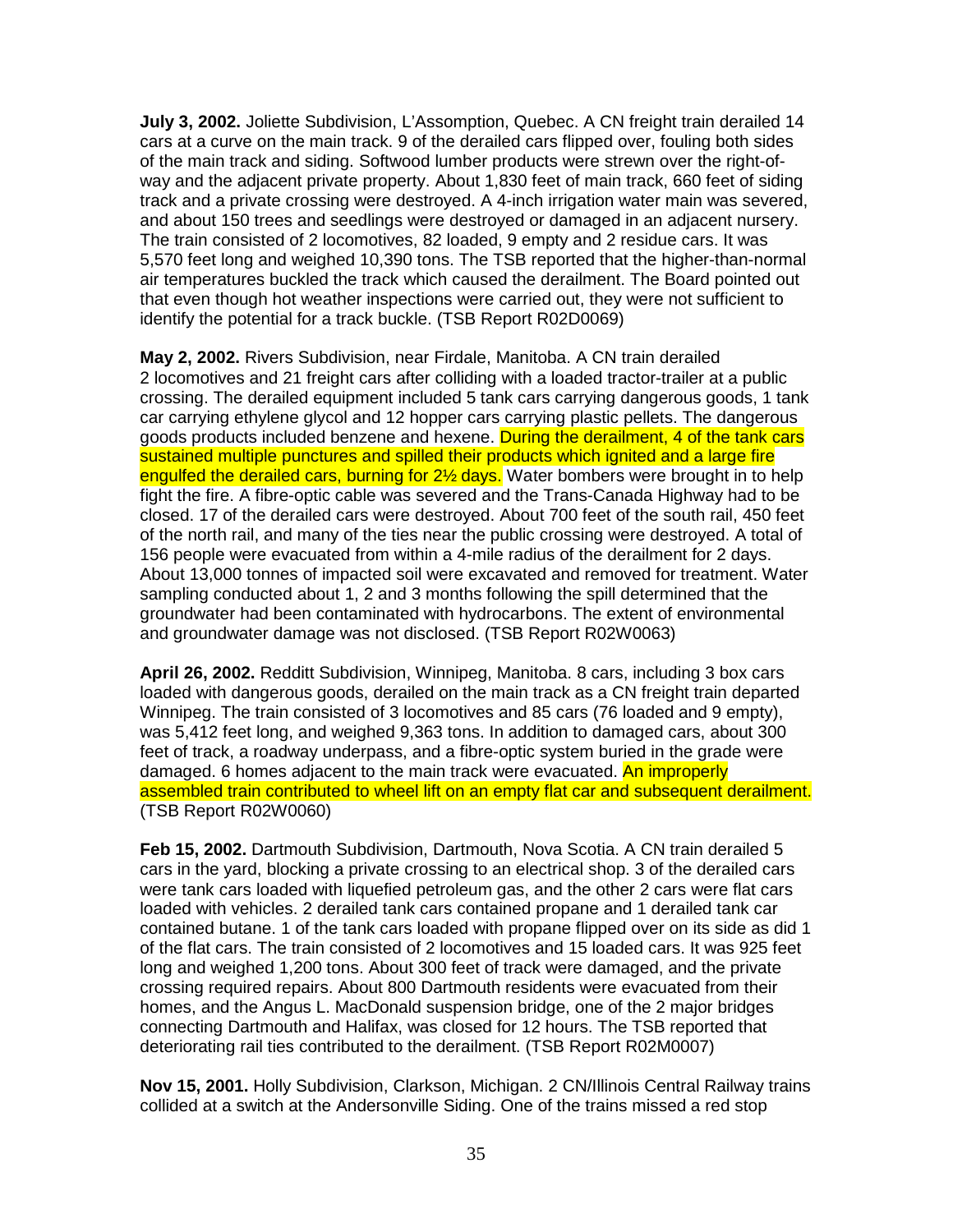signal as it entered the main track and hit the other train on the main track. Both crew members of the train that was hit were killed; the 2 crew members of the other train were seriously injured. The total cost of the accident was about \$1.4 million. The NTSB determined the probable cause of the collision was fatigue by the crew whose train hit the other, and the same train was also traveling above the speed limit. (NTSB Report RAR-02-04)

**Oct 6, 2001.** Napadogan Subdivision, Drummond, New Brunswick. A CN freight train derailed 15 cars after striking an automobile at a farm crossing. 7 of the derailed cars were tank cars carrying liquefied petroleum gas. One of the tank cars suffered damages and **spilled butane**, resulting in undisclosed environmental damage. The train consisted of 3 locomotives at the head of the train, 130 cars (78 loaded and 52 empty), was 8,700 feet long and weighed 10,000 tons. 9 cars and about 1,000 feet of track were destroyed. The TSB investigation determined that an undesired emergency brake application occurred when the train struck the automobile, resulting in rail rollover and the derailment. (TSB Report R01M0061)

**Sept 24, 2001.** Bala Subdivision, Richmond Hill, Ontario. A CN freight train derailed 21 cars on the main track. The running gear on all the derailed cars was damaged. The general merchandise train, powered by 2 locomotives, was hauling 40 loaded cars and 20 empty cars. It was 3,000 feet long and weighed 5,100 tons. The TSB reported that a heavy bulkhead door on one of the cars had opened, swung out, contacted the side of a train passing on an adjacent track and fell onto the track, causing the derailment. The Board indicated the closing device on the bulkhead door was inadequate and should have been replaced. (TSB Report R01T0255)

**Aug 29, 2001.** Saint-Hyacinthe Subdivision, Montreal, Quebec. A CN train approaching the Turcot Yard in Montreal derailed 8 container cars at a curve in the track. 5 cars rolled down the railway embankment, and came to rest obstructing Butler Street. The train consisted of 2 locomotives and 86 cars (85 loaded and 1 empty). It was 5,900 feet long and weighed 5,200 tonnes. The TSB reported that a wheel of one of the cars climbed over a defective rail and caused the derailment. (TSB Report R01D0097)

**May 23, 2001.** Chisholm, Alberta. CN started one of the largest human-caused fires in Alberta's history that destroyed 116,000 hectares of forest plus 10 homes, a trapper's cabin, 48 outbuildings and some vehicles primarily in the Hamlet of Chisholm. The environmental impacts were devastating – an undisclosed number of mammals, birds and other animals burned, and there was significant loss of wildlife habitat. The forest industry lost about 4.5 million  $m<sup>3</sup>$  of growing timber stock and over 6,300 ha of regenerated cutblocks. The Alberta government spent \$10 million fighting the fire with 514 firefighters and an abundance of equipment. CN eventually accepted responsibility for starting the fire by running locomotives in an inappropriate manner during a high fire hazard period. (Canada.com May 31/07, several other sources)

**April 12, 2001.** Bedford Subdivision, Stewiacke, Nova Scotia. A Via Rail passenger train consisting of 2 locomotives and 14 cars, travelling on CN main track from Halifax to Montreal, derailed at a manually operated main track switch in Stewiacke. A standard CN switch lock used to secure the switch in correct position had been tampered with. As a result of this tampering, the 2 locomotives and the first 2 cars continued on the main track, but the following cars took a diverging route onto an industrial track adjacent to the main track. 9 of the cars derailed and a farm supply building, as well as the industrial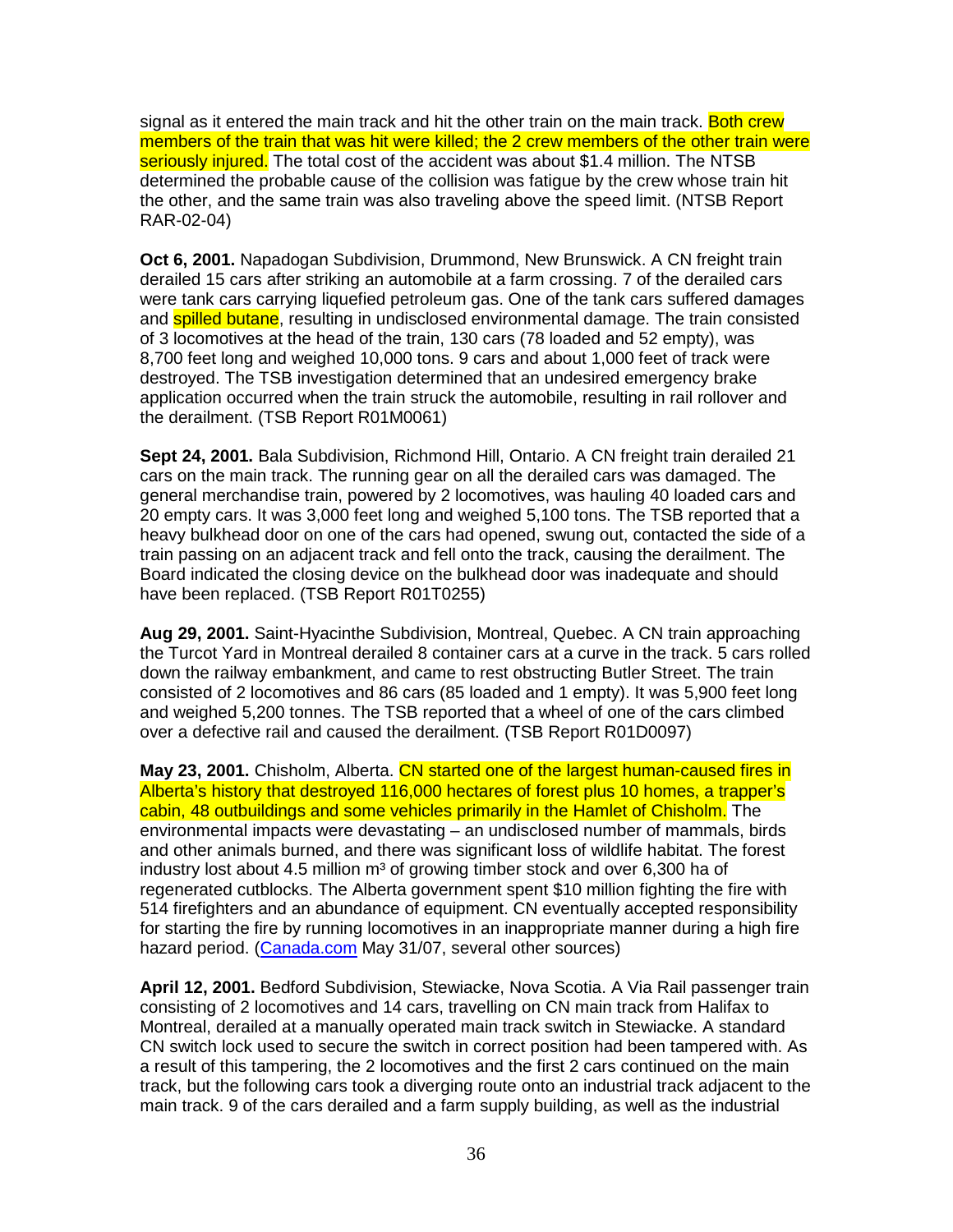track were destroyed. 750 feet of the main track and a main track turnout were extensively damaged. One of the derailed cars was destroyed and the rest were damaged. 4 occupants of the building escaped without injury prior to impact. There were 132 persons on board the train. 22 persons were transported to hospital by ground or air ambulance; 9 were seriously injured. (TSB Report R01M0024)

**Feb 15, 2001.** Drummondville Subdivision, Trudel, Quebec. A CN train derailed 25 cars on the main track. 24 cars were destroyed, and 1 car was damaged. A main-track switch, the signal system, 800 metres of track, and goods stored on the property of a construction material distributor were damaged. A signal bungalow as well as a communications tower belonging to CN were also destroyed. An underground fibre-optic cable was severed. The train was comprised of 3 locomotives and 93 covered hopper cars loaded with wheat. It was 6,043 feet long and weighed 12,158 tons. The TSB reported the train derailed as a result of a fatigue fracture in an axle on one of the cars that derailed. (TSB Report R01Q0010)

**Jan 16, 2001.** Kingston Subdivision, near Mallorytown, Ontario. A CN freight train derailed 26 cars on the main track including 2 tank cars loaded with propane. A public school was closed for a day as a precautionary measure. The train consisted of 2 locomotives at the head of the train, 149 cars (76 loaded and 73 empty), was 9.450 feet long and weighed 11,700 tons. The TSB investigation determined that improperly assembling the long train contributed to a wheel lift and the derailment. Confused communication between the locomotive engineer and the rail traffic controller also appeared to contribute to the derailment. (TSB Report R01T0006)

**Dec 11, 2000.** Kashabowie Subdivision, Shabaqua, Ontario. A CN freight train derailed 17 cars. The derailed cars included 2 loaded tank cars containing methanol, 1 that had flipped upside down and was damaged, spilling all of its contents, and the other which was leaking methanol from an unloading valve that had opened during the derailment. A total of about 100,000 litres of methanol spilled, most of which entered the Shebandowan River. Methanol is a colourless, flammable and poisonous liquid. Persons living close to the river, downstream, were cautioned not to consume water drawn from wells near the river. Water was not declared free of methanol by local health authorities for almost a month following the spill. The extent of environmental damage to the Shebandowan River's ecosystem was not disclosed. The other derailed cars included 5 loaded cars of grain, 7 empty flat cars and 3 empty box cars. The train comprised 3 locomotives, 59 loaded cars and 27 empty cars. It was 5,400 feet long and weighed 8,500 tons. The TSB reported that emergency brake pressure on a cracked defective rail caused the rail to fail, and resulted in the derailment. (TSB Report R00W0253)

**Dec 10, 2000.** Kingston Subdivision, Marysville, Ontario. A CN train derailed 2 cars in a curve on the main track. 1 of the derailed cars, a bulkhead flat car loaded with lumber, lost its load, blocking the adjacent north main track. The other derailed car was a residue tank car. The train comprised 2 locomotives, 51 loaded and 44 empty cars. It was 6,600 feet long and weighed 8,300 tons. The TSB reported that, in each track curve of the train's journey, the load of lumber shifted slightly laterally, causing the banding around the load of lumber to dig into the corners of the lumber, gradually lessening the degree of securement and allowing even greater movement as the trip progressed. Travelling in an unstable state, the lumber shifted at the curve near Marysville and the unbalanced load caused one or more wheels on the car to lift and derail, destabilizing the trailing tank car which also derailed. (TSB Report R00T0324)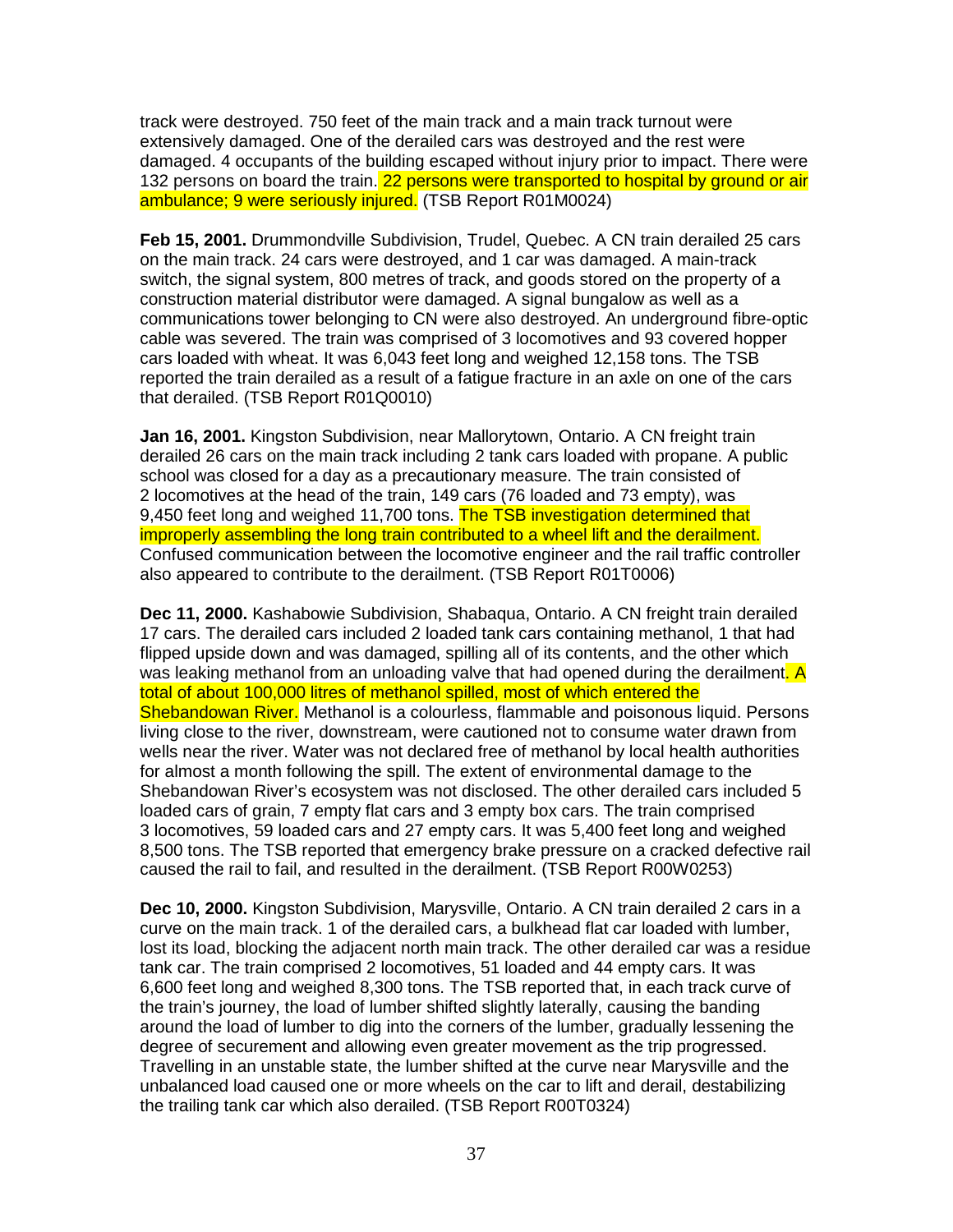**Dec 9, 2000.** Napadogan Subdivision, Blue Bell, New Brunswick. A CN freight train derailed 7 multi-platform double-stack container cars at a curve on the main track. 36 containers were spread over an area covering both sides of the main track for about  $\frac{1}{2}$ km. 11 of the containers were carrying bags of white asbestos (a hazardous material); 2 containers released product onto the right-of-way. A total of 660m of track structure was damaged. The train was powered by 4 locomotives, was 5,700 feet long and weighed 5,200 tons. The TSB reported the derailment occurred due to a rail failure at a curve in the track. (TSB Report R00M0044)

**May 22, 2000.** Saint-Maurice Subdivision, Cressman, Quebec. A CN train derailed 23 cars at a curve on the main track on a bridge over the Saint-Maurice River. Derailed cars included: 13 gondola cars loaded with wood chips, 2 cars loaded with paper, 1 empty hopper car, and 7 tank cars with gasoline residue. 3 of the tank cars with gasoline residue fell into the river. 2 tank cars were punctured, **spilling an undisclosed amount of** gasoline into the river. The extent of environmental damage was not disclosed. 400 feet of track were destroyed and 2 spans of the railway bridge across the river were heavily damaged. 22 of the derailed cars were damaged and 1 was destroyed. The train consisted of 3 locomotives and 159 cars, including 128 loaded cars, 19 empty cars and 12 tank cars with gasoline or heating oil residue. The train was 9,586 feet long and weighed 15,230 tons. The TSB reported that the derailment was caused by a defective rail in the track curve. (TSB Report R00Q0023)

**May 16, 2000.** Redditt Subdivision, White, Ontario. A CN freight train derailed 19 of its 136 cars along a curve in the main track. 4 of the derailed cars contained dangerous goods. The train consisted of 2 locomotives at the head of the train, 136 cars (51 loaded and 85 empty), was 8,800 feet long and weighed 9,440 tons. The TSB investigation determined that, during throttle reduction while in a curve, the train experienced a wheel climb derailment that was a result of a number of factors including *improperly* assembling the train. (TSB Report R00W0106)

**March 10, 2000.** Rouses Point Subdivision, Brossard, Quebec. A CN train derailed 5 cars on the Massena Spur after traveling through a public crossing. 4 cars toppled over on their sides in a ditch; 3 of these contained dangerous goods. 2 of the tank cars were carrying molten naphthalene (a flammable solid), and the third was carrying creosote. The other 2 derailed cars were hopper cars. All 5 derailed cars were damaged. The track was heavily damaged over a length of about 170 feet. The train consisted of 2 locomotives and 11 cars (8 loaded and 3 empty), was about 730 feet long and weighed 1,330 tons. As a precautionary measure, the Brossard Fire Department ordered the evacuation of about 20 people in the area. The TSB reported the train spread the track gauge, and the wheels of the first derailed car dropped inside the rail near the public crossing. The fact that CN had planned to replace the rail ties indicate that CN was aware of track structure problems at this location. (TSB Report R00D0026)

**Dec 30, 1999.** Near Mont-Saint-Hilaire, Quebec. A CN Ultratrain, a petroleum products unit train linking the Saint-Romuald oil refinery with a petroleum depot in Montreal, derailed and collided with another CN Ultratrain traveling in the opposite direction on a neighbouring track. There was a violent explosion and some rail cars burned for more than 4 days, creating a smoke plume about 500m high. The 2 crew members on the train hit by the derailed train were killed. About 350 families had to be evacuated. 2 locomotives and 61 cars were damaged in the accident. About 2.7 million litres of hydrocarbons spilled and caught fire, damaging private property, public property and the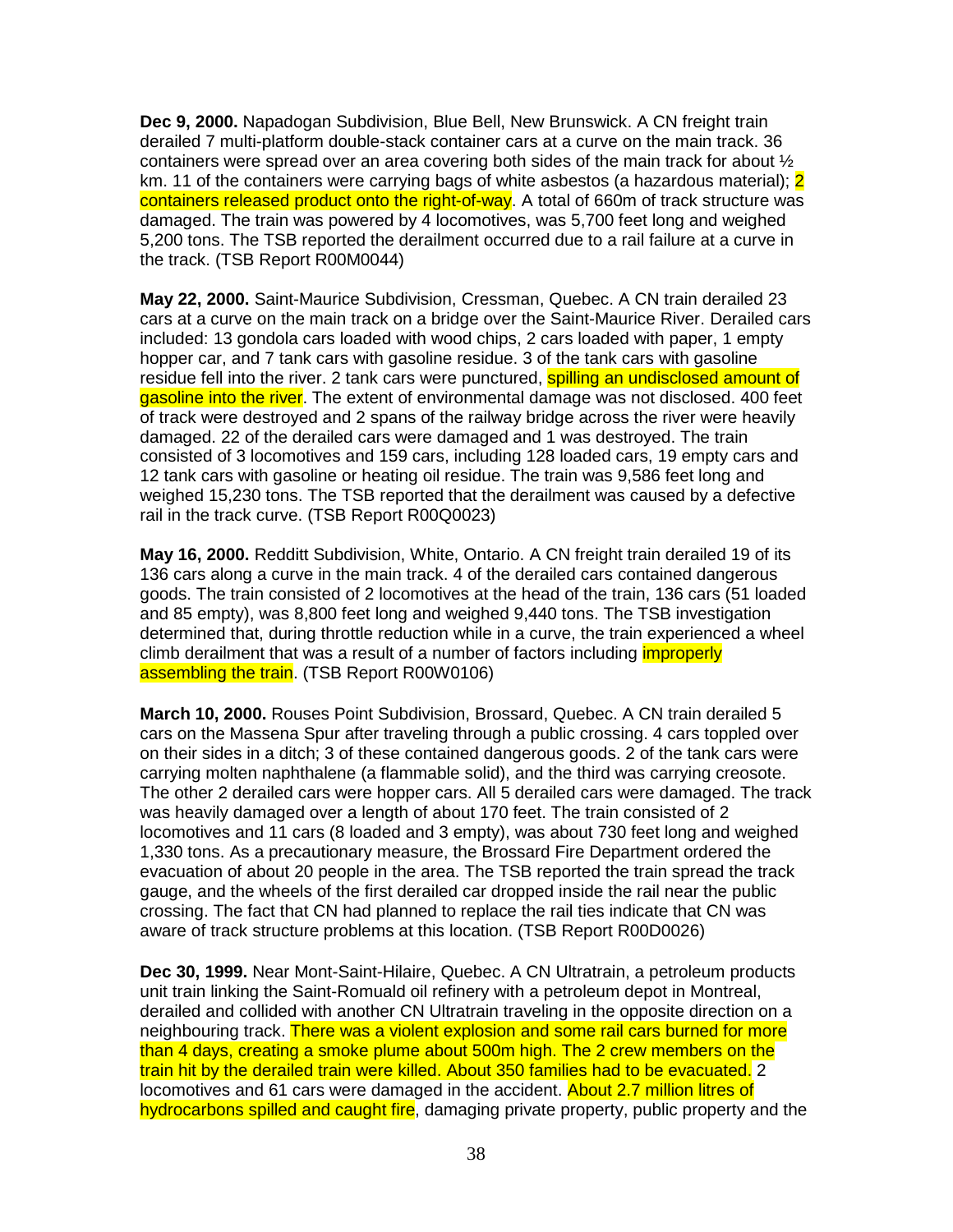environment. The Ultratrain derailed at a broken rail caused by a defective weld, causing the TSB to call into question CN's quality assurance program for rail welds. The quality assurance system in place did not detect the welds that did not meet the company's standards (mismatch between rail ends, absence of a weld tag, weld not entered in the inventory of continuous welded rail [CWR] repairs and adjustments). (TSB Report R99H0010, TSB News Release Sept 26/02)

**Nov 23, 1999.** Kingston Subdivision, Bowmanville, Ontario. A westward CN freight train struck an abandoned tractor-trailer at a farm level crossing. Metal parts from the trucktrailer became entangled under the wheels of the lead locomotive, resulting in the derailment of both locomotives and the following 10 rail cars, 4 of which rolled over onto their side. An eastward Via Rail passenger train struck the debris on an adjacent track and derailed, just before the freight train had come to a halt. The derailing Via train dragged the trailer portion of the truck-trailer for about 700 feet, causing the Via locomotive and the following 5 passenger coaches to derail. The jackknifing passenger train hit the derailed freight train cars. Fuel spilling from the tractor-trailer ignited and a fire started. About 6,800 litres of diesel fuel spilled from the Via locomotive and was also ignited. About 4,550 litres of diesel fuel also spilled from the lead locomotive of the CN freight train. 3 of the derailed freight cars contained liquefied petroleum gas residue and 5 of the derailed freight cars were loaded with butadiene. Minor injuries were sustained by 6 Via Rail employees and 5 passengers. (TSB Report R99T0298)

**Oct 9, 1999.** Bedford Subdivision, Bedford, Nova Scotia. A CN freight train derailed a locomotive and the first 8 cars. Some of the derailed cars flipped over on their sides and the entire derailment was spread over a distance of about 655 feet. Corn from 2 damaged hopper cars was spread over the derailment site. Over 800 feet of track were damaged. The train comprised 3 locomotives, 64 loaded and 3 empty, and was 4,580 feet long and weighed 4,470 tons. The TSB reported a damaged rail initiated the derailment. (TSB Report R99M0046)

**Sept 23, 1999.** Bala Subdivision, near Britt, Ontario. A CN freight train derailed 26 cars at a curve in the tracks at Mowat, near Britt. The train consisted of 94 cars, 54 of which were tank cars (41 of the 54 were carrying dangerous goods or dangerous good residues). The 26 derailed cars included: 19 tank cars, 2 box cars and 5 hopper cars. Of the 19 tank cars, 1 was a load of liquefied petroleum gas (LPG), 14 had LPG residues, 3 were loaded with anhydrous ammonia, and 1 was empty. The loaded LPG car and 1 of the loaded anhydrous ammonia cars were ruptured, each spilling their product and igniting, causing several fires. The loaded car of LPG exploded, projecting pieces of its tank and jacket in all directions. About 127,000 pounds of LPG and 158,000 pounds of anhydrous ammonia were spilled. A crater in the right-of-way measuring about 2m deep. 3m wide and 15m long was created by the LPG fire and subsequent violent rupture of the tank, which destroyed the roadbed and altered the physical state of the soils and other materials in the area. A box car immediately west of the LPG tank was crushed and bent 90°. About 600 feet of main track and sidi ng were destroyed, the turnout for the siding at Mowat required extensive repairs, and the nearby public crossing required minor repairs. 18 of the derailed cars were damaged, and 8 cars were destroyed. The adjacent trees, other vegetation and earth were scorched black and killed for a radius of about 200 feet by the fire ball and chemical releases. CN employees at the Mowat siding, 3 local woodcutters and 2 hunters located downwind of the accident site were evacuated due to the toxic fumes. An Ontario Provincial Police officer, a local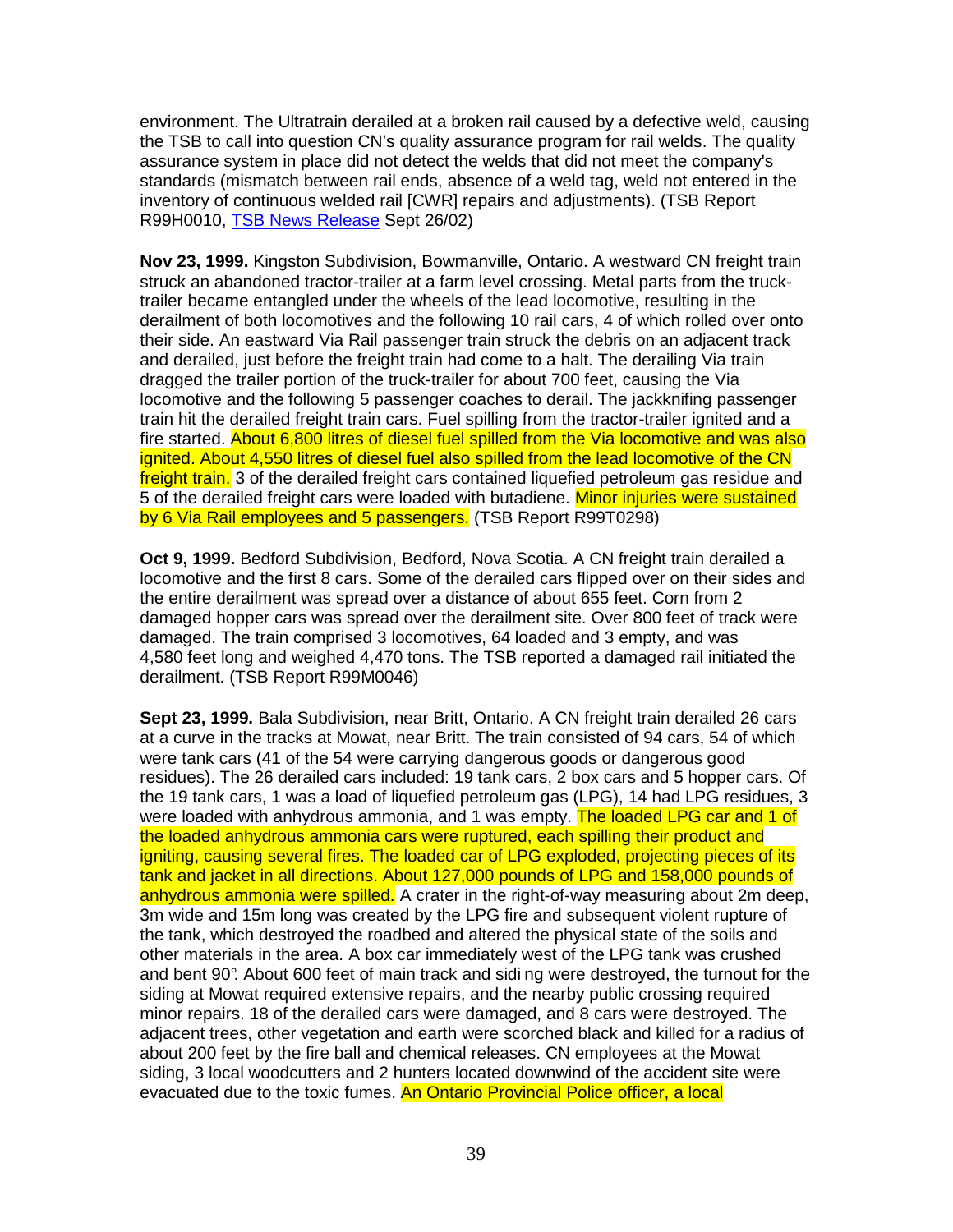woodcutter, and two firemen suffered minor injuries as a result of contact with ammonia vapours. The TSB reported on many deficiencies as contributing to the derailment including: deficiencies in track gauge and alignment, and improper track condition for freight train speeds they were traveling. The TSB also reported that older-design, belowstandard and defective construction of tank cars contributed to the magnitude of the ensuing fires. The total extent of environmental damage, including to the adjacent Little Key River and shoreline, was not detailed in the TSB investigation report. (TSB Report R99T0256)

**Aug 27, 1999.** Kingston Subdivision, Wesco Spur, Yard CB, Cornwall, Ontario. A CN crew was performing switching operations in the yard when 6 tank cars ran away on one of the tracks. The cars rolled for 475 feet and struck the stop block at the end of the track. 1 car derailed and its tank was punctured. About 5,000 gallons of product, a class 3 combustible liquid, spilled onto the ground. About 2,000 gallons seeped into the ground or flowed into the sewer system. The soil contaminated by the liquid was collected and hauled away for treatment. The extent of environmental damage was not disclosed. Cornwall police and firefighters immediately set up a 1,000-foot safety perimeter and evacuated customers and staff from nearby businesses. The TSB reported the evacuation caused inconvenience and economic losses for nearby businesses. (TSB Report R99D0159)

**Aug 15, 1999.** Clearwater Subdivision, Messiter, British Columbia. A CN freight train derailed 40 cars of a 100-car grain train. 2 of the derailed cars rolled into the North Thompson River. About 5,000 tons of mixed grains were spilled over the right-of-way and in the river. Most of the 40 cars sustained extensive damage. About 1,500 feet of track were destroyed and an additional 3,000 feet were damaged. The train was powered by 2 locomotives, was 5,900 feet long and weighed 11,800 tons. The extent of environmental damage to the Thompson River and bank was not disclosed. The TSB reported a defective wheel caused the derailment. (TSB Report R99V0141)

**July 14, 1999.** Kingston Subdivision, Morrisburg Station, Ontario. 16 CN cars derailed in front of the station. (Colin Churcher's Railway Pages)

**April 23, 1999.** Chatham Subdivision, Thamesville, Ontario. A Via Rail passenger train travelling east on the north main track hit an open switch, causing it to tip over and collide with stationary CN cars full of ammonium nitrate on an adjacent yard track. All 4 passenger cars and the locomotive of the passenger train derailed as well as 4 of the stationary cars. The 2 crew members in the locomotive cab were killed. 77 of the 186 passengers and crew on board were treated at the hospital. 4 people were admitted with serious injuries. About 50m of main track and 100m of the adjacent yard track were destroyed. The locomotive was damaged beyond repair and the leading 2 passenger cars sustained substantial damage. A December 18, 2012 version of the TSB investigation report identified safety deficiencies relating to the level of defenses associated with the Occupancy Control System method of train control, particularly in "dark territory," where trains are not always provided with sufficient advance warning of reversed main track switches, and to the storage of dangerous goods in rail cars for prolonged periods of time at locations adjacent to main tracks. The TSB also pointed out the need to eliminate some passenger safety hazards in a timely fashion. (TSB Report R99H0007)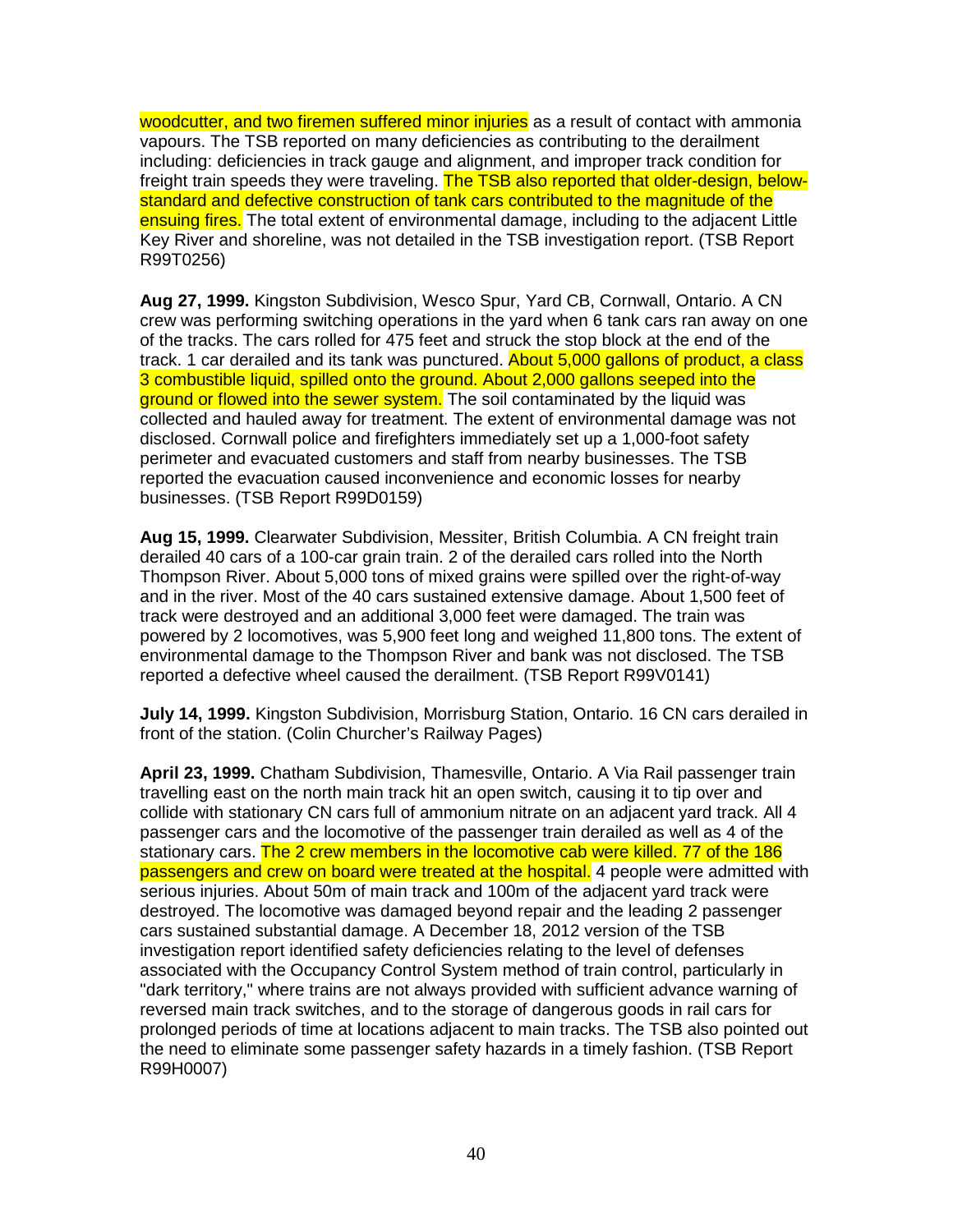**April 13, 1999.** Montmagny Subdivision, Bégin, Quebec. A CN petroleum product unit train derailed 10 tank cars loaded with gasoline on the main track. Some cars flipped over on their sides and 1 car completely toppled over landing on its top. About 230 litres of gasoline were spilled into Les Quarante Lacs (Forty Lakes), causing undisclosed environmental damage. The 10 derailed cars were damaged, as was another car which did not derail. 450 feet of track were destroyed, and another 300 feet of track were damaged. The TSB reported soft subgrade and a cluster of rotten ties as causing the derailment. Confusion of responsibilities among 3 acting inspectors may also have contributed to the derailment. (TSB Report R99Q0019)

**Feb 6, 1999.** Ruel Subdivision, Neswabin, Ontario. A CN freight train derailed 21 cars. The derailed cars included a tank car loaded with liquefied petroleum gas and 2 tank cars loaded with flammable benzene and dicyclopentadiene. **1 of the tank cars with the** benzene mixture was punctured resulting in a fire and a total loss of product. The liquid benzene and some lumber that was strewn about the derailment site fuelled a fire that burned for several days. 16 of the 21 derailed cars were destroyed, including 3 tank cars that were involved in the post-derailment fire. 4 cars were damaged. A power switch and dwarf signal, and 500 feet of track were destroyed. In the main derailment area, 4 telephone poles were destroyed. Another power switch and a hot box detector were damaged. Total property damage exceeded \$1.5 million. The TSB reported a roller bearing on one of the cars overheated and seized, resulting in an axle fracture and the derailment. Unclear lines of authority and communication failures regarding the Wayside Inspection System (WIS) were cited by the TSB as contributing to the derailment. The TSB also reported Transport Canada has no national program to audit and monitor WISs, to ensure the safety of operating trains. (TSB Report R99T0031)

**Jan 31, 1999.** Albreda Subdivision, Jasper, Alberta. A CN runaway train on the main track entered the rail yard in Jasper and collided head on with a stationary CN train. 5 locomotives and 11 cars derailed. The 3 locomotives and 2 cars on the runaway train were extensively damaged, as were the 2 locomotives and 1 car on the stationary train in the yard. The collision damaged about 520 feet of track and 4 switches. The conductor of the runaway train received minor injuries. The TSB reported the extreme blowing snow conditions during the accident rendered the air brake system ineffective, and the crew was unaware of the condition of the dynamic braking system. The crew of the runaway train was apparently fatigued which may have affected their performance. (TSB Report R99E0023)

**Nov 26, 1998.** Halton Subdivision, MacMillan Yard, Concord, Ontario. A CN train derailed 3 tank cars loaded with anhydrous ammonia. 1 of the tank cars rolled down a 20-foot embankment and another tank car flipped over on its side. 1 of the tank cars was damaged and spilled anhydrous ammonia. The yard was evacuated and the public roadways in the area, including Highway 7, were closed for about 5 hours. The TSB reported the train derailed as a result of 2 rail breaks caused by surface and sub-surface cracking, the wear exceeding CN's allowable limits. The Board identified a safety deficiency relating to the maintenance standards and practices. (TSB Report R98T0292)

**Sept 24, 1998.** Mont-Joli Subdivision, Mont-Joli, Quebec. 25 cars from a CN train rolled downhill uncontrolled on the main track of the Matapédia Railway Company (MRC), and collided with 4 MRC yard locomotives standing on the main track in front of the station at Mont-Joli. The CN crew thought they had secured their locomotives on a grade, then left their train and went to the station to complete some paperwork. Then, both CN and MRC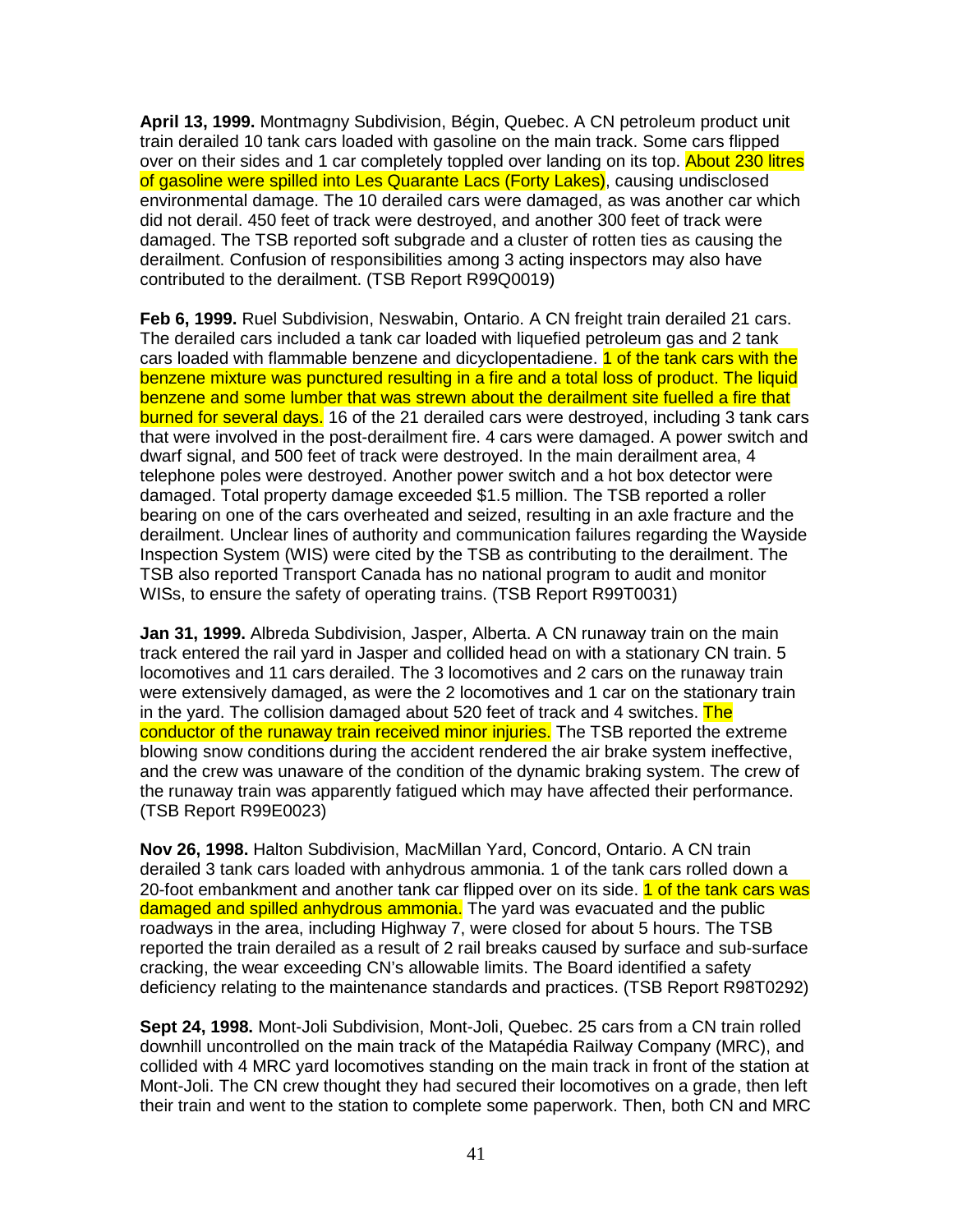employees heard a loud noise. When they looked out, they realized the CN train had rolled down the hill and crashed into the MRC locomotives. 5 rail cars were damaged, 2 rail cars were destroyed, and 4 yard locomotives and several hundred feet of main and yard tracks were damaged. A tank car, which was crushed and opened by the impact, spilled some residual product into the parking lot and onto the street. A commercial truck carrying cylinders of compressed gas was crushed. The employees in the vicinity of the station immediately left. The derailed cars came to rest close to commercial and residential properties in the centre of the town. 4 automobiles parked in the station parking lot were destroyed by the derailed rail cars. There was extensive damage to the station platform, and several hundred feet of main and yard tracks, including 78 feet of rail and 34 railway ties that required replacing. The police later determined that, once the CN crew left their train unattended, 2 boys had walked over to the train and released the brakes on most of the 25 parked rail cars, causing the train to roll downhill. (TSB Report R98M0029)

**March 1, 1998.** Kingston Subdivision, Lyn, Ontario. 8 CN cars derailed, 2 of which carried dangerous goods – ethylene refrigerated liquid and alkylamines. The train derailed at a track crossover. The train was pulled by 2 locomotives and was 7,482 feet long and weighed 5,866 tons. The TSB investigation determined the derailment occurred when a rail car wheel climbed over a defective switch that was severely chipped. Proper track maintenance and inspection practices had not been followed. (TSB Report R98T0042)

**March 1, 1998.** Edson Subdivision, near Obed, Alberta. A moving CN train collided with the tail end of a stationary CN train. The lead locomotive from the moving train and the last car from the stationary train derailed and were extensively damaged. The 2 crew members in the lead locomotive of the moving train were seriously injured, and were taken from the scene by ambulance. The moving train was powered by 2 locomotives and was hauling 20 loaded and 33 empty cars. It was 3,140 feet long and weighed 3,490 tons. The stationary train consisted of 4 locomotives and 100 loaded cars. It was 6,140 feet long and weighed 13,850 tons. The TSB reported the collision occurred because the crew of the moving train did not maintain adequate vigilance and miscalculated how far away the stationary train was located. (TSB Report R98C0022)

**Nov 24, 1997.** Diamond Subdivision, Carrier, Quebec. While a CN train was proceeding from a stop signal at a siding, a tank car loaded with sulphuric acid split open, spilling its entire contents. The extent of environmental damage was not disclosed. The TSB determined that the tank car had been fabricated with a gap and missing butt weld, in variance with approved design drawings, and that it fractured under normal service loading at a pre-existing crack. The TSB has pointed out many times to CN and Transport Canada the risks associated with the frequent inferior construction of tank cars that carry dangerous goods, including oil and other hazardous products. (TSB Report R97D0253)

**May 6, 1997.** Kingston Subdivision, Coteau-du-Lac, Quebec. A CN train dropped into a depression in the subgrade on the main track and derailed 2 locomotives and 12 freight cars. The lead locomotive toppled over on its side. The fuel tanks on both locomotives were punctured and about 12,000 litres of diesel fuel spilled into the Rouge River which was only 10m from the railway tracks. Although emergency personnel placed booms and absorption materials in the river, very little diesel fuel (1,000 litres) was recovered. The extent of environmental damage, especially to the river and the river shoreline, was not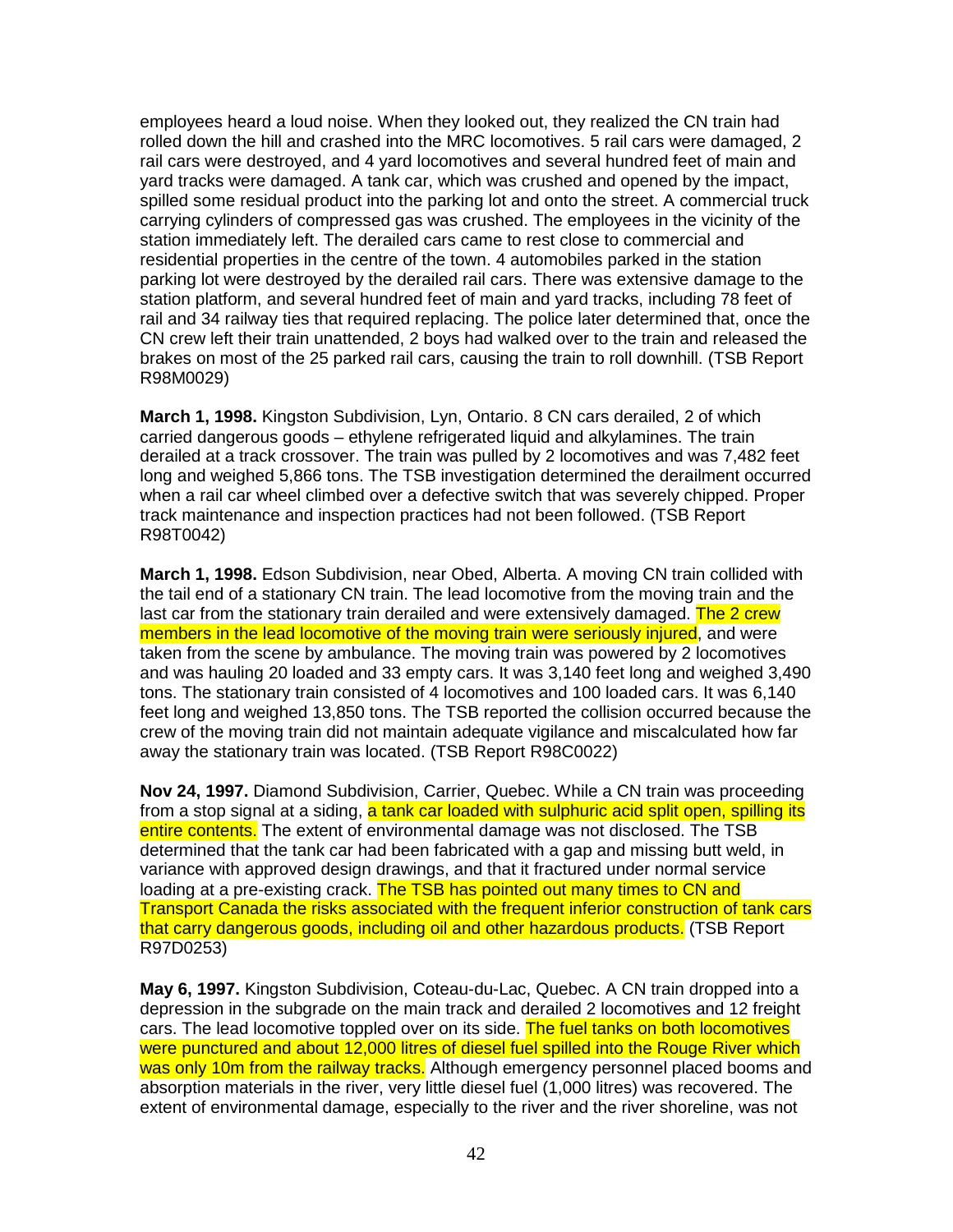disclosed. 2 crew members were injured. The train consisted of 2 locomotives and 19 loaded cars. It was 1,060 feet long and weighed 1,000 tons. The 2 locomotives and 12 freight cars were damaged, and about 270 feet of track were destroyed. The TSB reported the derailment occurred because the subgrade collapsed under the moving train as a result of weak, water-saturated clays in and around the embankment. The Board was concerned that CN maintenance and inspection employees were not apparently sensitive to the hazards posed by unusual events in bodies of water adjacent to railway embankments. The TSB also reported that locomotive fuel tanks are particularly prone to puncture and spilling of diesel fuel at derailment. (TSB Report R97D0113)

**March 27, 1997.** Ashcroft Subdivision, Conrad, British Columbia. A CN train travelling from Boston Bar to Kamloops encountered a large railbed depression and derailed on the main track near Conrad. Both crew members were killed. 2 locomotives, 14 freight cars and about 1,200 feet of main track and siding were destroyed. Loaded open hopper sulphur cars stored on an adjacent siding were hit and also derailed, and some of these cars overturned and spilled their contents. Fuel spilled from the derailed locomotives and ignited. The resulting fire engulfed the derailed equipment and scattered container contents. The fire was finally extinguished March 28. Fire again erupted around the locomotives March 29 and took several hours to extinguish. The TSB ascertained that improper drainage of run-off from the adjacent Trans-Canada Highway contributed to destabilizing the railway subgrade which then collapsed, causing the derailment. (TSB Report R97V0063)

**Aug 12, 1996.** Edson Subdivision, east of Edson, Alberta. All 3 occupants in the lead locomotive of a CN freight train were fatally injured when their train, which was travelling about 54 mph on the main track, collided head-on with 20 runaway cars moving toward them at about 30 mph. The runaway cars had been left on a track in the Edson Yard with their hand brakes on, which eventually failed to hold them, causing them to move onto the main track uncontrolled. The TSB reported that, for the years 1991 to 1996, 190 runaways were reported to the TSB and in spite of repeated warnings and recommendations issued by the TSB, the problem persisted. This particular runaway situation, which ended in 3 deaths, triggered a TSB investigation with wider scope and depth. Consequently, the TSB raised serious questions about the effectiveness of standard railway operating rules, rail traffic control systems, rail safety regulatory overview, and CN's safety management programs. (TSB Report R96C0172)

**July 2, 1996.** Aberdeen Subdivision, North Battleford, Saskatchewan. A CN train was unintentionally diverted onto a spur track, and collided head-on with a stationary and uncrewed CN freight train. The locomotives of both trains were extensively damaged, and 10 freight cars derailed. The **locomotive engineer was injured** when he jumped from the train. The moving train consisted of 3 locomotives and 88 loaded cars. It weighed 10,000 tons and was 6,500 feet long. The TSB determined that the switch for the spur track was inadvertently left in the reverse position. The train was also travelling at an excessive speed, according to the TSB. (TSB Report R96W0171)

**April 24, 1996.** Hagersville Subdivision, Nanticoke, Ontario. A CN train crew was switching at the Esso oil refinery near Nanticoke, when 5 tank cars went out of control. The cars rolled southward about 2 miles, crossed over 2 public road crossings and through the Ontario Hydro thermal generating plant building. The cars continued another 600 feet to the end of the track where the 2 leading cars derailed. 1 derailed car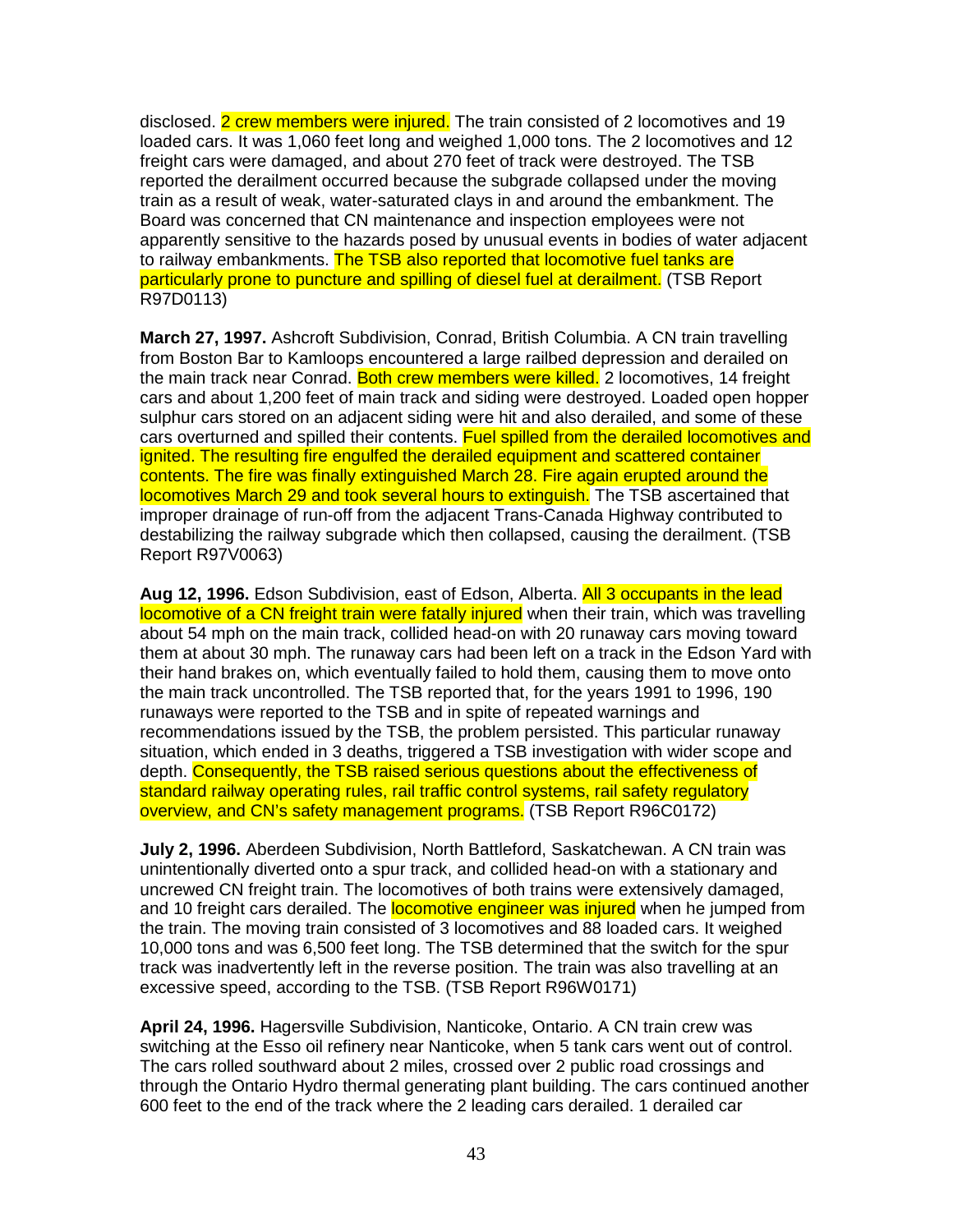contained sulphuric acid and the other derailed car that flipped over on its side contained sulphuric acid residue. Both derailed cars were damaged. There was substantial damage to private property, including a car mover which had been standing on the track in the Ontario Hydro building. It was pushed ahead of the runaway cars to the end of the track and was destroyed. The entrance gate to Ontario Hydro's property was also destroyed. There was damage to CN's track. The TSB determined the tank cars rolled away and derailed because they were not securely coupled during a switching operation. (TSB Report R96T0137)

**March 11, 1996.** Sussex Subdivision, River Glade, New Brunswick. A CN train derailed 22 freight cars on the main track. 16 of the derailed cars were tank cars loaded with various dangerous goods including gasoline, butane and fuel oil. About 455 litres of gasoline spilled from 1 tank car and butane was released into the atmosphere from 2 leaking pressure tank cars. As a precautionary measure, 8 residents in the area were evacuated. The extent of environmental damage was not disclosed. About 400 feet of track were destroyed and about 1,000 feet of track were extensively damaged. 18 derailed cars were destroyed, and the remaining 4 were damaged. The train was powered by 3 locomotives and was hauling 27 loaded cars, 17 empty cars and 9 residue cars. It was 3,200 feet long and weighed 3,500 tons. The TSB determined that a defective rail led to the derailment. (TSB Report R96M0011)

**March 10, 1996.** Saint-Maurice Subdivision, Dix, Quebec. A CN freight train derailed 27 cars. 4 of the derailed cars were residue cars, 2 contained gasoline residue and the other 2 contained diesel fuel residue. 4 of the derailed loaded gondola cars were dug into the subgrade and several other cars were piled on top of the gondola cars. The ore concentrate from the gondola cars spilled over the subgrade and covered the tracks. At least 1 of the derailed cars came to rest on a bridge deck. The bridge deck was destroyed and the girders were extensively damaged. The train consisted of 3 locomotives and 76 cars. It was 4,526 feet long and weighed 7,394 tons. The TSB was not able to determine the cause of the derailment because key rail car components and pieces of rail were missing. (TSB Report R96D0035)

**March 6, 1996.** Halton Subdivision, MacMillan Yard, Toronto, Ontario. A remote controlled CN train collided with a standing CN train in the yard, derailing 7 cars. 4 of the derailed cars rolled down a small embankment onto a paved yard roadway. A tank car loaded with ethylene oxide flipped upside down and came to rest on its top, and was extensively damaged. 2 tank cars containing petroleum product residue also derailed, 1 of them knocked over on its side. Because of the upside down tank car with flammable and toxic contents, emergency procedures were implemented. 2 yard locomotives and 7 cars were damaged, some of them extensively. About 250 feet of track and 1 crossover switch were damaged. The TSB determined that the derailment occurred because the crew running the train by remote control lost sight of the head of the train in an unsafe part of the yard. (TSB Report R96T0080)

**Feb 27, 1996.** Bécancour Subdivision, near St. Grégoire, Quebec. 59 cars from a CN train that had been left on the main track, standing unattended with no hand brakes applied, rolled away unnoticed for about 4,000 feet and struck another CN train on the Lama Warehouse Spur. The impact derailed 1 locomotive and 13 cars, 11 of which were tank cars containing dangerous goods residue. The locomotive and 2 tank cars containing caustic soda (corrosive substance) residue were knocked on their sides; and 7 other tank cars containing caustic soda residue, 2 containing chlorine (poisonous gas)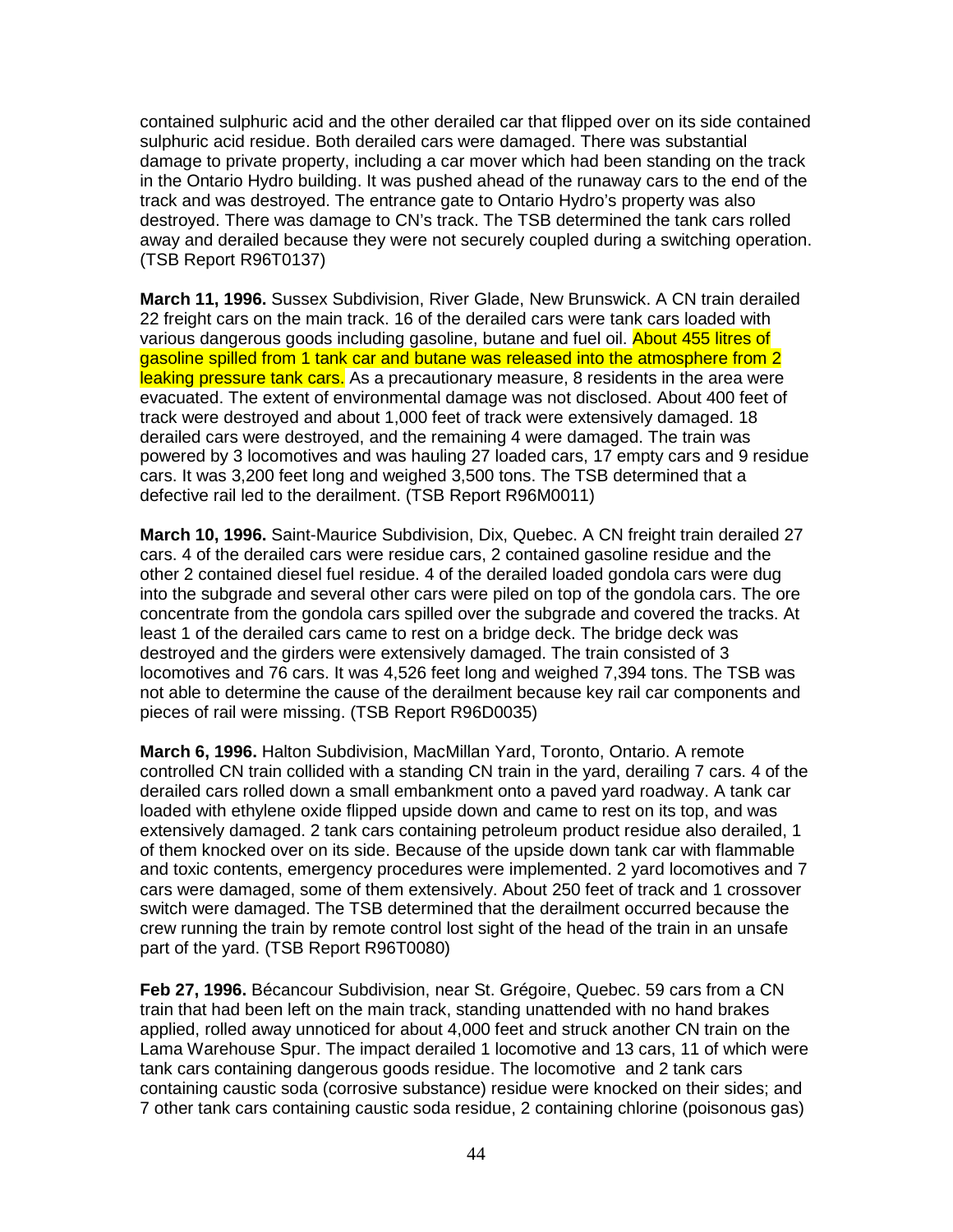residue and 2 box cars also derailed. A fuel tank on the overturned locomotive was punctured and spilled about 9,000 litres of diesel fuel. The extent of environmental damage was not disclosed. 1 box car was destroyed, 1 locomotive and 7 cars were extensively damaged, and 6 cars were damaged. About 200 feet of track were destroyed. 1 crew member was seriously injured. The runaway train weighed 3,600 tons and was 3,000 feet long. The TSB determined that the air brakes on the 59 runaway cars were accidentally released when the cars were uncoupled. Unfortunately, hand brakes had not been applied to any of the cars. (TSB Report R96D0029)

**Jan 31, 1996.** Joliette Subdivision, Charette, Quebec. 2 CN trains carrying dangerous goods residue cars collided. 2 box cars were destroyed, and 1 locomotive, 2 box cars and 1 flat car were extensively damaged. One of the trains comprised 2 locomotives, 60 loaded cars and 6 residue cars. The train was 3,980 feet long and weighed 6,770 tons. The other train consisted of 2 locomotives, 8 loaded cars, 28 empty cars and 3 residue cars. It was 2,200 feet long and weighed 1,830 tons. The TSB reported that the crew in the train that caused the collision and derailment should have used the automatic brake as well as the independent brake to stop their train. (TSB Report R96D0018)

**Jan 11, 1996.** Allanwater Subdivision, near Armstrong, Ontario. Opposing CN hi-rail vehicles collided in a curve. The driver of 1 of the vehicles sustained serious injuries in the collision. The driver of the other vehicle sustained minor injuries after jumping from the vehicle prior to impact. The TSB determined that the opposing hi-rails, travelling in an area of restricted sight-lines and frosty rail conditions, were operated at excessive speeds that did not permit them to stop before colliding. (TSB Report R96T0008)

**Dec 14, 1995.** Pelletier Subdivision, Edmundston, New Brunswick. A group of unattended freight cars recently uncoupled from locomotives in the Edmundston Yard rolled away uncontrolled for about 4,800 feet through a main track switch. They came to a stop with about 15 cars standing on the main track. A switch that the cars had rolled through onto the main track was damaged. The TSB reported the cars were not properly secured (hand brakes not applied) when the locomotives were uncoupled, which resulted in the cars running away downhill uncontrolled. (TSB Report R95M0072)

**Nov 5, 1995.** Sprague Subdivision, Symington Yard, Winnipeg, Manitoba. A remotely controlled CN train in the yard separated, which led to the derailment of 1 locomotive and 12 cars. The derailed cars fouled the adjacent track and were struck by another remote-controlled CN train, derailing 2 locomotives, 2 booster units and 6 cars from that train. 12 cars were destroyed, and 1 locomotive and 1 car were damaged from one of the remote controlled trains. 1 car was destroyed and 2 locomotives, 2 booster units, and 5 cars were damaged from the other remote controlled train. Some of the derailed cars toppled over on their sides and were piled on top of one another. About 600 feet of track were damaged. The TSB determined that, in both accidents, the remote control operating system did not provide the operators with safeguards and technology sufficient to ensure the safe operation of their respective trains. (TSB Report R95W0291)

**Aug 20, 1995.** Dundas Subdivision, Brantford Yard, Brantford, Ontario. A CN train derailed 3 tank cars loaded with dangerous goods (butane) in the yard. The residents of 9 nearby homes were evacuated as a safety precaution. The TSB reported the derailment was a result of the conductor not being positioned properly to control the train being shoved into the yard tracks. He also miscalculated the number of cars that would fit on a particular yard track. (TSB Report R95T0262)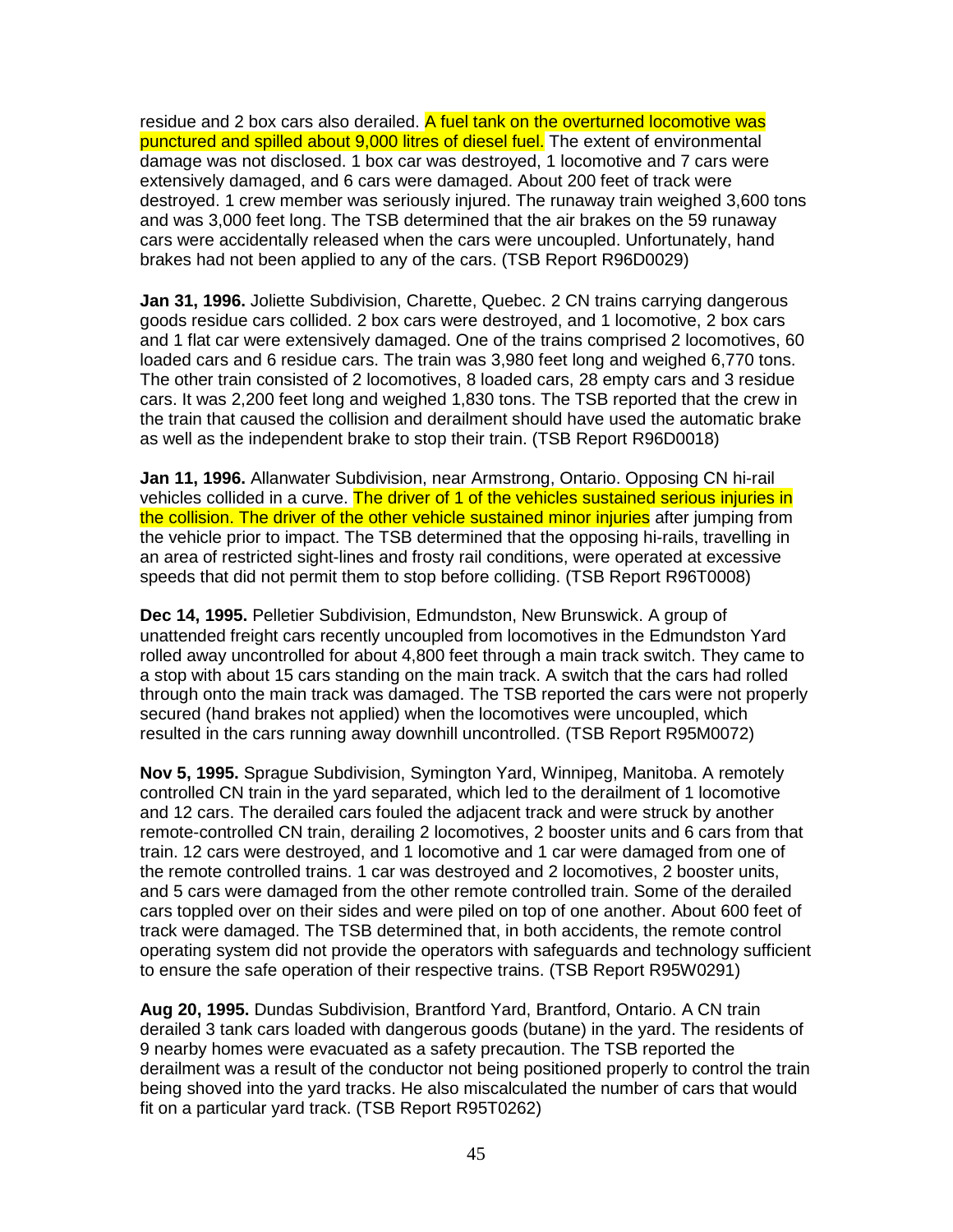**June 23, 1995.** Saint-Laurent Subdivision, Taschereau Yard, Saint-Laurent, Quebec. A CN train collided with another CN train in the yard. **1 employee was injured.** The TSB determined the collision was caused by the crews from the 2 trains receiving simultaneous permission to use the same track in opposing directions (toward one another). They were both operating at speeds that did not allow them to stop as they approached one another. The TSB has repeatedly suggested that the Canadian Rail Operating Rules build in a speed safety margin to account for trains that are approaching one another. (TSB Report R95D0097)

**June 21, 1995.** Cran Subdivision, La Doré, Quebec. A CN freight train derailed 4 locomotives and 8 cars at a washout. About 31,800 litres of diesel fuel were spilled from the derailed locomotives. The extent of environmental damage was not disclosed. 3 cars were destroyed, and 4 locomotives and 5 cars were extensively damaged. About 700 feet of main track were destroyed. The train consisted of 4 locomotives, 3 loaded cars and 57 empty cars. It was 3,800 feet long and weighed 2,300 tons. The TSB determined the derailment was caused by a washout of subgrade and ballast resulting from a sudden surge of water from a breached beaver dam at Sarry Lake. The train was also traveling above the maximum permissible speed just before the derailment. (TSB Report R95D0093)

**June 6, 1995.** Saint-Laurent Subdivision, Langelier Spur, Saint-Léonard, Quebec. A locomotive was pushing a tank car toward a public crossing when the train hit a tractortrailer. The conductor and trainman were riding on the platform at the leading end of the tank car. Although some hand gestures were made by the trainman as the tractor-trailer approached the crossing, no one got off the train to flag and stop the truck, as required. The conductor got caught between the train and the tractor-trailer and was fatally injured. The TSB reported the collision resulted when the train crew elected not to stop and flag traffic from the ground. The absence of a flagman at the crossing permitted the tractor-trailer to approach the crossing without stopping. Ambiguous hand gestures from the trainman interpreted by the tractor-trailer driver as an indication to proceed rather than stop also contributed to the accident. (TSB Report R95D0081)

**April 6, 1995.** Napadogan Subdivision, Napadogan, New Brunswick. A CN train derailed 8 freight cars. 2 of the derailed cars were tank cars loaded with dangerous goods caustic soda. 3 of the derailed cars were damaged. About 400 feet of track and a switch were destroyed. Rail ties were severely damaged for about 150 feet. The train consisted of 3 locomotives, 51 loaded cars and 15 empty cars. It was 4,200 feet long and weighed 6,100 tons. The TSB reported the train came off the main track at an excessive speed. Track irregularities induced oscillations, and a wheel climb derailment of a covered hopper car destroyed the track and derailed 7 other cars. (TSB Report R95M0027)

**Feb 23, 1995.** Montmagny Subdivision, Saint-François, Quebec. The trailing sleeper car derailed from a Via Rail passenger train at a switch and side-swiped an empty box car. The derailed Via car sustained extensive damage and the box car sustained minor damage. About 5,460 feet of track were damaged, and 2 switches were extensively damaged. The 7 passengers occupying the derailed Via car continued their trip in forward coaches. The train consisted of 1 locomotive, 4 coaches, 5 sleeper cars, 1 diner car and 1 baggage car. There were 195 passengers and 13 service personnel on the train. The TSB reported that a switch broke, which resulted in the last Via car being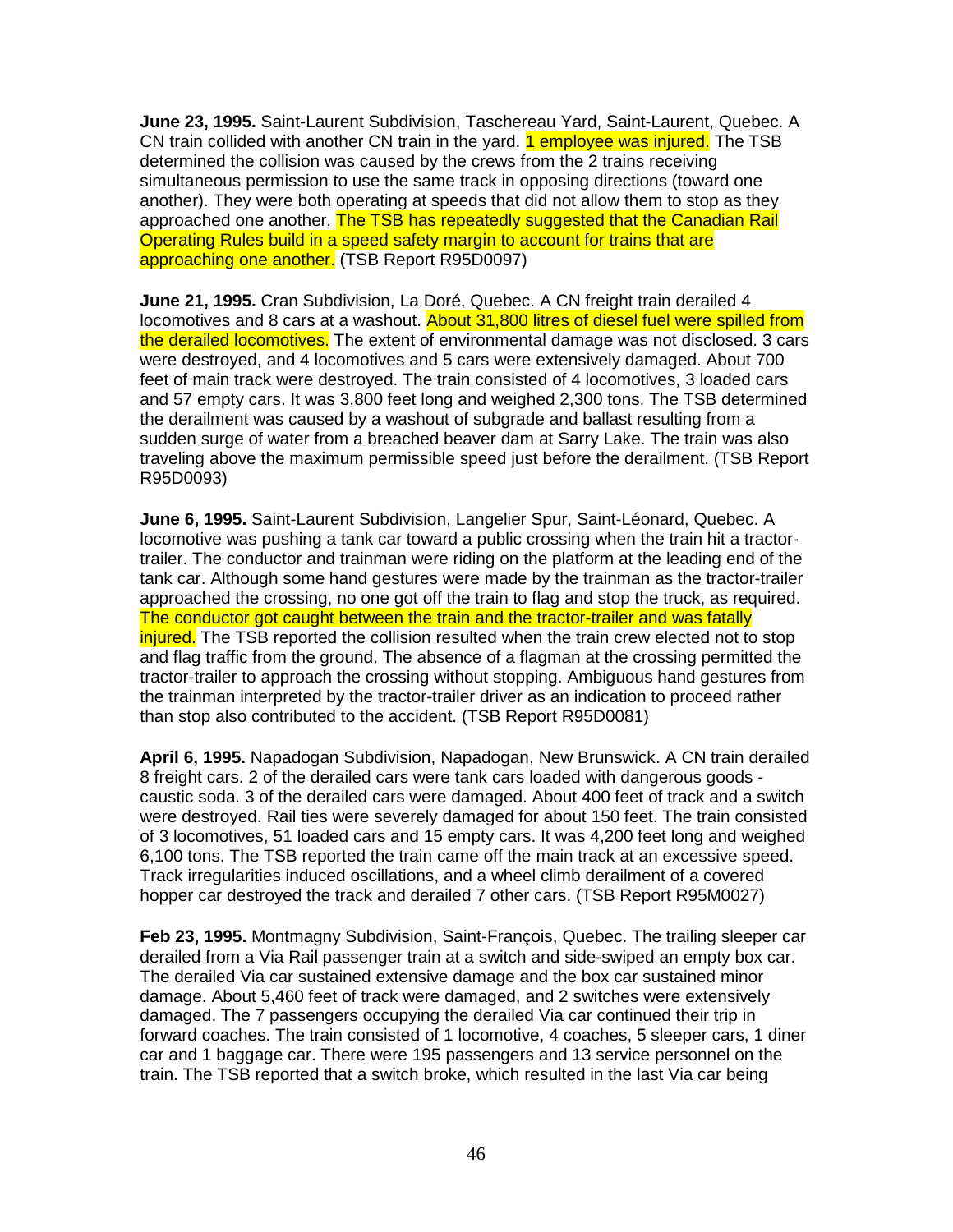diverted onto another track and derailing. Switch parts were worn. CN was responsible for maintaining the track and switches. (TSB Report R95Q0014)

**Feb 16, 1995.** Strathroy Subdivision, London, Ontario. A CN freight train collided with the rear of a stationary CN freight train. The force of the collision propelled the stationary train forward where it collided with another stationary CN freight train. The locomotive engineer and conductor in the train that caused the collisions sustained serious injuries. A total of 2 locomotives and at least 10 cars derailed. 2 cars were destroyed, 2 locomotives and 3 cars were extensively damaged, and 3 cars sustained minor damage. 400 feet of track were extensively damaged. 1 fuel tank was punctured, spilling about 500 litres of diesel fuel. The extent of environmental damage was not disclosed. The TSB determined the locomotive engineer of the moving train probably fell asleep and not only missed a signal, but did not appear to do anything to try and stop his train from colliding with the first stationary train. The conductor was not attentive to train operation and did not provide the necessary backup to the locomotive engineer. (TSB Report R95S0021)

**Jan 29, 1995.** Stamford Subdivision, near Netherby, Ontario. A CN freight train collided with the rear end of another CN freight train. The derailed units included: the 3 locomotives from the train that rear-ended the other train, and 3 covered hopper cars and the caboose from the train that was hit. The caboose and 2 hopper cars were destroyed. 3 locomotives and 1 hopper car were damaged. The train that hit the other one consisted of 3 locomotives, 53 loaded cars and 6 empty cars; and was 3,473 feet long and weighed 6,189 tons. The train that got hit consisted of 2 locomotives, 19 loaded cars and an unoccupied caboose; and was 2,011 feet long and weighed 1,793 tons. The locomotive engineer and a conductor, located in the lead locomotive of the train that was hit, were injured. The TSB reported that the collision occurred because the train that hit the other train was travelling much faster than the maximum speed permitted. (TSB Report R95T0023)

**Jan 21, 1995.** La Tuque Subdivision, Gouin, Quebec. A CN train derailed 28 cars at a curve in the track. The cars were loaded with sulphuric acid, which spilled from 11 derailed tank cars into Petit lac Masketsi and the Tawachiche River. 3 cars fell into Petit lac Masketsi, 14 lay inverted near the lake shore and 11 were lying on their sides near the track. 2 tank cars lost their entire sulphuric acid loads, 6 lost about 50%, and 3 others lost about 20%. About 230,000 litres of toxic sulphuric acid spilled and settled on the bottom of Petit lac Masketsi in about 33m of water. Provincial authorities instructed local residents not to use lake water until the contamination was "neutralized". It took over 3 months to bring the pH level of the water in the lake back to its normal level. About 725 tonnes of limestone were used to neutralize the acid. Although the TSB reported that the spill caused environmental damage, the extent of damage was not disclosed. It can be expected that the environmental damage was significant, considering the volume of toxic sulphuric acid that was spilled. This would have been devastating to fish, other wildlife and other aquatic life. (The lake is a popular fishing lake.) 22 of the derailed cars were extensively damaged and 6 were scrapped. About 2,000 feet of track were destroyed and 500 feet of track were damaged. A railway bridge was extensively damaged. The TSB determined the derailment was caused by lateral track movement, likely attributable to rotting rail ties. The Board also reported that sulphuric acid tank cars are usually loaded to the maximum allowable weight, which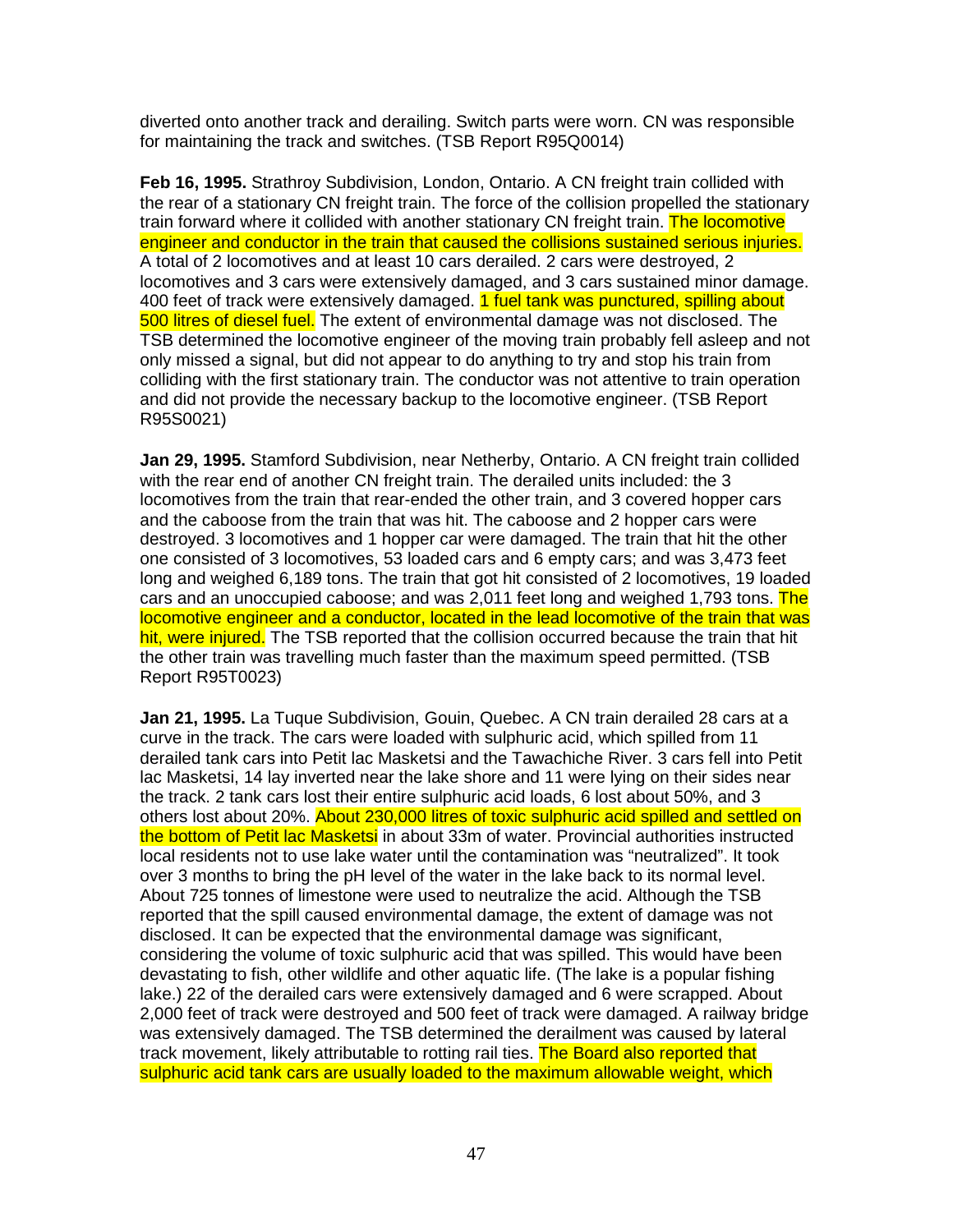causes severe weight stress over a relatively short length of track. (TSB Report R95D0016)

**Oct 28, 1994.** Halton Subdivision, Etobicoke, Ontario. A CN freight train collided with the rear of a stationary CN freight train on the main track. The lead locomotive of the moving train and 2 empty hopper cars in the stationary train derailed. The TSB determined the moving train was traveling much faster than the prescribed maximum limit, and the crew was fatigued. (TSB Report R94T0334)

**Oct 19, 1994.** Lac-Saint-Jean Subdivision, Lac Edouard, Quebec. A CN freight train derailed 12 cars at a curve in the track - 7 box cars and 5 gondola cars. 6 cars were extensively damaged and 6 sustained minor damage. The train consisted of 3 locomotives, 50 loaded cars and 1 empty car. It weighed 4,976 tons and was 3,482 feet long. The TSB determined that a misaligned track rolled over and caused the derailment. (TSB Report R94Q0054)

**March 6, 1994.** York Subdivision, Markham, Ontario. As a CN freight train passed through a curve, it derailed 21 cars. 18 rail cars sustained extensive damage and 3 were slightly damaged. The contents of 1 car loaded with clay were spilled throughout the derailment area. Other derailed cars carried paper products and 2 tank cars were loaded with caprolactam. About 1,700 feet of main track were destroyed and a railway bridge was damaged. The train consisted of 2 locomotives, 42 loaded cars and 50 empty cars. It was 5,320 feet long and weighed 6,600 tons. The TSB determined the derailment was a result of a rail that failed. The Board reported that the rail at the accident site was nearly worn to condemning limits, and was scheduled for replacement. (TSB Report R94T0072)

**Jan 30, 1994.** Ruel Subdivision, near Westree, Ontario. A CN freight train derailed 23 cars as the train passed through a curve. 3 tank cars containing dangerous goods spilled their product. 1 tank car full of vinyl acetate had been punctured and spilled its entire load. Another tank car loaded with vinyl acetate was damaged and was leaking. A total of about 79,000kg of vinyl acetate were spilled. A tank car loaded with methanol was damaged and spilled product. Most of the spilled vinyl acetate and methanol flowed into the adjacent bog area. No attempt was made to recover the spilled products. The extent of environmental damage was not disclosed. A tank car loaded with liquefied propane gas was extensively damaged. In total, 21 cars were destroyed and 2 cars were damaged. 500 feet of main track were destroyed and 600 feet of track sustained substantial damage. The train consisted of 2 locomotives, 65 loaded cars and 17 empty cars. Dangerous goods hauled included: liquefied petroleum gas, anhydrous ammonia, methanol and vinyl acetate. The train was 5,300 feet long and weighed 8,000 tons. The TSB reported that the derailment was a result of a failed rail. (TSB R94T0029)

Feb 8, 1986. East of Hinton, Alberta. One of the most lethal rail disasters in Canadian history occurred when a CN freight train ran a stop signal and collided head on with a Via passenger train. The accident killed 23 passengers and crew, and another 95 people were injured. A Commission of Inquiry indicated several human errors at the root of the accident, and investigations revealed serious flaws in CN's employee practices. (Wikipedia)

**Sept 1, 1947.** Dugald, Manitoba. A Canadian National Railway excursion train known as the Minaki Campers' Special loaded with hundreds of cottagers returning to Winnipeg